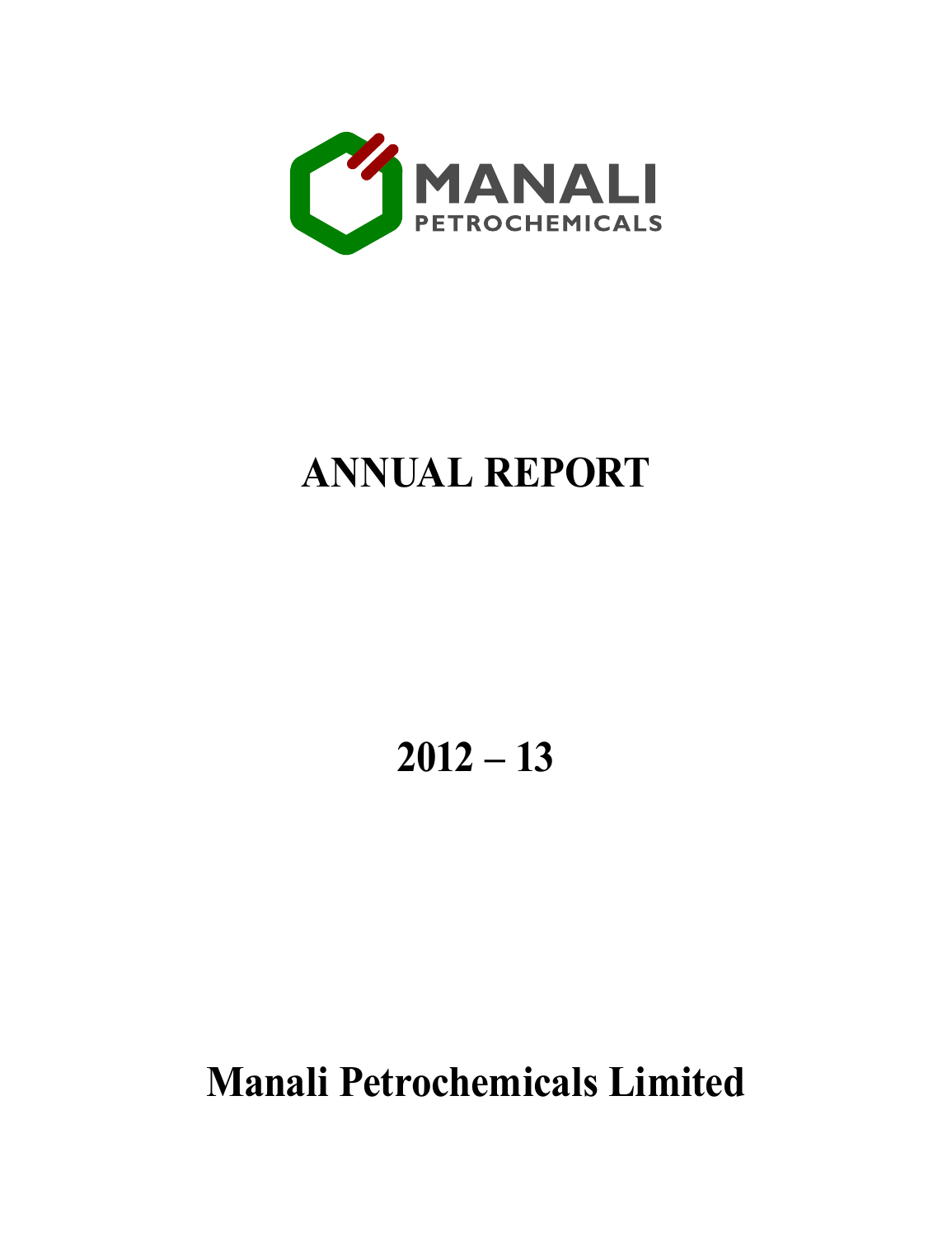

#### **Board of Directors**

Ashwin C Muthiah Chairman T K Arun (Nominee of TIDCO) Director Brig (Retd.) Harish Chandra Chawla Director Kulbir Singh **Director** Director Sanjiv Ralph Noronha **Director** Muthukrishnan Ravi **Managing Director** 

#### **Audit Committee**

Brig (Retd.) Harish Chandra Chawla Chairman T K Arun Member Kulbir Singh Member Sanjiv Ralph Noronha<br>
Member

### **Chief Financial Offi cer &**

**Company Secretary** S Vasudevan

#### **Registered Offi ce**

SPIC HOUSE 88 Mount Road Guindy, Chennai 600 032

#### **Principal Offi ce & Plant - 1**

Ponneri High Road Manali, Chennai 600 068

#### **Plant - 2**

Sathangadu Village Manali, Chennai 600 068

#### **Auditors**

Deloitte Haskins & Sells ASV N Ramana Towers 52, Venkatnarayana Road T Nagar Chennai 600 017

#### **Cost Auditor**

S Gopalan & Associates F-1, Nethrambigai Apartments 15, Vembuli Amman Koil Street K K Nagar West Chennai 600 078

#### **Bankers**

State Bank of India State Bank of Hyderabad State Bank of Patiala Indian Bank Canara Bank Punjab National Bank Corporation Bank State Bank of Bikaner and Jaipur State Bank of Mauritius

#### **Registrars and Share Transfer Agent**

Cameo Corporate Services Limited Subramanian Building 1 Club House Road Chennai 600 002

## **CONTENTS**

| 1.               | Directors' Report and |  |
|------------------|-----------------------|--|
| 2.               |                       |  |
| 3.               |                       |  |
| $\overline{4}$ . |                       |  |
| 5 <sub>1</sub>   |                       |  |
| 6.               |                       |  |
| $\overline{7}$   |                       |  |
|                  |                       |  |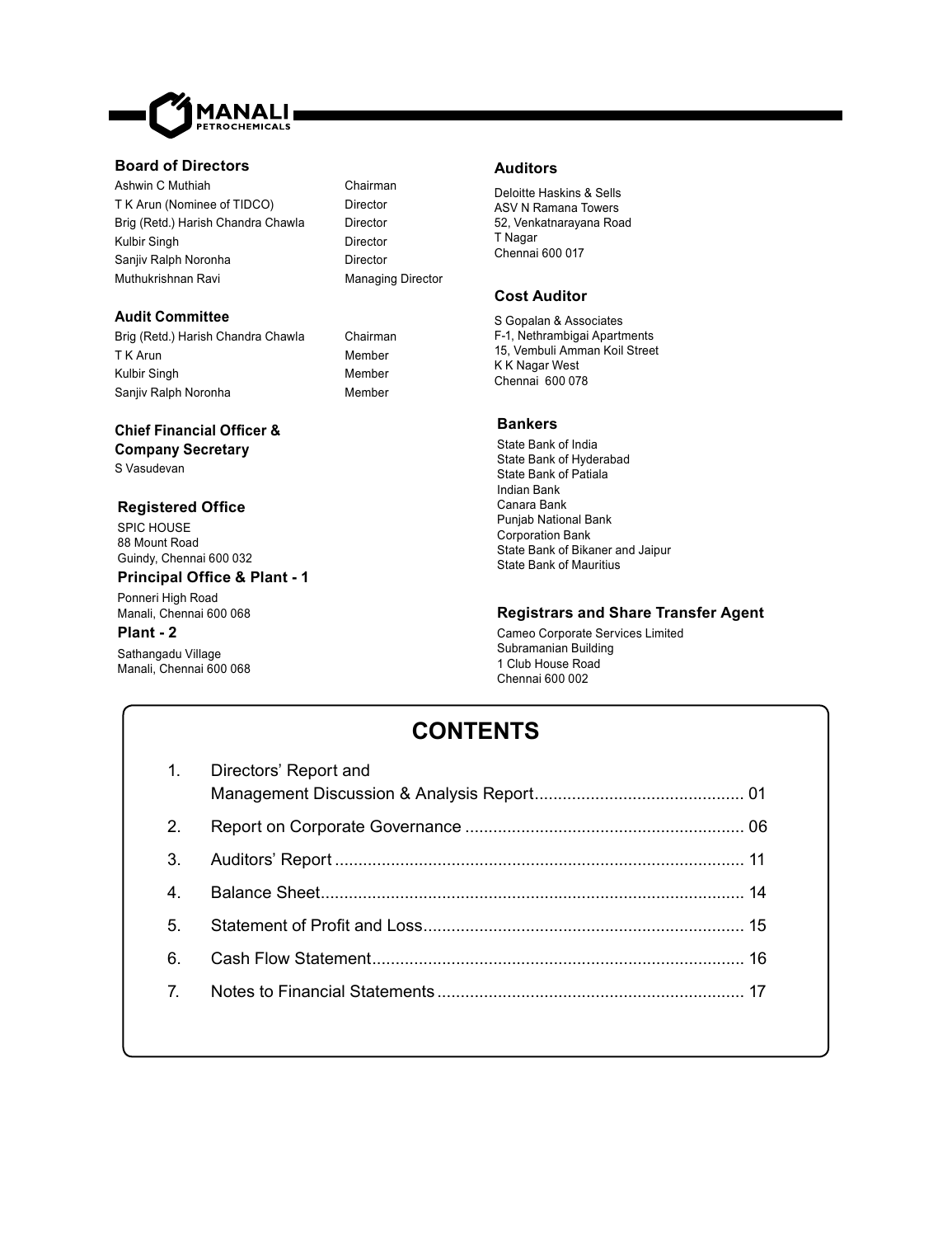

### **Directors' Report and Management Discussion & Analysis Report**

#### To

#### **The Shareholders**

The Directors present their 27<sup>th</sup> Annual Report on the business and operations of your Company and the Audited Statement of Accounts for the year ended 31<sup>st</sup> March 2013.

#### **Financial Results**

|                          |         | (Rs. in crore) |
|--------------------------|---------|----------------|
| <b>DESCRIPTION</b>       | 2012-13 | 2011-12        |
| Profit Before interest & | 43.83   | 66.69          |
| depreciation             |         |                |
| Interest                 | 2.14    | 1.92           |
| Depreciation             | 6.36    | 5.88           |
| Profit Before Tax        | 35.33   | 58.89          |
| Provision for Taxation   | 8.02    | 15.21          |
| <b>Profit After Tax</b>  | 27.31   | 43.68          |
| Cash Profit              | 34.38   | 49.87          |

#### **Operational Highlights**

During the year under review the operations of the Company were affected due to general economic slow-down aggravated by cut-throat competition from overseas polyol suppliers. On account of these, there was some setback in the operations vis a vis the performance in the last couple of years, resulting in lower production, sales and profits. The net profit for the year was lower by about 37% at Rs. 27.31 crore against Rs. 43.68 crore in the previous year.

Availability of bio mass fuel for the Captive Power Plant (CPP) has become dearer due to spurt in demand for casuarina wood from paper mills and also similar power plants. Even at increased costs supplies are not forthcoming, forcing the Company to operate the CPP at lower loads. The Company is developing alternate fuels for the CPP to ensure operations at optimum load. Also, plans are afoot to purchase power through energy exchanges to meet the short-fall.

Creation of bulk storage facility for Propylene Oxide at Ennore Port is in progress and is expected to be operational during the 2<sup>nd</sup> quarter of FY 2013-14.

#### **Financial Review**

The year 2012-13 witnessed moderate changes in interest rates. The repo rate increases during the year 2011-12 resulted in steep increase in lending rates of banks and other operators. However, during the year under review, these were retained at the previous year's level in the first half and slightly brought down during the second half, to induce economic growth. On the forex front, there was a sharp decline in rupee value by about 6.7%. These resulted in marginal increase in the cost of funds. Also the investible surplus was significantly lower due to decline in operations witnessed during the year and higher capital spending for creation of storage facilities.

The Company has been rated with CARE A (-) signifying 'low credit risk' for long-term bank facilities and CARE A1 signifying 'lowest credit risk' for short-term bank facilities .

#### **Dividend**

Your Directors recommend a 10 % dividend i.e. fifty paise for every equity share of Rs. 5/- each fully paid-up, for the year 2012-13, aggregating to Rs. 8.60 crore, excluding dividend distribution tax.

#### **Industry structure and developments**

Your Company operates in the Polyurethanes (PUs) Market, comprising two sectors: Methylene diisocyanate (MDI) & Toluene diisocyanate (TDI). The PUs market in India has displayed a robust growth rate over the past 5 years and is highly potential. MDI-based PUs are growing at a faster rate, as these are easier to handle and have a wider application base compared to TDIbased PUs.

Indian Polyurethane industry's performance during 2007-2012 had been impressive with double-digit growth, but the market has become stagnant in 2013 due to various factors like overall economic slow-down, impact of global economic crisis on Indian manufacturers, inflationary pressures, monsoon failure, etc.

Your Company also manufactures Propylene Glycol (PG) for pharma, fragrance and industrial applications and continues to perform well in the Pharma and fragrance sectors. The off-take of PG for industrial applications is lower due to availability of alternate cheaper materials.

#### **Opportunities and Threats**

Polyurethane materials, due to their versatility, perform extremely well as part of any application that is subject to dynamic stress. They provide many advantages including resilience, high tear resistance, low viscosity and low heat build-up. Polyurethane can be used for varied applications like building insulations, refrigeration, furniture, footwear, automotive, coatings and adhesives, sealants, etc. The development of polyurethane materials is still evolving and new applications are regularly being created. However, the growth of the industry is dependent on the overall economic situation and is driven by demand for goods which enhance life style than being essential for livelihood. Therefore the performance of the industry and its constituents are cyclical. Additional capacities created to meet peak demand may become dysfunctional due to drop in off-take, thereby inciting price wars and margin pressures.

#### **Market Scenario**

During the year under review, the Company achieved a turnover of Rs. 579.87 crore against Rs. 629.52 crore in FY 2011-12, lower by about 8% on account of the reasons stated above. It may be recalled that during the previous year (FY 2011-12), your Company achieved all time high sales and profits, notwithstanding the overall economic growth being lower as the Indian Polyurethane market performed better. The growth in automotive and appliances segments during the last few years intensified demand for PUs in India. However, during the year under review, the slow-down stretched to all the segments and hence your Company too suffered on account of sluggish market coupled with dumping of overseas materials by MNCs enjoying zero duty on polyols imported into India. With the global economy witnessing further deterioration, the situation worsened in the  $2<sup>nd</sup>$  half of the year and in order to retain its market share, your Company had to sell products at very low prices, eroding the margins substantially.

#### **Outlook**

The World Trade Organization has scaled down the global trade growth forecast for the year 2013 at 3.30% from the earlier 4.5%; it may be pertinent to note that the global trade growth had fallen to 2% in 2012 from 5.11% in 2011. This trend is expected to persist in the short-term and revival could happen in the medium term.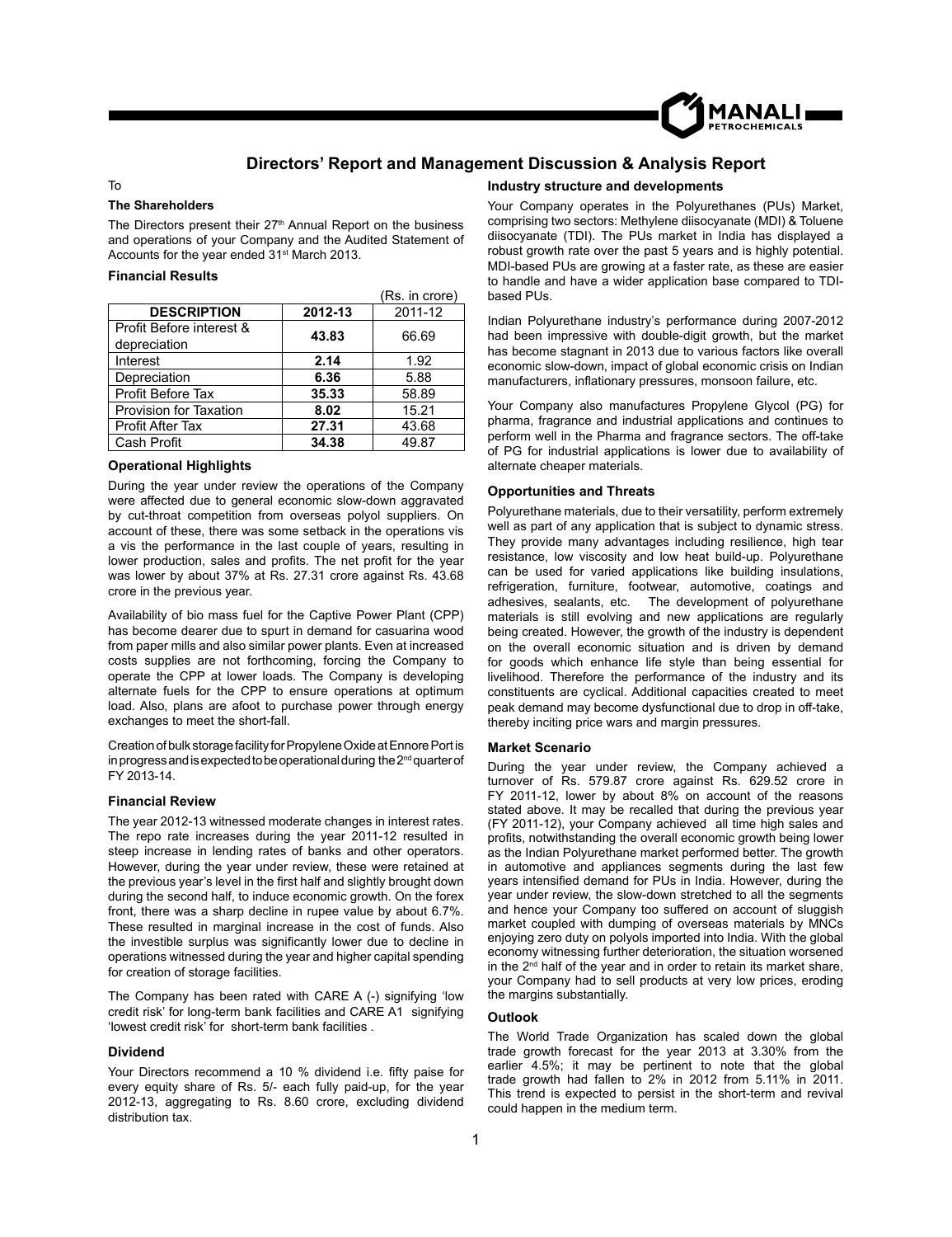

In order to overcome the setback, your Company has taken steps to develop new applications for its products in brake fluid, drilling applications, water proofing, etc., while also taking care of its commitment to environment. The Company is also exploring the possibilities to develop product applications in medical devices. The Company has also created additional storage facilities for the finished goods at its plants, in addition to the arrangements for bulk storage facilities for imported raw materials in Ennore Port which are expected to provide flexibility in plant operations depending on market conditions.

Your Company is confident of overcoming the difficulties through modified product mix and foraying into newer markets.

#### **Risks and Concerns**

The continued moratorium in the Manali area denies opportunities to contemplate any capacity addition and/or changing over to new improved processes and hence the Company is constrained to operate with its existing facilities alone to face the tough competition from the MNCs.

Added to this, duty concessions for import of polyols and other products under the Free Trade Agreements with ASEAN countries have led to dumping of overseas materials into India, denying level playing field to the local manufacturers and is a great cause for concern. Your Company is taking steps to curb this hazard through avenues available under the applicable law.

#### **Environment and Safety**

Your Company has laid down clear policies for quality, environment and safety and has set-up various teams and committees to monitor and improve observance of the said policies. Besides periodical in-house reviews and audits, surveillance audits of ISO 9001 and ISO 14000 have been done regularly, ensuring proper adherence to the quality, environment and safety requirements.

#### **Conservation of Energy**

As required under Section 217(1)(e) of the Companies Act, 1956 ('the Act') read with Rule-2 of the Companies (Disclosure of Particulars in the Report of Board of Directors) Rules, 1988, information on conservation of energy, technology absorption, foreign exchange earnings and outgo, to the extent applicable are annexed and form part of this report.

#### **Fixed Deposits**

Your company has not accepted any deposits from the public during the year under report.

#### **Human Resources**

Your Company believes that achievement of its goals is reliant on the abilities of its workforce to convert the plans into actions. Therefore every effort is taken to retain the talents and also introduce newer ideas from the younger generation, for the success story to continue. Various HR initiatives are also taken to enhance the competency of the employees through inclusive decision making process by delegation, recognition, leadership development, etc. Your Company imparts need based training to its employees with special focus on youngsters, stimulating them to play an important role in shaping the Company's future. The industrial relations have generally been cordial, except in relation to a wage dispute with the workmen from 2001, being contested in the Supreme Court. The Management's efforts to settle the issue through dialogues have not been fruitful.

As on 31<sup>st</sup> March 2013, your company had 310 employees on its roll at different locations including Senior Management Personnel, Engineers, Technicians and Trainees.

#### **Particulars of Employees**

Details prescribed under Section 217 (2A) of the Act, read with Companies (Particulars of Employees) Rules, 1975, as amended are attached to this Report.

#### **Directors**

Mr. Babu K Verghese, Director resigned on 12<sup>th</sup> June 2013 and the Board wishes to place on record its appreciation for the contributions of Mr. Verghese during his tenure as a Director of the Company.

Board appointed Mr. Kulbir Singh as an Additional Director of the Company on  $12<sup>th</sup>$  June 2013 and he holds office till the ensuing Annual General Meeting. Pursuant to Section 257 of the Companies Act, 1956 notice has been received proposing his appointment as Director of the Company at the ensuing AGM.

Purusuant to the provisions of the Companies Act 1956 and the Articles of Association of the Company, Mr. Sanjiv Ralph Noronha, Director retires by rotation and being eligible offers himself for re-election.

#### **Director's Responsibility Statement**

Pursuant to the requirement under Section 217(2AA) of the Companies Act, 1956, it is hereby confirmed:

- a. in the preparation of the annual accounts for the financial year ended 31<sup>st</sup> March 2013, the applicable Accounting Standards had been followed along with proper explanation relating to material departures;
- b. the Directors had selected such accounting policies and applied them consistently and made judgments and estimates that were reasonable and prudent so as to give a true and fair view of the state of affairs of the Company at the end of the financial year and of the profit of the Company for the year under review.
- c. the Directors had taken proper and sufficient care for the maintenance of adequate accounting records in accordance with the provisions of the Act, for safeguarding the assets of the Company and for preventing and detecting fraud and other irregularities and
- d. the Directors had prepared the accounts for the financial year ended 31<sup>st</sup> March 2013 on a "going concern" basis.

#### **Corporate Governance**

Your Company has complied with the requirements of Corporate Governance stipulated under Clause 49 of the Listing Agreement entered into with the Stock Exchanges. A Report on Corporate Governance is made a part of this Report and a Certificate from the Auditors regarding compliance with the requirements of Corporate Governance is attached to this report.

#### **Details of Unclaimed Share Certifi cates**

In accordance with the requirements of Clause 5A, shares remaining unclaimed even after 3 reminders to the concerned shareholders have been transferred and held in a separate demat account. As per the information provided by the Registrars and Transfer Agent, out of the 17,85,853 shares which remained unclaimed by  $7,404$  shareholders at the beginning of the year, 5,475 shares were released to 23 shareholders during the year. As at the end of the year 17,80,378 shares remained unclaimed by 7,381 shareholders.

#### **Auditors**

Your Company's Auditors M/s. Deloitte Haskins & Sells, Chartered Accountants, Chennai, retire at the conclusion of this Annual General Meeting and are eligible for re-appointment.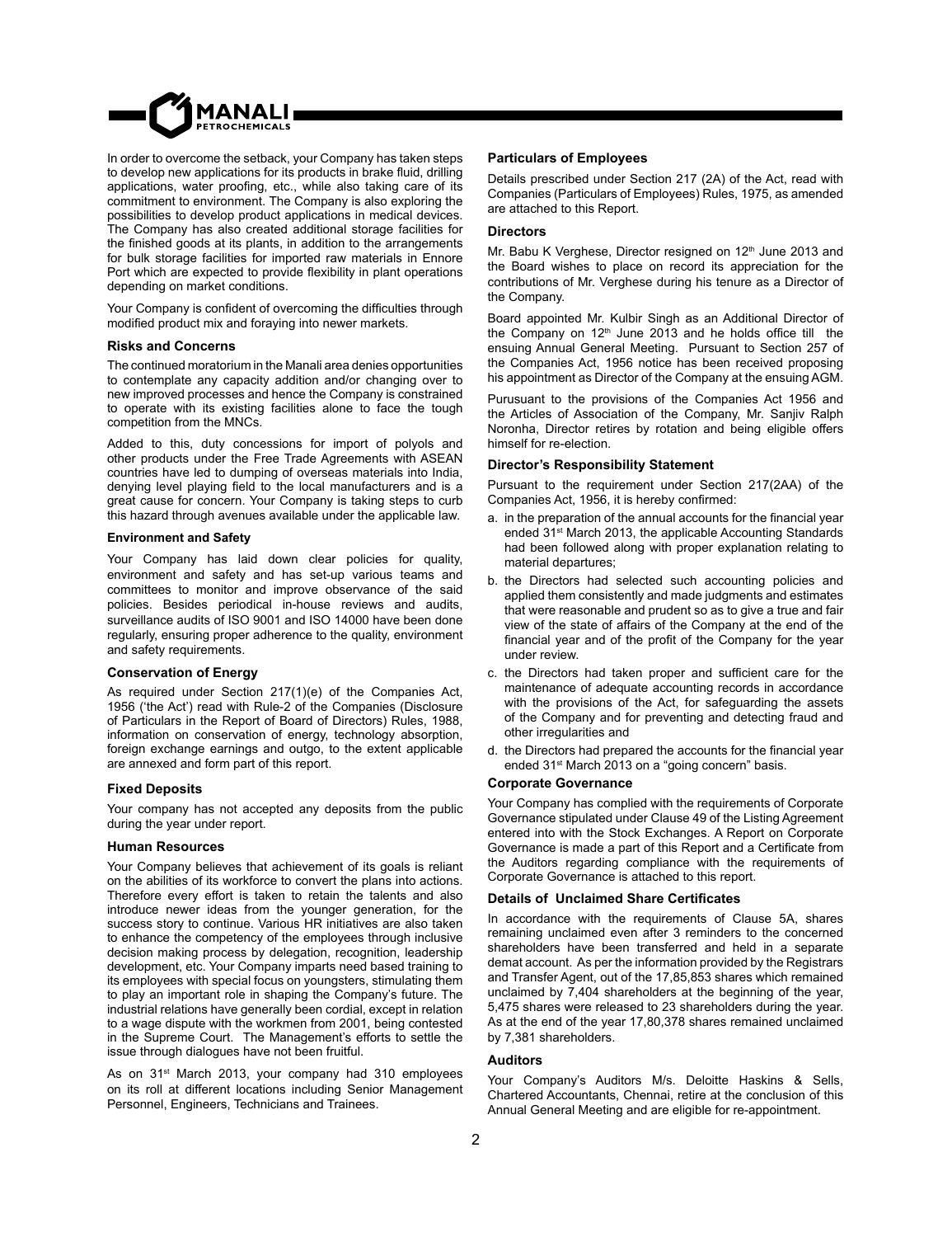

#### **Cost Audit**

Upto the year 2011-12, the Government of India had, through a specific order, mandated the Company to conduct audit of the cost accounts in respect of 'Chemicals' manufactured by it and file the report as prescribed under the relevant rules. In compliance with the above, the Cost Audit Report for the year 2011-12 was filed with the Central Government on 08-01-2013, against the extended due date of 28<sup>th</sup> February 2013.

From the year 2012-13, in terms of the general order issued by the Government, the cost accounts of the Company in respect of all the products manufactured are required to be audited and Mr. S Gopalan, Proprietor, S Gopalan & Associates, Cost Accountants, Chennai has been appointed as the Cost Auditors of the Company for the year 2012-13.

#### **Adequacy of Internal Controls**

Your company has in place adequate internal control systems combined with delegation of powers and periodical review of the process. The control system is also supported by internal audits and management reviews with documented policies and procedures.

#### **Acknowledgement**

Your Directors express their sincere gratitude to the Government of India, the Government of Tamilnadu, the Promoters and the consortium of Banks for the assistance, co-operation and support extended to the Company. The Directors thank the shareholders for their continued support.

The Directors also place on record their appreciation of the consistent good work put in by all cadres of employees.

#### **Disclaimer**

The Management Discussion and Analysis contained herein is based on the information available to the Company and assumptions based on experience in regard to domestic and global economy, on which the Company's performance is dependent. It may be materially influenced by changes in economy, government policies, environment and the like, on which the Company may not have any control, which could impact the views perceived or expressed herein.

For and on behalf of the Board

**Chennai Ashwin C Muthiah** 12th June 2013 Chairman

#### **Statement pursuant to Section 217(2A) of the Companies Act, 1956 read with the Companies (Particulars of Employees) Rules 1975**

| Name               | Current<br><b>Designation</b> | Age         |                        |          | Qualification Experience Last employment and post held                                             | Date of<br><b>Commencement of</b><br>employment | Gross<br>Remuneration<br>Rs. |
|--------------------|-------------------------------|-------------|------------------------|----------|----------------------------------------------------------------------------------------------------|-------------------------------------------------|------------------------------|
| Muthukrishnan Ravi | Managing<br>Director          | 53<br>vears | B. Tech.<br>MBA (XLRI) | 31 vears | Sanmar Chemplast Limited as<br><b>Executive Vice President for</b><br>Strategy and Global Sourcing | 01-04-2011                                      | 76.29.733                    |

#### **Notes:**

1. The appointment is contractual and he is not related to any other director of the Company.

2. In addition to being the MD of MPL, Mr. Ravi has been appointed also as the MD of Tamilnadu Petroproducts Limited w.e.f. 4th February 2013. Effective the said date, it has been agreed between MPL and TPL that the overall remuneration to Mr. Ravi will be Rs.100 lakhs and shared equally.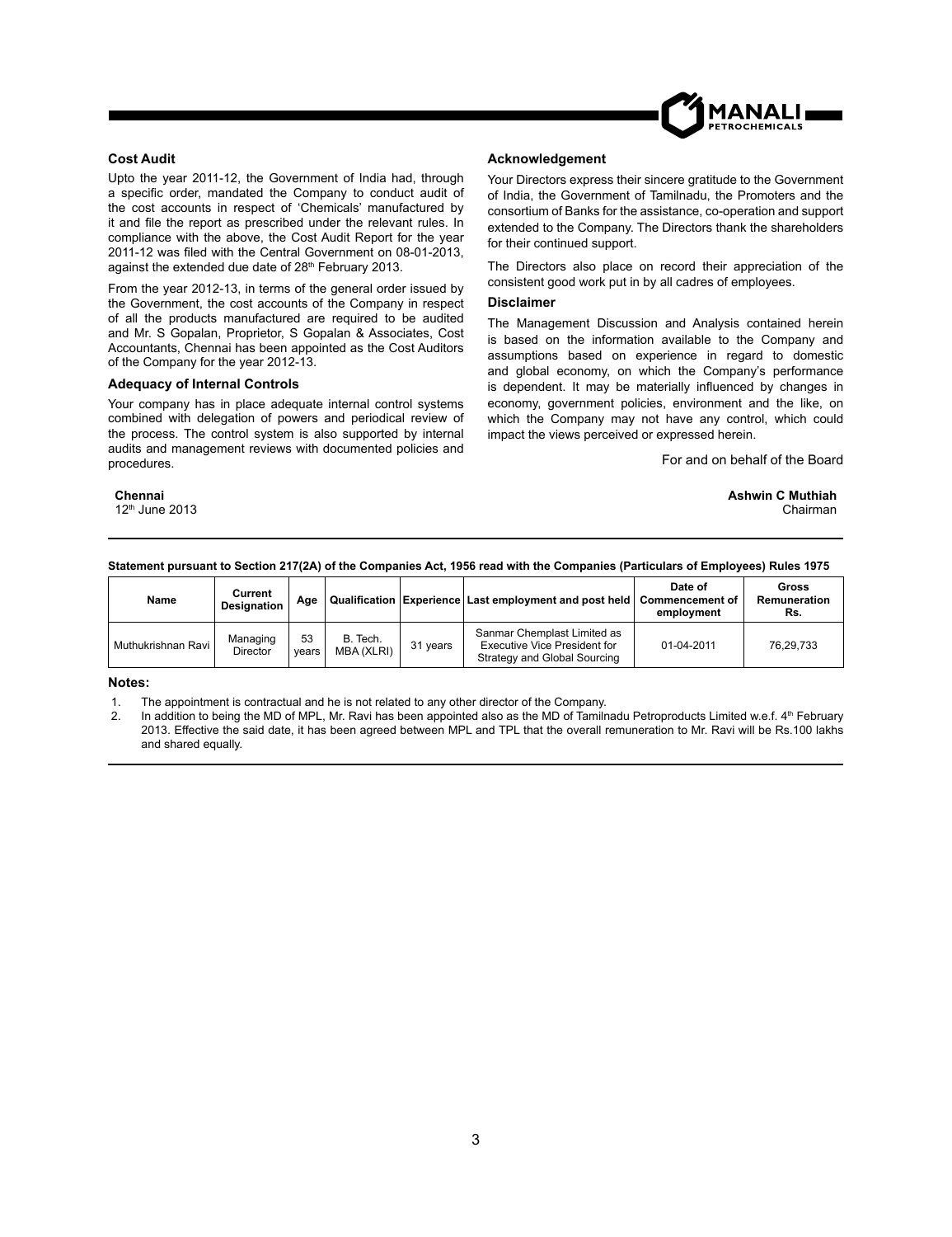

### **Annexure to Directors' Report**

Particulars as required under Companies (Disclosure of Particulars in the Report of Board of Directors) Rules, 1988 for the year ended 31st March 2013, are furnished below to the extent applicable:

#### **A. Conservation of Energy**

- a. Energy conservation measures taken :
	- Saponifier top stream in Propylene Oxide plant is being fed directly instead of through compressor, resulting in savings of steam, power and downtime.
	- Two lower capacity compressors have been replaced with one high capacity compressor for refrigeration in Plant 2.
	- Conveyor system in CPP for fuel feeding has been modified.
- b. Additional investments and proposals being implemented for reduction of consumption of energy :
	- Productivity at polyol plant to be augmented without any substantial increase in power consumption.
	- Replacement of lower capacity compressors with one high capacity compressor for refrigeration in Plant 1.
- c. Impact of the measures at (a) & (b) above for reduction of energy consumption and consequent impact on the cost of production of goods :
	- Impact of energy conservation and productivity improvement measures at (a) is expected to be in the order of Rs.1.25 crore per annum.
	- By augmenting polyol capacity without any additional power consumption the power cost per ton of polyol to be produced will come down.
	- Power cost for refrigeration in Plant 1 is expected to be lower.
- d. Details of total energy consumption and energy consumption per unit of production are furnished in Form A below:

| FORM – |  |
|--------|--|
|--------|--|

|     |                                                                | <b>Year Ended</b> | Year Ended      |
|-----|----------------------------------------------------------------|-------------------|-----------------|
|     |                                                                | March 31, 2013    | March 31, 2012  |
| (A) | Power and Fuel Consumption                                     |                   |                 |
| 1.  | Electricity                                                    |                   |                 |
|     | (a) Purchased                                                  |                   |                 |
|     | Units                                                          | 86,81,765         | 66,73,870       |
|     | Amount (Rs.) (i.e. cost paid to TNEB)                          | 6,68,14,549       | 3,17,34,816     |
|     | Rate per Unit (Rs.)                                            | 7.70              | 4.76            |
|     | MD Charges (Rs./ KVA)                                          | 300               | 300             |
|     | (b) Own Generation                                             |                   |                 |
|     | i. Through Diesel Generator (Units)                            | 25,87,382         | 15,46,917       |
|     | Units per litre of diesel                                      | 3.51              | 3.57            |
|     | Cost per unit (Rs.)                                            | 13.52             | 11.49           |
|     | ii. Through Steam Turbine (Gross)                              | 2, 16, 17, 515    | 2,79,38,495     |
|     | Through Steam Turbine (Net)                                    | 1,71,84,877       | 2,26,06,826     |
|     | Units per MT of wood, net of cogeneration steam                | 551               | 550             |
|     | cost per unit (Rs.)                                            | 5.94              | 4.94            |
| 2.  | Furnace Oil (Qty in KL)                                        | 4952              | 5,607           |
|     | Amount (Rs.)                                                   | 19,00,46,909      | 19,46,83,658    |
|     | Average Rate (Rs./KL)                                          | 38,379            | 34,719          |
| 3.  | Others                                                         |                   |                 |
|     | Wood Qty. (MT)                                                 | 31,215            | 41,090          |
|     | Amount in (Rs.)                                                | 10,20,62,545      | 11, 16, 88, 123 |
|     | Average Rate (Rs. / MT)                                        | 3,270             | 2,718           |
| (B) | Consumption per unit of production                             |                   |                 |
|     | Production (in MT)                                             | 53,122            | 58,887          |
|     | Electricity in units                                           | 536               | 519             |
|     | Furnace Oil in KL (**)                                         | 0.184             | 0.172           |
|     | Others - Wood (in MT) (++)                                     | 1.140             | 1.370           |
|     | ** Applicable for Plant I Only ++ Applicable for Plant II Only |                   |                 |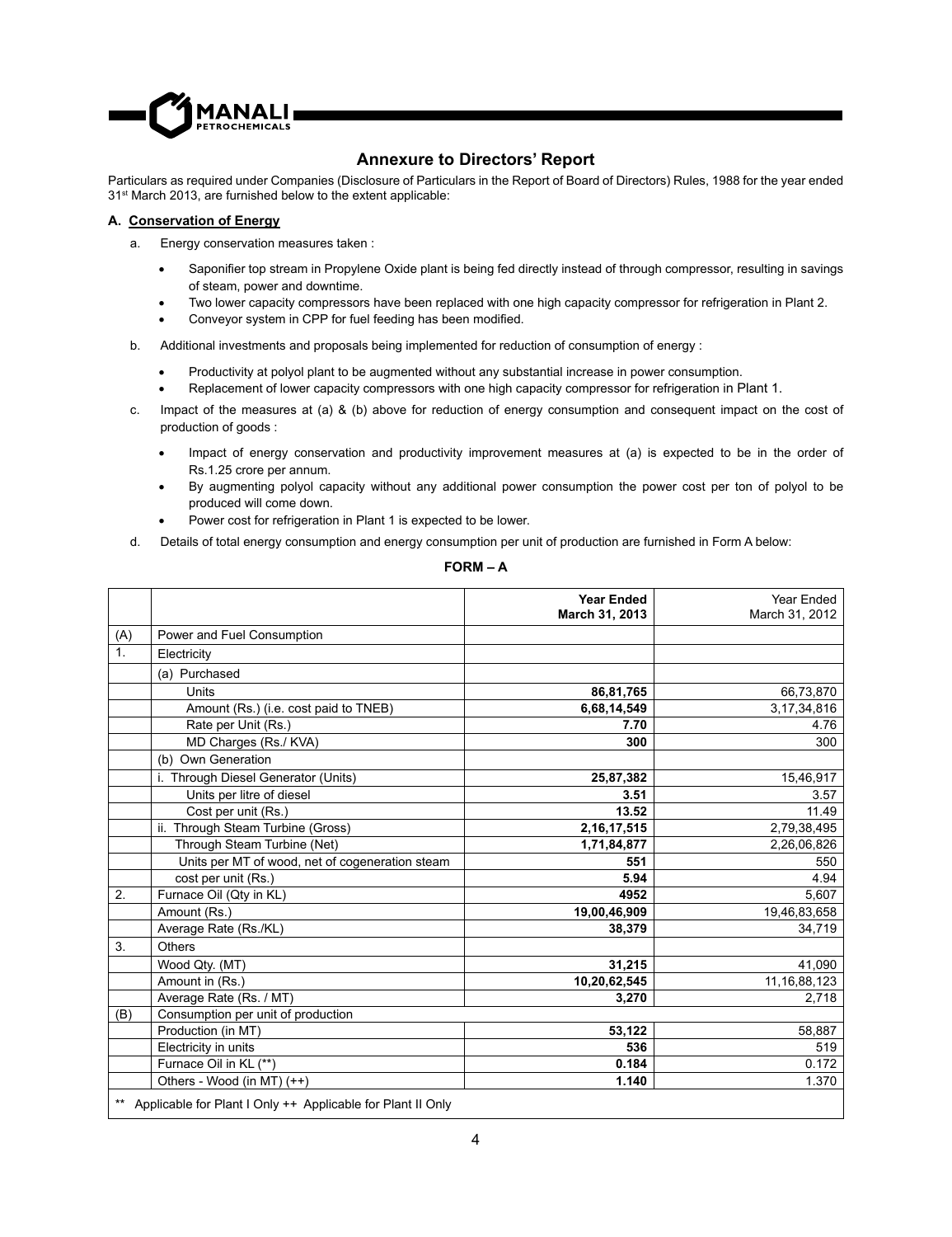

#### **B. Technology Absorption**

Efforts made in technology absorption are shown in Form B below:

**FORM - B**

#### **I. Research and Development (R&D):**

#### **1**. **Specifi c areas in which R&D carried out by the company.**

- Formulation improvements
- New applications for polyols
- Cost reduction exercises
- Visco-elastic polyol systems for flexible moulded memory foam
- High functionality polyols
- Clouding polyols for oil field.
- Substitute for imported polymeric polyol used in manufacture of Flexible System Polyol
- Alternate blowing agent for rigid polyol to bring down use of toxic agents.

#### **2. Benefi ts derived as a result of above:**

- Foray into hitherto unexplored market for polyols through new applications
- Improved production and sales of polyols
- Reduction in operating cost

#### **3. Future Plan of Action:**

- Develop a polyol for visco elastic and flexible slab stock memory foam application
- Develop alternate blowing agents in lieu of HCFC in order to phase out the same as per government's environmental policy
- Develop special polyol for improved physical properties of moulded foam

#### **4. Expenditure on R & D:**

|    |                                                         |   | (Rs. in lakhs) |
|----|---------------------------------------------------------|---|----------------|
| a. | Capital                                                 | ٠ | 2.05           |
| b. | Recurring                                               | ٠ | 90.14          |
| C. | Total                                                   | ٠ | 92.19          |
| d. | Total R&D expenditure as a percentage of total turnover | ٠ | 0.16%          |
|    |                                                         |   |                |

#### **II. Technology Absorption, Adaptation and Innovation :**

- 1. Efforts, in brief, made towards technology absorption, adaptation and innovation : Technology has already been fully absorbed
- 2. Benefits derived as a result of the above efforts e.g. product improvement, cost reduction, product development, import substitution etc.:

Use of Indigenous chemicals has reduced the cost of production. By development of CFC free formulations, we continue to retain our market share, thus avoiding imports into the country.

#### **C. Foreign Exchange Earnings and outgo:**

- a. Efforts: Steps are being taken to explore export of products to various countries.
- b. Foreign Exchange earnings and outgo

|                       | (Rs. in lakhs) |
|-----------------------|----------------|
| i. Earnings           | Rs. 282.63     |
| Outgo (on cash basis) | Rs. 12029.19   |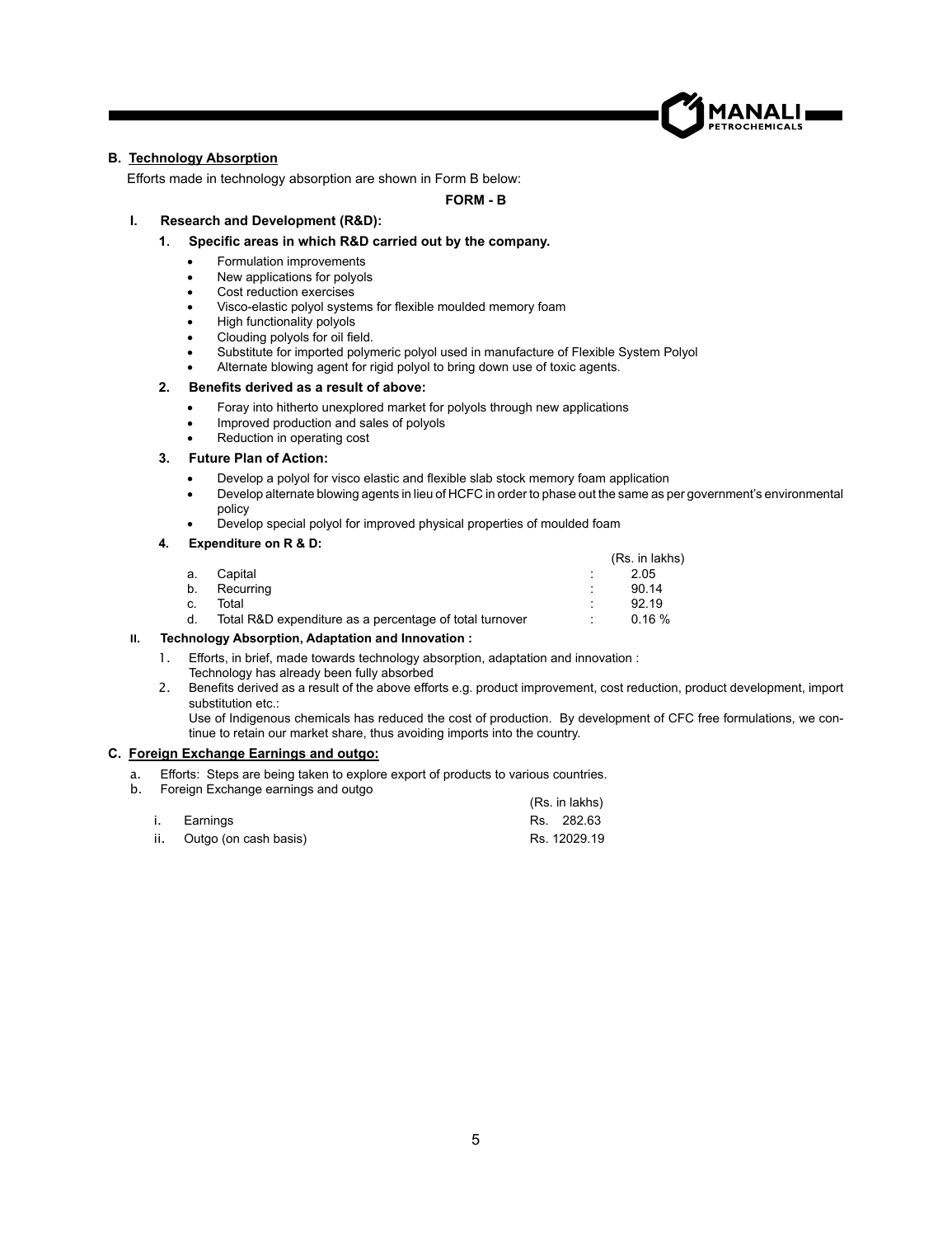

#### **Report on Corporate Governance**

#### **1. Company's philosophy on Code of Corporate Governance:**

The Board of Directors of your Company strongly supports the principles of Corporate Governance. Emphasis is laid on transparency, accountability and integrity in all operations and dealings with all the stakeholders. Your Company has been following the best practices in corporate governance much before the same was made mandatory by SEBI.

This report covers the corporate governance aspects in your Company relating to the year ended 31<sup>st</sup> March 2013.

#### **2. Board of Directors:**

#### i. **Composition and membership in other Boards and Board Committees:**

As on 31st March 2013, the Board comprised of six directors, as detailed below:

| Name                                     | Category                         | <b>Membership</b>   |                               |
|------------------------------------------|----------------------------------|---------------------|-------------------------------|
|                                          |                                  | <b>Other Boards</b> | <b>Other Board Committees</b> |
| Mr. Ashwin C Muthiah, Chairman           | Non Executive, Non Independent   | 4(2)                |                               |
| Mr. T K Arun, Nominee of TIDCO           | Non Executive, Independent       | 11 $(1)$            |                               |
| Mr. Babu K Verghese                      | Non Executive, Independent       |                     |                               |
| Brig (Retd.) Harish Chandra Chawla       | Non Executive, Independent       |                     |                               |
| Mr. Sanjiv Ralph Noronha                 | Non Executive, Non Independent   |                     |                               |
| Mr. Muthukrishnan Ravi, ManagingDirector | <b>Executive Non Independent</b> |                     |                               |

#### **Notes:**

a. Other Directorships exclude foreign companies, private limited companies, Section 25 companies and alternate directorships.

- b. Only Membership in Audit Committees and Shareholders/Investors Grievance Committees (other than in MPL) are reckoned for Other Board Committee Memberships.
- c. Figures in brackets denote the number of companies / committees in which the Director is Chairman.
- d. Other than Mr. Babu K Verghese, who holds 300 equity shares, no other director holds any shares in the Company.

#### **ii. Board Meetings, Annual General Meeting (AGM) and attendance thereat**

The Board of Directors met five times during the year 2012-13 viz., on 25th April 2012,  $3<sup>rd</sup>$  August 2012,  $30<sup>th</sup>$  October 2012, 31<sup>st</sup> January 2013, and 29<sup>th</sup> March 2013. Mr. Sanjiv Ralph Noronha attended three meetings. Mr. Ashwin C Muthiah and Brig. (Retd.) Harish Chandra Chawla attended four meetings and the other directors attended all the five meetings.

The 26<sup>th</sup> AGM of the Company was held on  $3<sup>rd</sup>$  August 2012 which was attended by all the directors including the Chairman of the Audit Committee.

#### **3. Audit Committee:**

#### i. **Terms of reference**

The Audit Committee was constituted in August 1990, much earlier to being made mandatory by SEBI and under the Companies Act, 1956 (the Act).The then terms of reference covered most of the aspects stipulated by SEBI and under the Act. These were reviewed during the year 2005-06 and modified in line with the requirements of Clause 49 of the Listing Agreements with Stock Exchanges. The current terms of reference fully conform to the requirements of Section 292A of the Act also.

The Unaudited Quarterly Financial Results and the Audited Annual Accounts/Audited Financial Results are reviewed by the Committee before submission to the Board for approval. The annual audit plan, compliance with accounting standards and other related matters are also discussed by the Audit Committee. In addition to the above, the Committee also reviews the report of the Cost Auditor, significant observations of the Internal Auditors and the follow-up action thereon. The matters relating to appointment of statutory auditors, cost auditors and internal auditors are placed before the Committee for suitable recommendation to the Board/Members.

#### ii. **Composition:**

The Committee comprises of Mr. Sanjiv Ralph Noronha, Mr. T K Arun and Brig (Retd.) Harish Chandra Chawla, Directors. Brig (Retd.) Harish Chandra Chawla was elected the Chairman of the Committee in the place of Mr. Sanjiv Ralph Noronha consequent to the re-categorization of the latter as a Non-Independent director from 1<sup>st</sup> November 2012.

Managing Director, CFO, representatives of the Statutory Auditors, Cost Auditor and Internal Auditors also attend the Audit Committee meetings and the Company Secretary is Secretary to the Committee.

#### iii. **Meetings and attendance**

The Committee met four times during the year 2012-13 on 25<sup>th</sup> April 2012, 2<sup>nd</sup> August 2012, 30<sup>th</sup> October 2012 and 31<sup>st</sup> January 2013. Mr. Sanjiv Ralph Noronha attended three of these meetings and the others attended all the four meetings.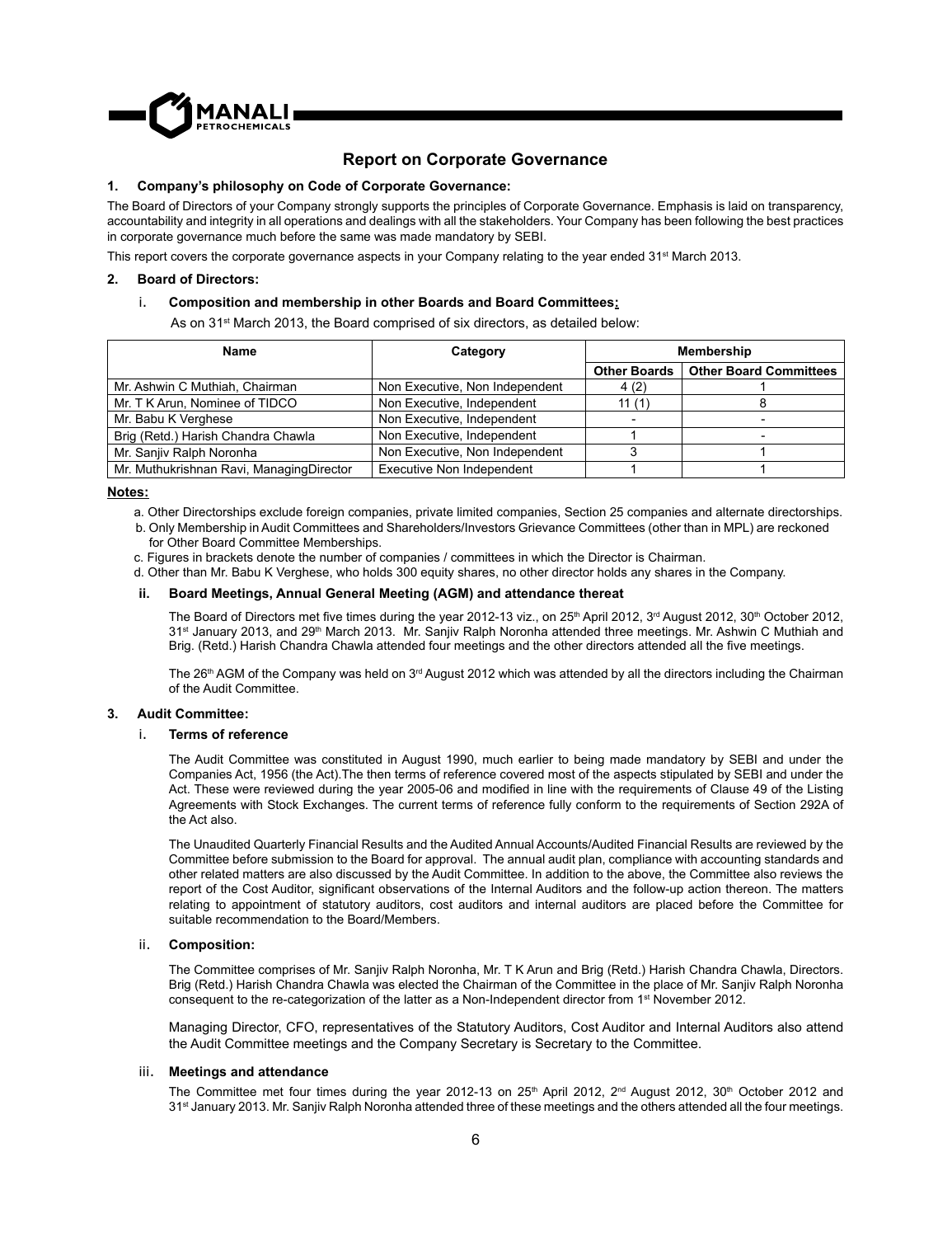

#### **4. Remuneration Committee:**

#### i. **Terms of reference, composition and meeting**

The Committee reviews and recommends to the Board on matters relating to fixation and payment of remuneration to the Executive Directors and generally follows the practice in vogue since inception. The Remuneration Committee comprises of Mr. Babu K Verghese, Director as the Chairman, Mr. T.K.Arun, Director and Mr. Sanjiv Ralph Noronha, Director as the other members. During the year 2012-13, the Committee met on 25<sup>th</sup> April 2012 to recommend the revised remuneration payable to Mr. Muthukrishnan Ravi and all the members of the Committee attended the meeting.

#### ii. **Remuneration policy:**

The following is the managerial remuneration policy of the Company:

#### (a) **For Executive Directors**

The remuneration of the Whole-time / Executive Directors comprises of a fixed component and a performance linked pay, fixed by the Board, based on the recommendations of the Remuneration Committee, and subsequently approved by the Members. Remuneration trend in the industry and in the region, academic background, qualifications, experience and contribution of the individual are considered in fixing the remuneration. These Directors are not eligible to receive sitting fees for attending the meetings of the Board and Committees.

#### (b) **For Non-executive Directors**

The Non-executive Directors are paid sitting fees for attending the Board and Committee Meetings as per the stipulations in the Act and the Articles of Association of the Company. In addition to this, the travel and other expenses incurred for attending the meetings are reimbursed. The Company has no pecuniary relationship or transactions with any Non-Executive Director.

#### iii. **Details of remuneration paid:**

(a) **Sitting fees paid to non-executive Directors during 2012-13 are detailed below:** 

| Name                               | Amount<br>(Rs. in lakhs) |
|------------------------------------|--------------------------|
| Mr. Ashwin C Muthiah               | 0.80                     |
| Mr. T K Arun (Paid to TIDCO)       | 1.22                     |
| Mr. Babu K Verghese                | 1.26                     |
| Brig (Retd.) Harish Chandra Chawla | 1.00                     |
| Mr. Sanjiv Ralph Noronha           | በ 77                     |
| Total                              | 5.05                     |

(b) **Remuneration paid to Mr. Muthukrishnan Ravi, Managing Director for the year 2012-13:**

| SNo. | <b>Description</b>                    | Amount<br>(Rs. in lakhs) |
|------|---------------------------------------|--------------------------|
| 01   | Salary and Allowances                 | 47.31                    |
| 02   | Contribution to PF and<br>other funds | 2.86                     |
| 03   | Perquisites                           | 26.13                    |
|      | Total                                 | 76.30                    |

Mr. Ravi is under contract of employment with the Company which stipulates a notice period of 3 months from either side for early separation. No severance fee is payable to him and no Employee Stock Option has been offered by the Company.

In addition to being the MD of MPL, Mr. Ravi was also appointed as the MD of Tamilnadu Petroproducts Limited (TPL) with effect from 4<sup>th</sup> February 2013. It has been agreed that effective the said date, the total remuneration to Mr. Ravi will be Rs. 100 lakhs per annum and shared between MPL and TPL equally. In view of this, the remuneration payable by MPL to Mr. Ravi stands revised to Rs. 50 lakhs per annum, vis a vis Rs. 80 lakhs per annum approved by the Members at the previous AGM.

#### **5. Shareholders/Investors Grievance Committee**

#### i. **Terms of reference:**

The Committee oversees redressal of shareholder and investor grievances and approves issue of share certificates arising out of loss/destruction, rematerialization etc. and also reviews the routine transfer, transmission, transposition, change of name, etc. approved by the Managing Director and Company Secretary.

#### ii. **Composition, Meetings and attendance:**

The Committee comprises of Mr. Babu K Verghese, Director as Chairman and Mr. Muthukrishnan Ravi, Managing Director as the other member. Mr. R Kothandaraman, Company Secretary was the Compliance Officer till 31<sup>st</sup> March 2013 and Mr. S Vasudevan, CFO has been appointed as the Company Secretary and the Compliance Officer with effect from 1 st April 2013.

The Committee met 12 times during the year and all the Members were present thereat.

#### iii. **Details of complaints received and redressed**

During the year 108 complaints were received, all of which were redressed by the Company/RTA. There were no pending complaints as at the year end.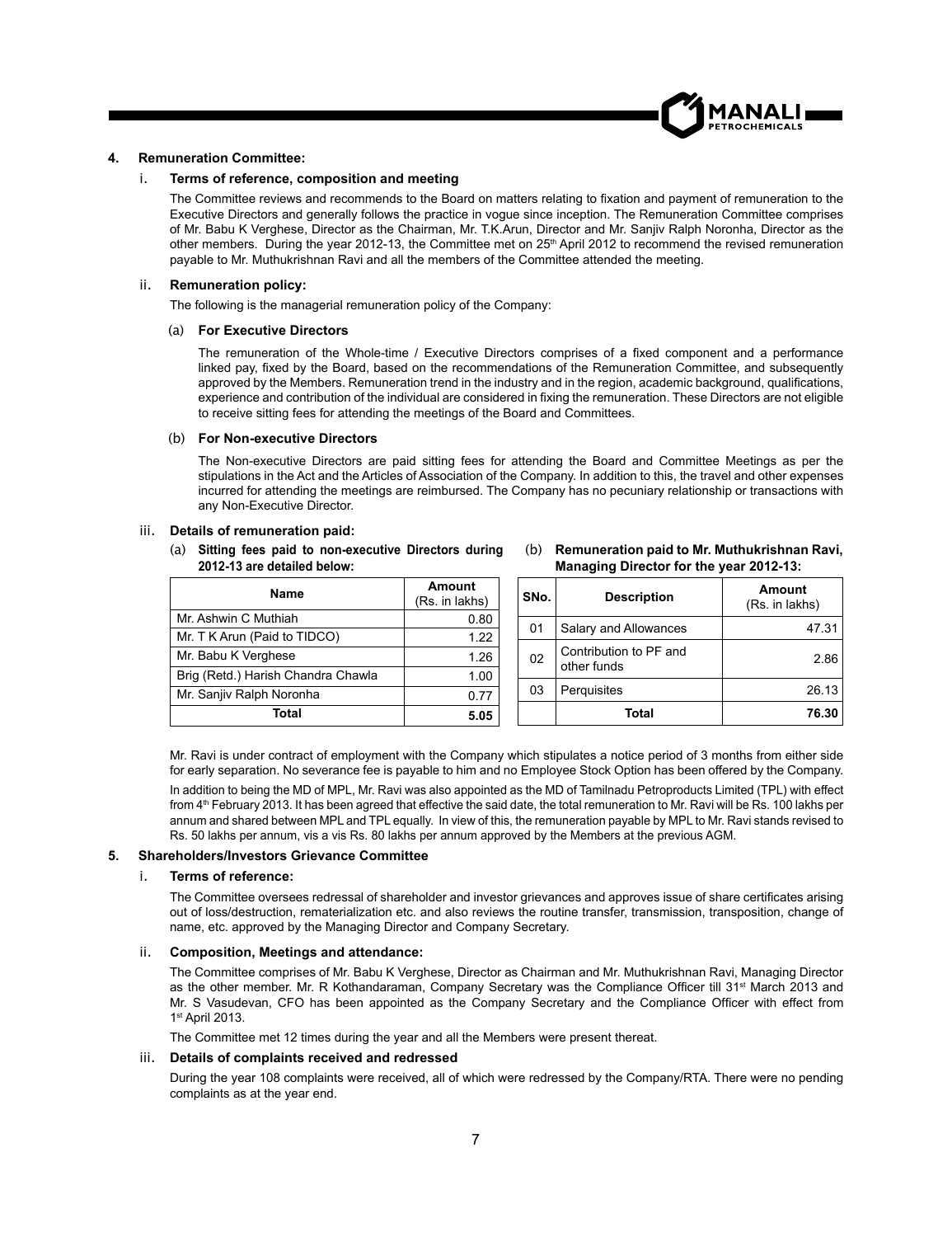

#### **6. General Body Meetings**

#### i. **Details of Annual General Meetings, Extraordinary General Meetings and Special Resolutions:**

| <b>AGM</b>       | <b>YEAR</b> | <b>VENUE</b>                                          | <b>DATE</b> | TIME         |
|------------------|-------------|-------------------------------------------------------|-------------|--------------|
| 24 <sup>th</sup> | 2010        | Raiah Annamalai Mandram. Esplanade. Chennai – 600 108 | 22-09-2010  | 10.30 a.m.   |
| 25 <sup>th</sup> | 2011        | Raiah Annamalai Mandram. Esplanade. Chennai – 600 108 | 29-07-2011  | $10.15$ a.m. |
| 26 <sup>th</sup> | 2012        | Raiah Annamalai Mandram. Esplanade. Chennai – 600 108 | 03-08-2012  | 10.15 a.m.   |

The following special resolutions were passed in the previous three Annual General Meetings:

| Date of AGM | <b>Subject</b>                                                                                                                                                               |
|-------------|------------------------------------------------------------------------------------------------------------------------------------------------------------------------------|
| 22-09-2010  | Reappointment of Mr. K K Rajagopalan, as Director (Finance) for the period from 01-10-2010 to 30-09-2011.                                                                    |
| 29-07-2011  | Change of name of the Company as Manali Petrochemicals Limited.                                                                                                              |
| 03-08-2012  | Appointment and remuneration of Mr. Muthukrishnan Ravi as the Wholetime Director from 29-07-2011 and as<br>Managing Director from 01-10-2011 for the period upto 28-07-2014. |

There were no resolutions requiring approval through postal ballot during the last year and at present no such resolution is being proposed to be passed.

#### **7. Disclosures**

- i. There were no materially significant related party transactions that had potential conflict with the interests of the Company at large. Transactions in the ordinary course of business with the related parties are disclosed in the Notes to Financial Statements.
- ii. There have been no instances of non-compliance by the Company on any matters related to the capital markets nor have any penalty/strictures been imposed on the Company by the Stock Exchanges or SEBI or any other statutory authority on such matters.
- iii. The Company has laid down procedures to inform the board members about the risk assessment and its mitigation, which is periodically reviewed to ensure that risk control is exercised by the Management effectively. Committees have been formed to analyze the issues relating to risk management and the action points arising out of the deliberations of the Committees are reviewed by the Board.
- iv. As required under clause 49 (V) of the Listing Agreement, CEO / CFO Certification by Mr. Muthukrishnan Ravi, Managing Director and Mr. S Vasudevan, Chief Financial Officer was placed before the Board at its meeting held on 22nd April 2013.
- v. A Management Discussion and Analysis Report has been presented as part of the Directors' Report.
- vi. The Company has complied with all the mandatory requirements stipulated under Clause 49 of the Listing Agreement with the Stock Exchanges.
- vii. Compliance with Non Mandatory requirements:

#### a. **Remuneration Committee:**

 The Company has constituted a Remuneration Committee for determining and recommending to the Board on matters relating to remuneration to Executive Directors. The details are furnished under Sl. No. 4 of this report.

#### b. **Whistle Blower Policy:**

Though no specific Whistle Blower Policy has been laid down, the Company has recognized the importance of such information and so access is available for any employee at any level to report to the Management about the unethical behavior, if any or suspected fraud by staff / officers / suppliers / customers or any other point of concern.

#### c. **Audit Qualifi cations:**

There have been no audit qualifications on the financial statements and the Company is under a regime of unqualified financial statements.

#### **8. Means of communication**

As stipulated under Clause 41 of the Listing Agreement, the Quarterly Results are published in one English National Newspaper (Business Standard) and one Tamil Newspaper (Makkal Kural) within 48 hours of the conclusion of the Board meeting at which the results are approved. The results are also displayed in the website of the Company viz., www.manalipetro.com. The information stipulated under Clause 54 of the Listing Agreement have also been made available in the website of the

Company. In addition, official press/news releases and several other details/information of interest to various stakeholders are made available in the website.

#### **9. General Shareholder Information**

#### **i. 27th Annual General Meeting**

| - Date & time<br>- Venue   | : $2nd$ August 2013, 10.15 a.m.<br>: Rajah Annamalai Mandram Esplanade, Chennai 600 108 |
|----------------------------|-----------------------------------------------------------------------------------------|
| ii.    Book Closure date   | : $22nd$ July 2013 to $2nd$ August 2013 (both days inclusive)                           |
| iii. Dividend payment date | : 23rd August 2013, subject to declaration at AGM                                       |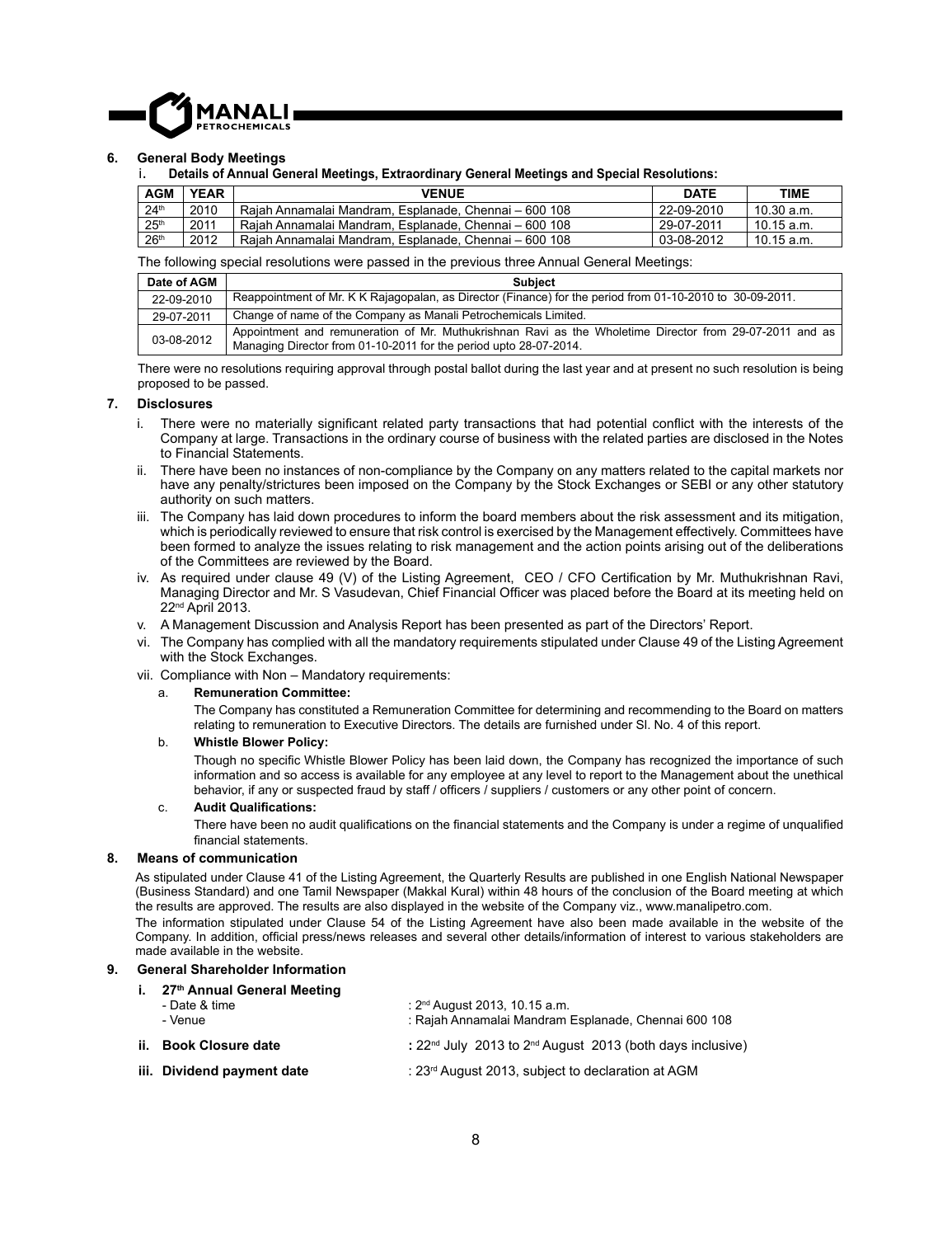

#### **iv. Financial Calendar(tentative)**

| Financial year                       | 1 <sup>st</sup> April 2013 to 31 <sup>st</sup> March, 2014 |
|--------------------------------------|------------------------------------------------------------|
| First quarter results                | Before 14 <sup>th</sup> August 2013                        |
| Second quarter results               | Before 14 <sup>th</sup> November 2013                      |
| Third quarter results                | Before 14 <sup>th</sup> February 2014                      |
| Audited Results for the year 2013-14 | Before 30 <sup>th</sup> May 2014                           |

#### **v. Registrars and Share Transfer Agent:**

All share registry work in respect of both physical and demat segments are handled by a single common agency M/s Cameo Corporate Services Limited, Subramanian Building, No.1, Club House Road, Chennai – 600 002, as the Registrars and Share Transfer Agent (RTA) of the Company for all aspects of investor servicing relating to shares.

#### **vi. Share Transfer System:**

Requests for share transfer, transmissions, transpositions etc., are processed by the RTA and returned within the stipulated time, if the documents are found to be in order. The routine requests from shareholders like transfer, transmission, transposition, change of name etc., are approved by the Managing Director and Company Secretary and the details are placed before the Shareholders/Investors Grievance Committee.

#### **vii. Listing / Stock Code of equity shares**

| <b>NAME OF EXCHANGE</b>                        | <b>STOCK CODE</b> |
|------------------------------------------------|-------------------|
| Bombay Stock Exchange Limited (BSE)            | 500268            |
| National Stock Exchange of India Limited (NSE) | <b>MANALIPETC</b> |

Listing fees have been paid to the aforesaid exchanges upto 2012-13. Calcutta Stock Exchange has confirmed the delisting of the shares of the Company.

| <b>Month &amp; Year</b> | <b>NSE</b>        |       |          | <b>BSE</b>      |       |                   |           |               |  |
|-------------------------|-------------------|-------|----------|-----------------|-------|-------------------|-----------|---------------|--|
|                         | Share Price (Rs.) |       |          | S & P CNX Nifty |       | Share Price (Rs.) |           | <b>Sensex</b> |  |
|                         | High              | Low   | High     | Low             | High  | Low               | High      | Low           |  |
| April 2012              | 14.00             | 9.00  | 5,378.75 | 5,154.30        | 12.70 | 10.25             | 17,664.10 | 17,010.16     |  |
| May                     | 13.50             | 10.30 | 5,279.60 | 4,788.95        | 12.00 | 10.81             | 17,432.33 | 15,809.71     |  |
| June                    | 12.95             | 10.90 | 5,286.25 | 4,770.35        | 12.90 | 11.00             | 17,448.48 | 15,748.98     |  |
| July                    | 15.00             | 10.50 | 5,348.55 | 5,032.40        | 14.40 | 10.50             | 17,631.19 | 16,598.48     |  |
| August                  | 13.00             | 9.90  | 5,448.60 | 5,164.65        | 12.75 | 9.85              | 17,972.54 | 17,026.97     |  |
| September               | 12.30             | 9.90  | 5.735.15 | 5.215.70        | 11.45 | 9.86              | 18.869.94 | 17.250.80     |  |
| October                 | 11.70             | 10.10 | 5,815.35 | 4,888.20        | 12.00 | 10.50             | 19,137.29 | 18,393.42     |  |
| November                | 13.00             | 10.80 | 5,777.30 | 5,548.35        | 12.50 | 10.80             | 19,372.70 | 18,255.69     |  |
| December                | 13.50             | 10.60 | 5,965.15 | 5,823.15        | 13.00 | 10.70             | 19.612.18 | 19,149.03     |  |
| January 2013            | 12.90             | 10.25 | 6,111.80 | 5,935.20        | 11.99 | 9.00              | 20,203.66 | 19,508.93     |  |
| February                | 10.50             | 8.35  | 6,052.95 | 5,748.60        | 11.45 | 8.31              | 19,966.69 | 18,793.97     |  |
| March                   | 9.00              | 7.55  | 5,971.20 | 5.604.85        | 9.20  | 7.66              | 19.754.66 | 18.568.43     |  |

#### **viii. Market Price Data & Share price performance vis a vis indices**

#### **ix. Distribution of shareholding as on March 31, 2013:**

| Range of shares |         | <b>Holders</b> |        | <b>Shares</b>   |        |
|-----------------|---------|----------------|--------|-----------------|--------|
| <b>From</b>     | То      | No.            | %      | No.             | %      |
|                 | 100     | 16,827         | 12.08  | 9,37,371        | 0.54   |
| 101             | 500     | 98,385         | 70.63  | 2,24,82,188     | 13.07  |
| 501             | 1,000   | 13,583         | 9.75   | 1,07,80,575     | 6.27   |
| 1.001           | 2,000   | 5,689          | 4.08   | 87.04.282       | 5.06   |
| 2,001           | 3,000   | 1,737          | 1.25   | 45,54,222       | 2.65   |
| 3,001           | 4,000   | 610            | 0.44   | 22,39,263       | 1.30   |
| 4,001           | 5,000   | 707            | 0.51   | 33,90,715       | 1.97   |
| 5,001           | 10,000  | 969            | 0.70   | 73,71,712       | 4.29   |
| 10,001          | & above | 790            | 0.57   | 11, 15, 38, 901 | 64.85  |
| Total           |         | 1,39,297       | 100.00 | 17.19.99.229    | 100.00 |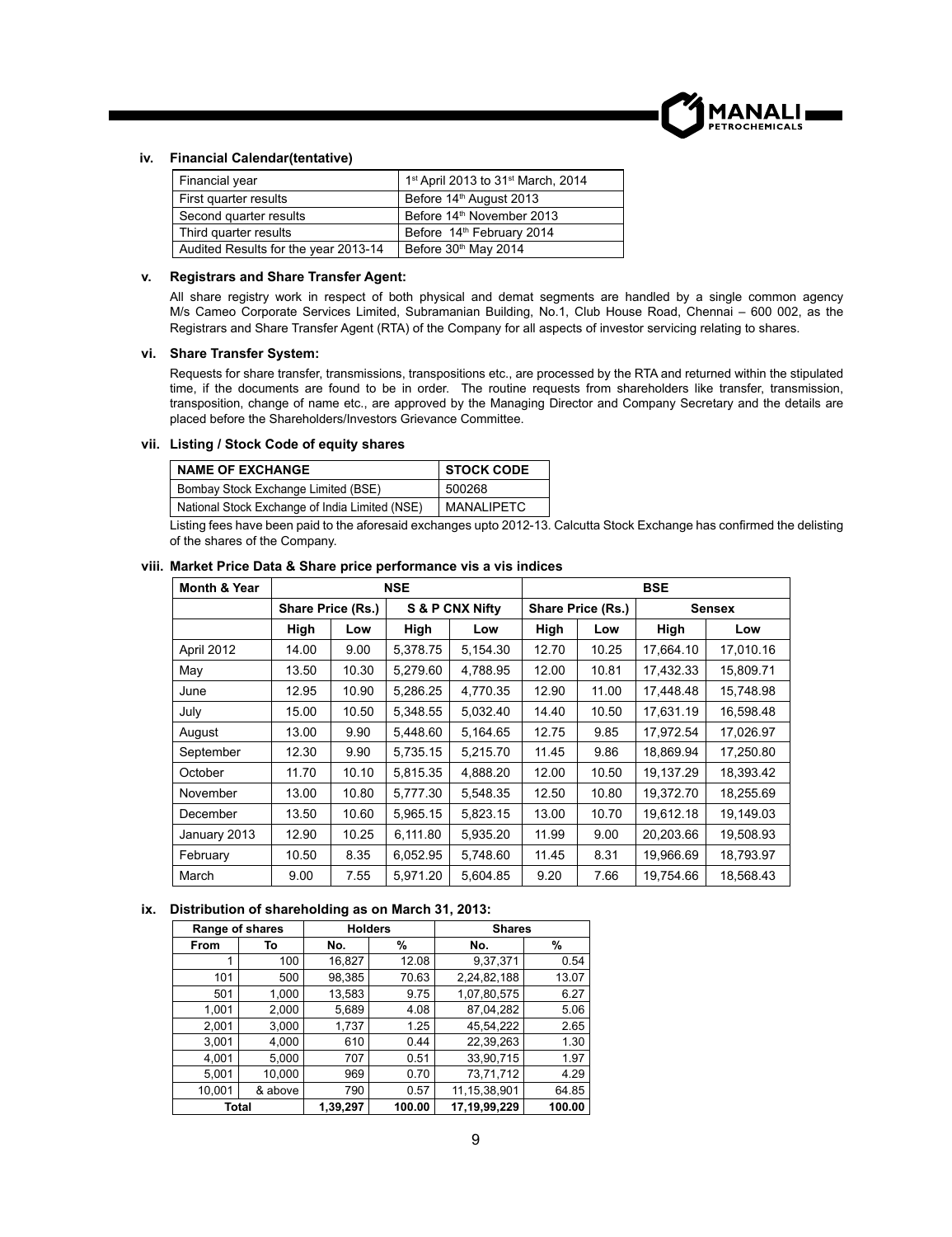

#### **x. Shareholding pattern as on March 31, 2013**

| Category                           | <b>Holders</b> |        | <b>Shares</b> |        |
|------------------------------------|----------------|--------|---------------|--------|
|                                    | No.            | %      | No.           | %      |
| Promoters and Promoter<br>Group    | 5              | < 0.01 | 7,70,81,103   | 44.82  |
| Mutual Funds/UTI                   | 13             | 0.01   | 1,85,100      | 0.11   |
| <b>Financial Institutions</b>      | 15             | 0.01   | 26.325        | 0.02   |
| Foreign Institutional<br>Investors | 1              | < 0.01 | 22.60.000     | 1.31   |
| <b>Bodies Corporate</b>            | 1,071          | 0.77   | 1,11,44,330   | 6.48   |
| Individuals                        | 1,32,595       | 95.19  | 7,55,17,860   | 43.90  |
| <b>HUF</b>                         | 1,330          | 0.96   | 27.90.119     | 1.62   |
| NRIs/OCBs                          | 4.213          | 3.02   | 28,68,956     | 1.67   |
| Clearing Members & others          | 54             | 0.04   | 1,25,436      | 0.07   |
| Total                              | 1,39,297       | 100.00 | 17,19,99,229  | 100.00 |

#### **xi. Dematerialization of shares and liquidity**

The shares, listed in BSE and NSE are to be traded only in dematerialized form. The ISIN of the shares is. INE201A01024. As at March 31, 2013, 15,63,80,284 shares were held in dematerialized form, representing about 91% of the total shares. The shares are traded regularly on BSE and NSE.

**xii. Location of Plants:** Plant I : Ponneri High Road, Manali, Chennai – 600 068

Plant II : Sathangadu Village, Manali, Chennai – 600 068

#### **xiii. Address for correspondence**

 Investors may contact the Registrars and Transfer Agent for matters relating to shares, dividends, annual reports and related issues at the following address viz.,

 **Cameo Corporate Services Ltd, Subramanian Building, V Floor, No: 1, Club House Road, Chennai – 600 002. Phone : 044 - 28460390/28460394 & 28460718, Fax:044 - 28460129, E-mail :investor@cameoindia.com**

For other general matters or in case of any difficulties/grievances investors may contact: Mr. S Vasudevan, CFO **& Company Secretary and Compliance Offi cer, at the Principal Offi ce of the Company, Chennai–600 068 Phone : 044 - 25941025 / 25943895, Fax : 044 - 25941199, E-mail :companysecretary@manalipetro.com**

#### **Certifi cate of Compliance of conditions of Corporate Governance**

We have examined the compliance of conditions of Corporate Governance by Manali Petrochemicals Limited (the Company) for the year ended on 31st March 2013 as stipulated in Clause 49 of the Listing Agreement of the said Company with Stock Exchanges.

The compliance of conditions of Corporate Governance is the responsibility of the management. Our examination was limited to a review of the procedures and implementation thereof, adopted by the Company for ensuring compliance of the conditions of Corporate Governance as stipulated in the said Clause. It is neither an audit nor an expression of opinion on the financial statements of the Company.

In our opinion and to the best of our information and according to the explanations given to us, we certify that the Company has complied with the conditions of Corporate Governance as stipulated in Clause 49 of the above mentioned Listing Agreement.

We further state that such compliance is neither an assurance as to the future viability of the Company nor of the efficiency or effectiveness with which the management has conducted the affairs of the Company.

> For **Deloitte Haskins & Sells** Chartered Accountants (Registration No. 008072S) **Bhavani Balasubramanian** Partner Membership No.: 22156

**Chennai** 22nd April 2013

**Declaration by CEO**

This is to declare that the respective Codes of Conduct envisaged by the Company for Members of the Board and Senior management Personnel have been complied with by all the members of the Board and Senior Management Personnel of the Company respectively.

**Chennai Muthukrishnan Ravi** 22<sup>nd</sup> April 2013 Managing Director Control and Security April 2013 Managing Director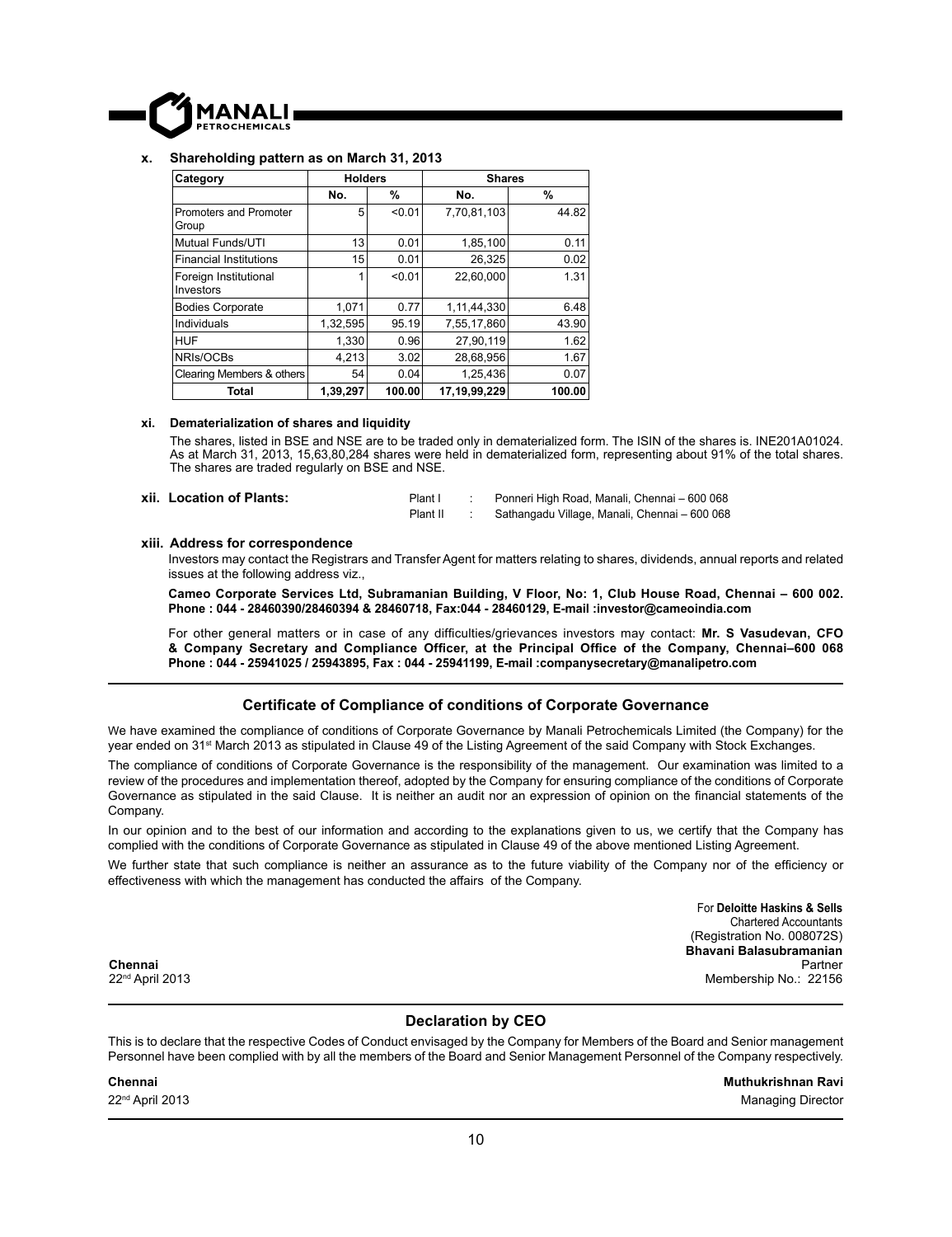### **Independent Auditors' Report to the Members of Manali Petrochemicals Limited**

#### **Report on the Financial Statements**

We have audited the accompanying financial statements of **MANALI PETROCHEMICALS LIMITED** ("the Company"), which comprise the Balance Sheet as at 31st March, 2013, the Statement of Profit and Loss and the Cash Flow Statement for the year then ended and a summary of the significant accounting policies and other explanatory information.

#### **Management's Responsibility for the Financial Statements**

The Company's Management is responsible for the preparation of these financial statements that give a true and fair view of the financial position, financial performance and cash flows of the Company in accordance with the Accounting Standards referred to in Section 211(3C) of the Companies Act, 1956 ("the Act"). This responsibility includes the design, implementation and maintenance of internal controls relevant to the preparation and presentation of the financial statements that give a true and fair view and are free from material misstatements, whether due to fraud or error.

#### **Auditors' Responsibility**

Our responsibility is to express an opinion on these financial statements based on our audit. We conducted our audit in accordance with the Standards on Auditing issued by the Institute of Chartered Accountants of India. Those Standards require that we comply with the ethical requirements and plan and perform the audit to obtain reasonable assurance about whether the financial statements are free from material misstatements.

An audit involves performing procedures to obtain audit evidence about the amounts and the disclosures in the financial statements. The procedures selected depend on the auditor's judgment, including the assessment of the risks of material misstatement of the financial statements, whether due to fraud or error. In making those risk assessments, the auditor considers the internal controls relevant to the Company's preparation and fair presentation of the financial statements in order to design audit procedures that are appropriate in the circumstances, but not for the purpose of expressing an opinion on the effectiveness of the Company's internal control. An audit also includes evaluating the appropriateness of the accounting policies used and the reasonableness of the accounting estimates made by the Management, as well as evaluating the overall presentation of the financial statements.

We believe that the audit evidence we have obtained is sufficient and appropriate to provide a basis for our audit opinion.

#### **Opinion**

In our opinion and to the best of our information and according to the explanations given to us, the aforesaid financial statements give the information required by the Act in the manner so required and give a true and fair view in conformity with the accounting principles generally accepted in India:

- (a) in the case of the Balance Sheet, of the state of affairs of the Company as at 31st March, 2013;
- (b) in the case of the Statement of Profit and Loss, of the profit of the Company for the year ended on that date and
- (c) in the case of the Cash Flow Statement, of the cash flows of the Company for the year ended on that date.

#### **Report on Other Legal and Regulatory Requirements**

- 1. As required by the Companies (Auditor's Report) Order, 2003 ("the Order") issued by the Central Government in terms of Section 227(4A) of the Act, we give in the Annexure a statement on the matters specified in paragraphs 4 and 5 of the said Order.
- 2. As required by Section 227(3) of the Act, we report that:
	- (a) We have obtained all the information and explanations which to the best of our knowledge and belief were necessary for the purposes of our audit.
	- (b) In our opinion, proper books of account as required by law have been kept by the Company so far as it appears from our examination of those books.
	- (c) The Balance Sheet, the Statement of Profit and Loss and the Cash Flow Statement dealt with by this Report are in agreement with the books of account.
	- (d) In our opinion, the Balance Sheet, the Statement of Profit and Loss and the Cash Flow Statement comply with the Accounting Standards referred to in Section 211(3C) of the Act.
	- (e) On the basis of the written representations received from the directors as on 31<sup>st</sup> March, 2013 taken on record by the Board of Directors, none of the directors is disqualified as on 31<sup>st</sup> March, 2013 from being appointed as a director in terms of Section 274(1)(g) of the Act.

For **Deloitte Haskins & Sells Chartered Accountants** (Registration No. 008072S) **Bhavani Balasubramanian** Partner Membership No: 22156

11

**Chennai** 22nd April 2013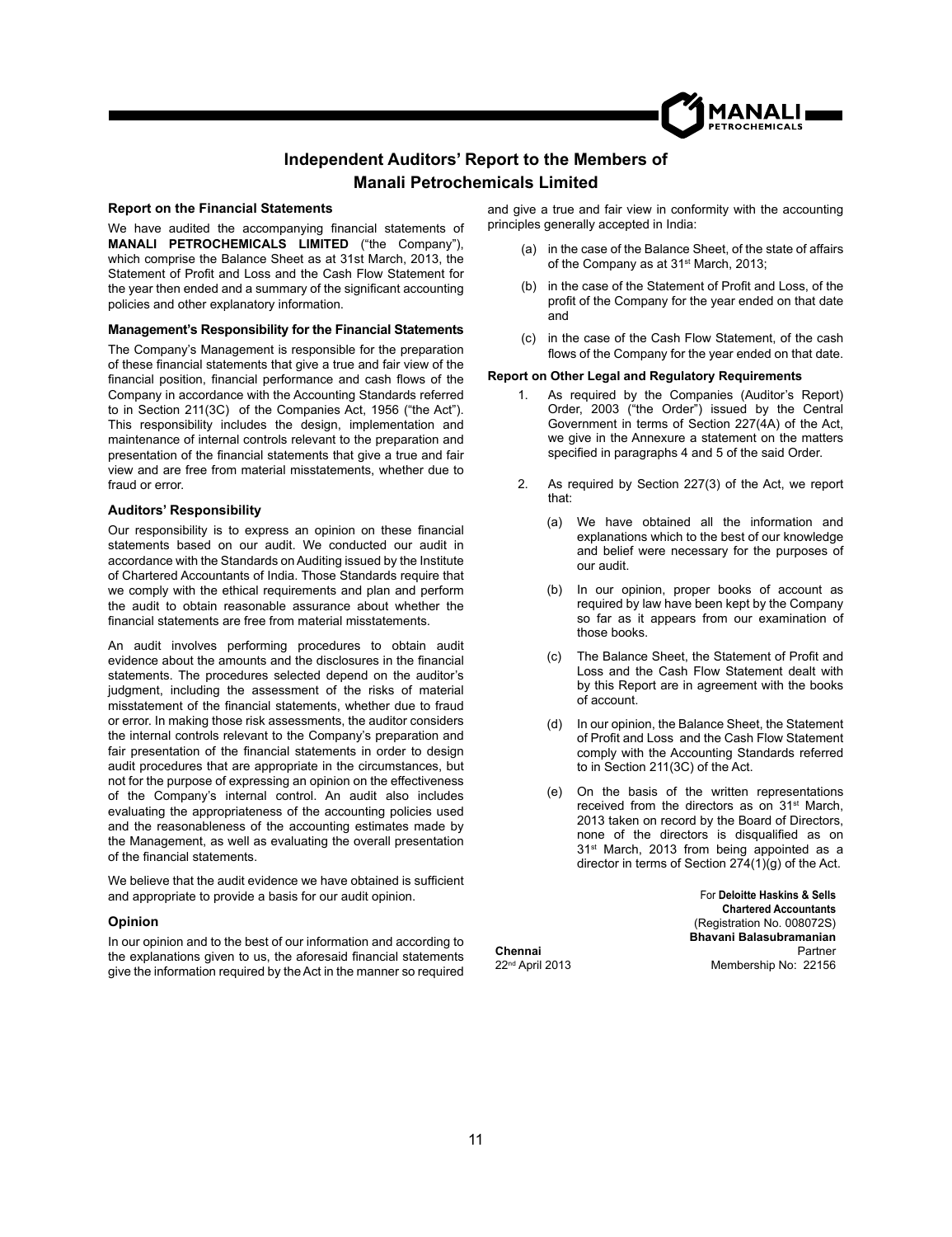

#### **Annexure to the Independent Auditors' Report**

#### **(Referred to in paragraph 1 under 'Report on Other Legal and Regulatory Requirements' section of our report of even date)**

- (i) Having regard to the nature of the Company's business / activities / results during the year, clauses (vi), (x), (xii) to (xvi) and (xviii) to (xx) of CARO are not applicable to the Company.
- (ii) In respect of its fixed assets:
	- (a) The Company has maintained proper records showing full particulars, including quantitative details and situation of the fixed assets.
	- $(b)$  The fixed assets were physically verified during the year by the Management in accordance with a regular programme of verification which, in our opinion, provides for physical verification of all the fixed assets at reasonable intervals. According to the information and explanation given to us, no material discrepancies were noticed on such verification.
	- (c) The fixed assets disposed off during the year, in our opinion, do not constitute a substantial part of the fixed assets of the Company and such disposal has, in our opinion, not affected the going concern status of the Company.
- (iii) In respect of its inventories:
	- (a) As explained to us, the inventories were physically verified during the year by the Management at reasonable intervals.
	- (b) In our opinion and according to the information and explanation given to us, the procedures of physical verification of inventories followed by the Management were reasonable and adequate in relation to the size of the Company and the nature of its business.
	- (c) In our opinion and according to the information and explanations given to us, the Company has maintained proper records of its inventories and no material discrepancies were noticed on physical verification.
- (iv) The Company has neither granted nor taken any loans, secured or unsecured, to/from companies, firms or other parties covered in the Register maintained under Section 301 of the Companies Act, 1956. Hence, Clause (iii) is not applicable.
- (v) In our opinion and according to the information and explanations given to us, having regard to the explanations that some of the items purchased are of special nature and suitable alternative sources are not readily available for obtaining comparable quotations, there is an adequate internal control system commensurate with the size of the Company and the nature of its business with regard to purchases of inventory and fixed assets and the sale of

goods and services. During the course of our audit, we have not observed any major weakness in such internal control system.

- (vi) In respect of contracts or arrangements entered in the Register maintained in pursuance of Section 301 of the Act, to the best of our knowledge and belief and according to the information and explanations given to us:
	- (a) The particulars of contracts or arrangements referred to Section 301 that needed to be entered in the Register maintained under the said Section have been so entered.
	- (b) Where each of such transaction is in excess of Rs.5 lakhs in respect of any party, the transactions have been made at prices which are *prima facie*  reasonable having regard to the prevailing market prices at the relevant time.
- (vii) In our opinion, the internal audit functions carried out during the year by a firm of Chartered Accountants appointed by the Management have been commensurate with the size of the Company and the nature of its business.
- (viii) We have broadly reviewed the cost records maintained by the Company pursuant to the Companies (Cost Accounting Records) Rules, 2011 prescribed by the Central Government under Section 209(1) (d) of the Act and are of the opinion that *prima facie* the prescribed cost records have been maintained. We have, however, not made a detailed examination of the records with a view to determine whether they are accurate or complete.
- (ix) According to the information and explanations given to us in respect of statutory dues:
	- (a) The Company has been regular in depositing undisputed dues, including Provident Fund, Investor Education and Protection Fund, Employees' State Insurance, Income-tax, Sales Tax, Wealth Tax, Service Tax, Custom Duty, Excise Duty, Cess and other material statutory dues applicable to it, with the appropriate authorities.
	- (b) There were no undisputed amounts payable, in respect of Provident Fund, Investor Education and Protection Fund, Employees' State Insurance, Income Tax, Sale Tax, Wealth Tax, Custom Duty, Excise Duty, Cess and other material statutory dues, in arrears as at 31<sup>st</sup> March, 2013 for a period of more than six months from the date they became payable.
	- (c) Details of dues of Income-tax, Sales Tax, Wealth Tax, Service Tax, Custom Duty, Excise Duty and Cess, which have not been deposited as on 31<sup>st</sup> March, 2013 on account of disputes are given below: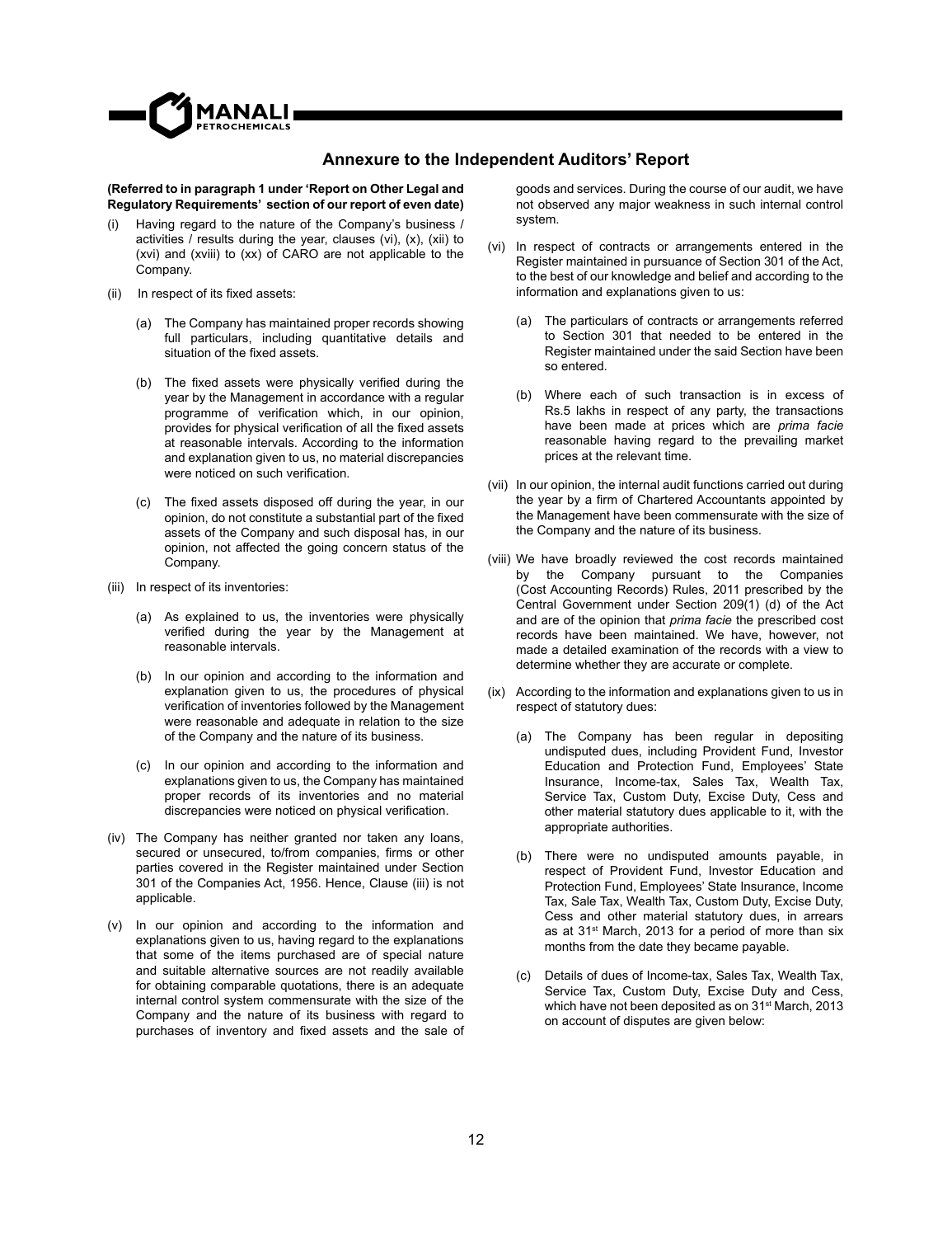| Name of the<br><b>Statute</b>         | <b>Nature</b><br>of Dues | Forum where<br>Dispute is<br>pending         | Period to<br>which the<br>amount<br>relates | Amount<br>involved<br>(Rs. in<br>lakhs) |
|---------------------------------------|--------------------------|----------------------------------------------|---------------------------------------------|-----------------------------------------|
| Central Excise<br>Act, 1944           | Excise<br>Duty           | High Court of<br>Madras                      | 1996-97                                     | 4.64                                    |
| Customs Act.<br>1972                  | Customs<br>Duty          | High Court of<br>Madras                      | 1993-94                                     | 10.04                                   |
| <b>Central Sales</b><br>Tax Act, 1956 | Sales<br>Tax             | High court of<br>Madras                      | Various<br>Years                            | 10.23                                   |
| <b>Central Sales</b><br>Tax Act, 1956 | Sales<br>Tax             | Sales Tax<br>Tribunal under<br>Sales Tax Act | 2000-01                                     | 10.74                                   |
| Income Tax<br>Act, 1961               | Income<br>Tax            | Income Tax<br>Apellate<br>Tribunal           | 2003-04                                     | 5.14                                    |
| Income Tax<br>Act, 1961               | Income<br>Tax            | Commissioner I<br>of Income Tax<br>(Appeals) | 2006-07.<br>2007-08 &<br>2008-09            | 104.21                                  |

- (x) In our opinion and according to the information and explanations given to us, the Company has not defaulted in the repayment of dues to banks, financial institutions and debenture holders.
- (xi) In our opinion and according to the information and explanations given to us and on an overall examination of the Balance Sheet of the Company, we report that funds raised on short-term basis have, *prima facie*, not been used during the year for long- term investment.
- (xii) To the best of our knowledge and according to the information and explanations given to us, no fraud by the Company and no fraud on the Company has been noticed or reported during the year.

For **Deloitte Haskins & Sells Chartered Accountants** (Registration No. 008072S) **Bhavani Balasubramanian** Partner Membership No: 22156

Chennai 22nd April 2013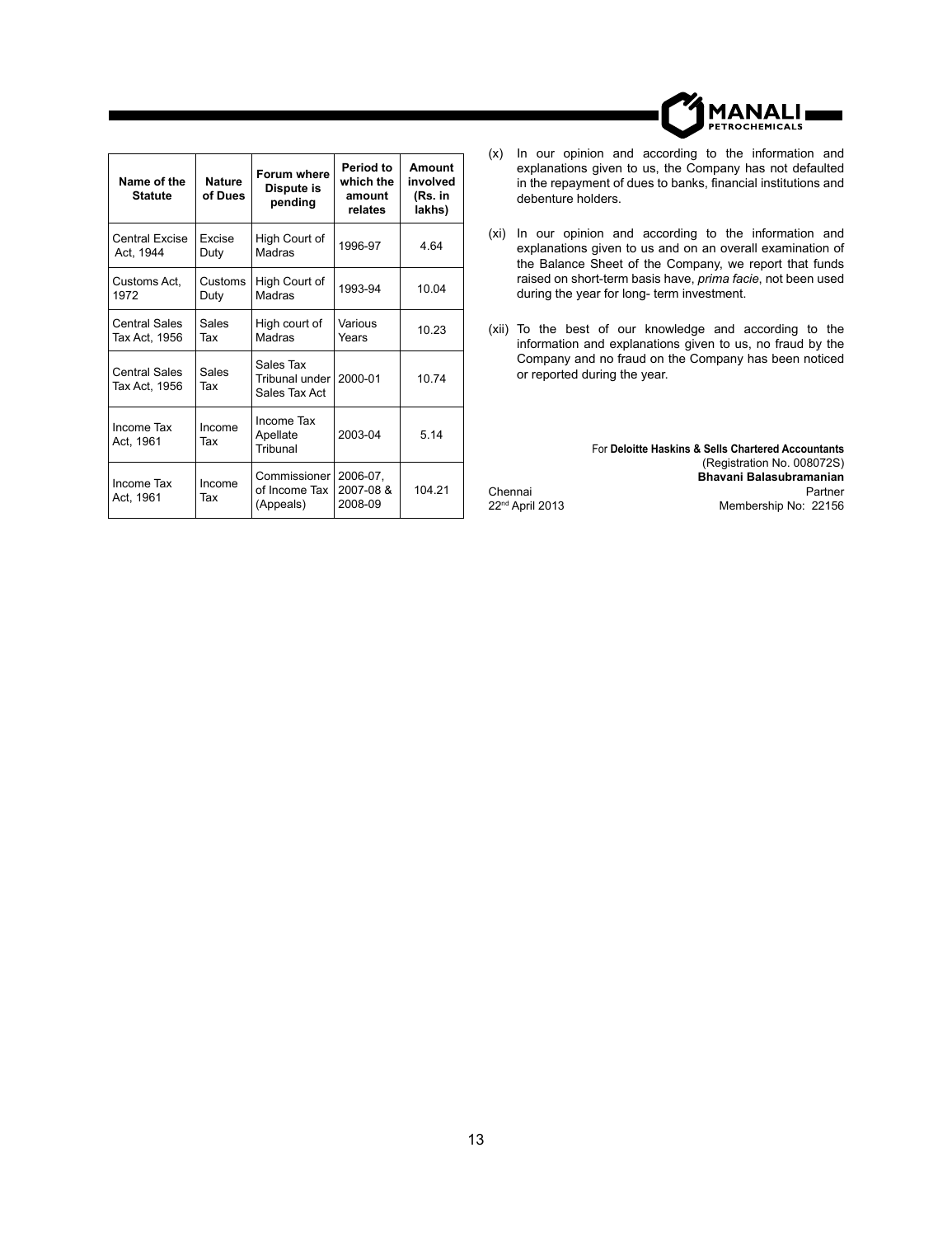

## **Balance Sheet as at March 31, 2013** (Rs. in lakhs)

| <b>Particulars</b>                   | Note No. | As at<br>March 31, 2013 | As at<br>March 31, 2012 |
|--------------------------------------|----------|-------------------------|-------------------------|
| <b>I. EQUITY AND LIABILITIES</b>     |          |                         |                         |
| (1) Shareholders' Funds              |          |                         |                         |
| <b>Share Capital</b>                 | 3        | 8,603.47                | 8,603.47                |
| Reserves and Surplus                 | 4        | 10,643.16               | 8,833.73                |
| <b>Total Shareholders' Funds</b>     |          | 19,246.63               | 17,437.20               |
| (2) Non-current Liabilities          |          |                         |                         |
| Deferred Tax Liabilities (Net)       | 36       | 1,502.47                | 1,344.20                |
| Other Long-term Liabilities          | 5        | 191.67                  | 207.00                  |
| Long-term Provisions                 | 6        | 94.87                   | 56.24                   |
| <b>Total Non-current Liabilities</b> |          | 1,789.01                | 1,607.44                |
| (3) Current Liabilities              |          |                         |                         |
| Short-term Borrowings                | 7        | 202.90                  | 118.72                  |
| <b>Trade Payables</b>                | 8        | 4,441.74                | 5,036.14                |
| <b>Other Current Liabilities</b>     | 9        | 553.08                  | 679.57                  |
| <b>Short-term Provisions</b>         | 10       | 1,672.13                | 2,171.97                |
| <b>Total - Current Liabilities</b>   |          | 6,869.85                | 8,006.40                |
| <b>TOTAL EQUITY AND LIABILITIES</b>  |          | 27,905.49               | 27,051.04               |
| <b>II. ASSETS</b>                    |          |                         |                         |
| (1) Non-current Assets               |          |                         |                         |
| <b>Fixed Assets</b>                  |          |                         |                         |
| <b>Tangible Assets</b>               | 11 A     | 10,254.83               | 9,890.90                |
| Intangible Assets                    | 11 B     |                         | 8.07                    |
| Capital Work-in-progress             |          | 374.40                  | 471.55                  |
| <b>Total - Fixed Assets</b>          |          | 10,629.23               | 10,370.52               |
| Non-current Investments              | 12       | 412.45                  | 0.45                    |
| Long-term Loans and Advances         | 13       | 1,537.81                | 572.71                  |
| <b>Total - Non-Current Assets</b>    |          | 12,579.49               | 10,943.68               |
| (2) Current Assets                   |          |                         |                         |
| <b>Current Investments</b>           | 14       | 224.06                  | 1,803.45                |
| Inventories                          | 15       | 5,983.89                | 6,543.81                |
| <b>Trade Receivables</b>             | 16       | 3,919.81                | 3,835.41                |
| Cash and Cash equivalents            | 17       | 645.87                  | 631.78                  |
| Short-term Loans and Advances        | 18       | 4,550.00                | 3,269.92                |
| <b>Other Current Assets</b>          | 19       | 2.37                    | 22.99                   |
| <b>Total - Current Assets</b>        |          | 15,326.00               | 16,107.36               |
| <b>TOTAL ASSETS</b>                  |          | 27,905.49               | 27,051.04               |
|                                      |          |                         |                         |

See accompanying Notes forming part of the financial statements

In terms of our report attached.

**For Deloitte Haskins & Sells** Chartered Accountants **Bhavani Balasubramanian** Partner M.No. 22156 Place : Chennai Date: 22<sup>nd</sup> April 2013

#### **For and on behalf of the Board of Directors**

**Ashwin C Muthiah** Chairman **S Vasudevan** CFO & Company Secretary

**Brig (Retd.) Harish Chandra Chawla** Director **Muthukrishnan Ravi** Managing Director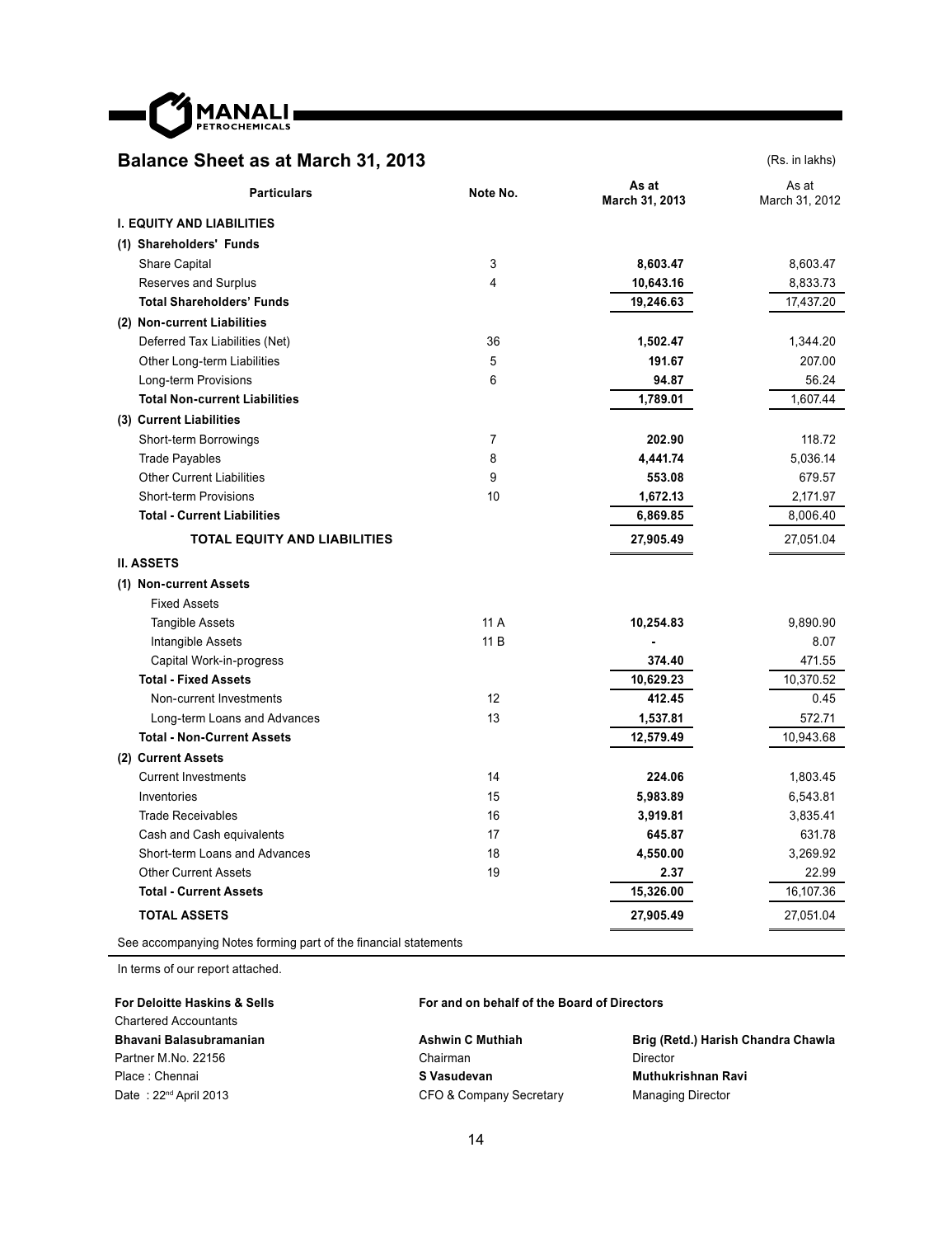

| Statement of Profit & Loss for the year ended March 31, 2013<br>(Rs. in lakhs) |          |                              |                              |  |  |
|--------------------------------------------------------------------------------|----------|------------------------------|------------------------------|--|--|
| <b>Particulars</b>                                                             | Note No. | Year ended<br>March 31, 2013 | Year ended<br>March 31, 2012 |  |  |
| (I) Revenue from Operations (Gross)                                            | 20       | 58,093.78                    | 63,045.36                    |  |  |
| Less: Excise Duty                                                              |          | (5,878.51)                   | (5,649.06)                   |  |  |
| <b>Revenue from Operations (Net)</b>                                           |          | 52,215.27                    | 57,396.30                    |  |  |
| (II) Other Income                                                              | 21       | 707.76                       | 683.21                       |  |  |
| (III) Total Revenue (I+II)                                                     |          | 52,923.03                    | 58,079.51                    |  |  |
| (IV)Expenditure                                                                |          |                              |                              |  |  |
| Cost of raw materials and packing materials consumed                           | 22       | 35,975.43                    | 39,432.27                    |  |  |
| <b>Purchase of Traded Goods</b>                                                | 22       | 1,904.97                     | 1,365.05                     |  |  |
| Increase in Inventories                                                        | 23       | (505.54)                     | (1,381.46)                   |  |  |
| <b>Employee Benefits Expense</b>                                               | 24       | 1,887.42                     | 2,483.74                     |  |  |
| Finance costs                                                                  |          | 214.48                       | 192.29                       |  |  |
| Depreciation                                                                   | 11       | 635.79                       | 588.40                       |  |  |
| <b>Other Expenses</b>                                                          | 25       | 9,276.98                     | 9,510.34                     |  |  |
| <b>Total Expenditure</b>                                                       |          | 49,389.53                    | 52,190.63                    |  |  |
| (V) Profit Before Tax (III-IV)                                                 |          | 3,533.50                     | 5,888.88                     |  |  |
| (VI) Tax Expense                                                               |          |                              |                              |  |  |
| Current income Tax                                                             |          | 731.18                       | 1,490.29                     |  |  |
| <b>MAT Credit Entitlement</b>                                                  |          | (87.54)                      |                              |  |  |
| Deferred Tax                                                                   | 36       | 158.27                       | 30.62                        |  |  |
| (VII) Profit After Tax for the year (V-VI)                                     |          | 2,731.59                     | 4,367.97                     |  |  |
| (VIII) Earnings Per Share (Basic and Diluted)                                  | 35       | 1.59                         | 2.54                         |  |  |

See accompanying Notes forming part of the financial statements

In terms of our report attached.

| <b>For Deloitte Haskins &amp; Sells</b> | For and on behalf of the Board of Directors |                                    |  |
|-----------------------------------------|---------------------------------------------|------------------------------------|--|
| <b>Chartered Accountants</b>            |                                             |                                    |  |
| Bhavani Balasubramanian                 | <b>Ashwin C Muthiah</b>                     | Brig (Retd.) Harish Chandra Chawla |  |
| Partner M.No. 22156                     | Chairman                                    | Director                           |  |
| Place: Chennai                          | S Vasudevan                                 | Muthukrishnan Ravi                 |  |
| Date: 22 <sup>nd</sup> April 2013       | CFO & Company Secretary                     | <b>Managing Director</b>           |  |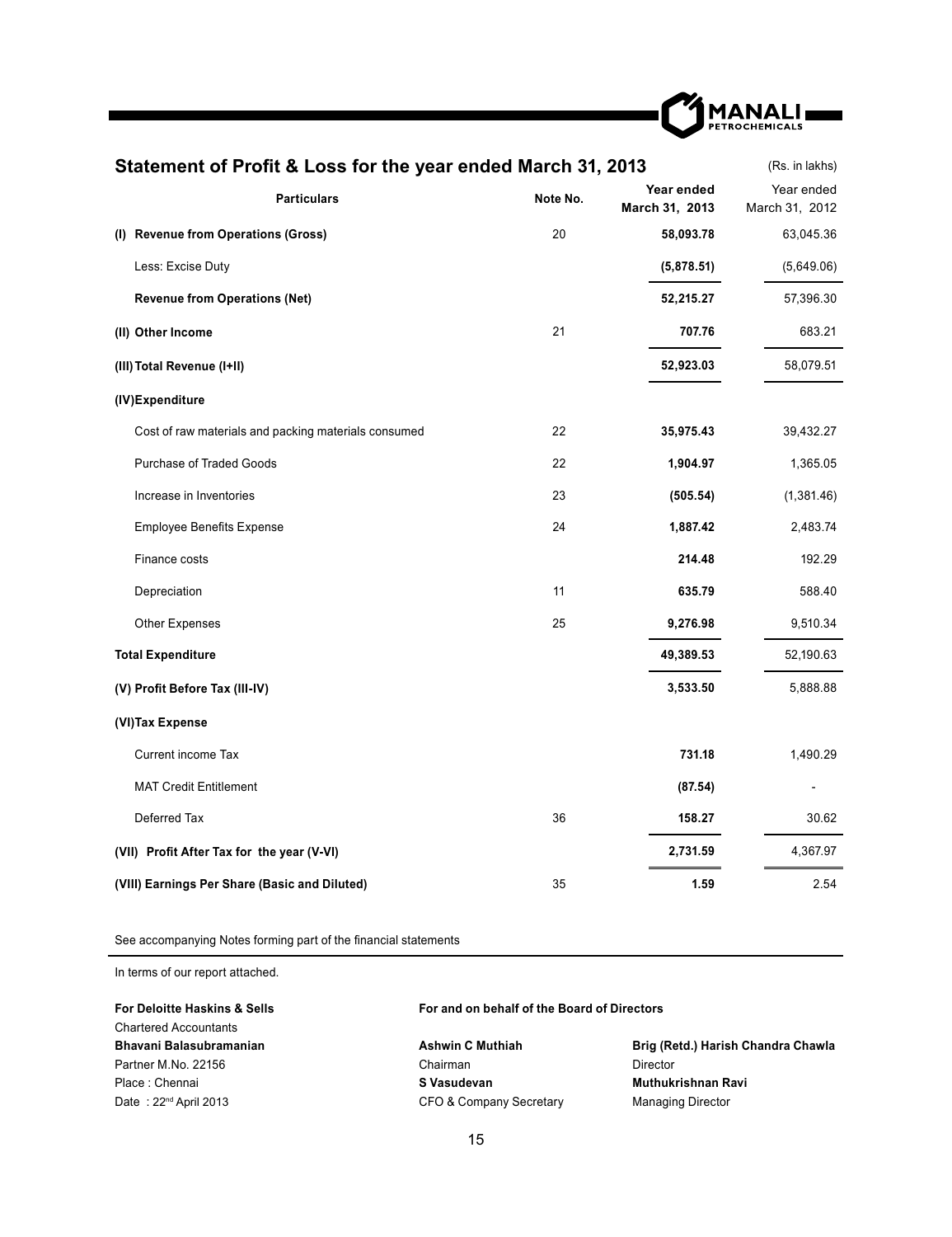

## **Cash Flow Statement for the year ended March 31, 2013** (Rs. in lakhs)

|                                                                      |             | 2012-13     |             | 2011-12     |
|----------------------------------------------------------------------|-------------|-------------|-------------|-------------|
| A. CASH FLOW FROM OPERATING ACTIVITIES                               |             |             |             |             |
| Profit Before Tax as per Statement of Profit and Loss                |             | 3,533.50    |             | 5,888.88    |
| <b>Adjustments for</b>                                               |             |             |             |             |
| Depreciation                                                         | 635.79      |             | 588.40      |             |
| Dividend Income                                                      | (77.46)     |             | (131.21)    |             |
| <b>Interest Expense</b>                                              | 214.48      |             | 192.29      |             |
| Interest Income                                                      | (349.67)    |             | (152.58)    |             |
| Provision for doubtful debts no longer required                      | (45.38)     |             | (60.96)     |             |
| Foreign Exchange Fluctuations                                        | 97.88       |             | 186.77      |             |
| Loss on sale / retirement of assets                                  | 18.62       |             | 93.18       |             |
| Sub-total                                                            |             | 494.26      |             | 715.89      |
| <b>OPERATING PROFIT BEFORE WORKING CAPITAL CHANGES</b>               |             | 4,027.76    |             | 6,604.77    |
| Adjustments for (increase) / decrease in Operating Assets            |             |             |             |             |
| Inventories                                                          | 559.92      |             | (2, 230.82) |             |
| <b>Trade Receivables</b>                                             | (42.75)     |             | (890.66)    |             |
| Short Term Loans and Advances                                        | (1, 259.46) |             | (2, 248.46) |             |
| Long Term Loans and Advances                                         | (877.56)    |             | (187.15)    |             |
| Adjustments for (increase) / decrease in Operating Liabilities       |             |             |             |             |
| Long-term Provisions                                                 | 38.62       |             | (19.99)     |             |
| Other Long-term Liabilities                                          | (15.33)     |             | (3.72)      |             |
| <b>Short-term Provisions</b>                                         | (301.03)    |             | 356.15      |             |
| <b>Trade Payables</b>                                                | (1, 230.75) | (3, 128.34) | 639.65      | (4,585.00)  |
|                                                                      |             | 899.42      |             | 2,019.77    |
| Income Tax paid                                                      |             | (1,074.72)  |             | (1, 248.98) |
| <b>Net Cash from Operating Activities [A]</b>                        |             | (175.30)    |             | 770.79      |
| <b>B. CASH FLOW FROM INVESTING ACTIVITIES</b>                        |             |             |             |             |
| Purchase of Tangible Assets and payment towards CWIP                 |             | (914.03)    |             | (1,088.26)  |
| Proceeds from sale of Fixed Assets                                   |             | 0.89        |             | 25.06       |
| Capital Subsidy received for Captive Power Plant                     |             | 84.00       |             |             |
| Interest Income                                                      |             | 353.40      |             | 137.71      |
| Dividend Income                                                      |             | 77.46       |             | 131.21      |
| Net Cash used in Investing activities [B]                            |             | (398.28)    |             | (794.28)    |
| C. CASH FLOW FROM FINANCING ACTIVITIES                               |             |             |             |             |
| (Repayment) / Proceeds from Short-Term borrowings                    |             | 84.17       |             | (473.45)    |
| <b>Interest Paid</b>                                                 |             | (214.48)    |             | (192.29)    |
| Dividend Paid                                                        |             | (693.99)    |             | (590.00)    |
| Tax on Proposed Equity Dividend                                      |             | (167.42)    |             | (139.51)    |
| Net Cash Used in Financing Activities [C]                            |             | (991.72)    |             | (1,395.25)  |
| Net (Decrease) / Increase in Cash and Cash Equivalents (D) = (A+B+C) |             | (1, 565.30) |             | (1, 418.74) |
| Cash and Cash Equivalents at the beginning of the year               |             | 2,435.23    |             | 3,853.97    |
| Cash and Cash Equivalents at the end of the year                     |             | 869.93      |             | 2,435.23    |
| <b>Particulars</b>                                                   |             |             |             |             |
| Cash on hand and Balances with banks (Note 17)                       |             | 645.87      |             | 631.78      |
| Current investments (Note 14)                                        |             | 224.06      |             | 1,803.45    |
| <b>Cash &amp; Cash equivalents</b>                                   |             | 869.93      |             | 2,435.23    |
| See accompanying Notes forming part of the financial statements      |             |             |             |             |

In terms of our report attached.

**For Deloitte Haskins & Sells** Chartered Accountants **Bhavani Balasubramanian** Partner M.No. 22156 Place : Chennai Date: 22<sup>nd</sup> April 2013

#### **For and on behalf of the Board of Directors**

**Ashwin C Muthiah** Chairman **S Vasudevan** CFO & Company Secretary **Brig (Retd.) Harish Chandra Chawla** Director **Muthukrishnan Ravi** Managing Director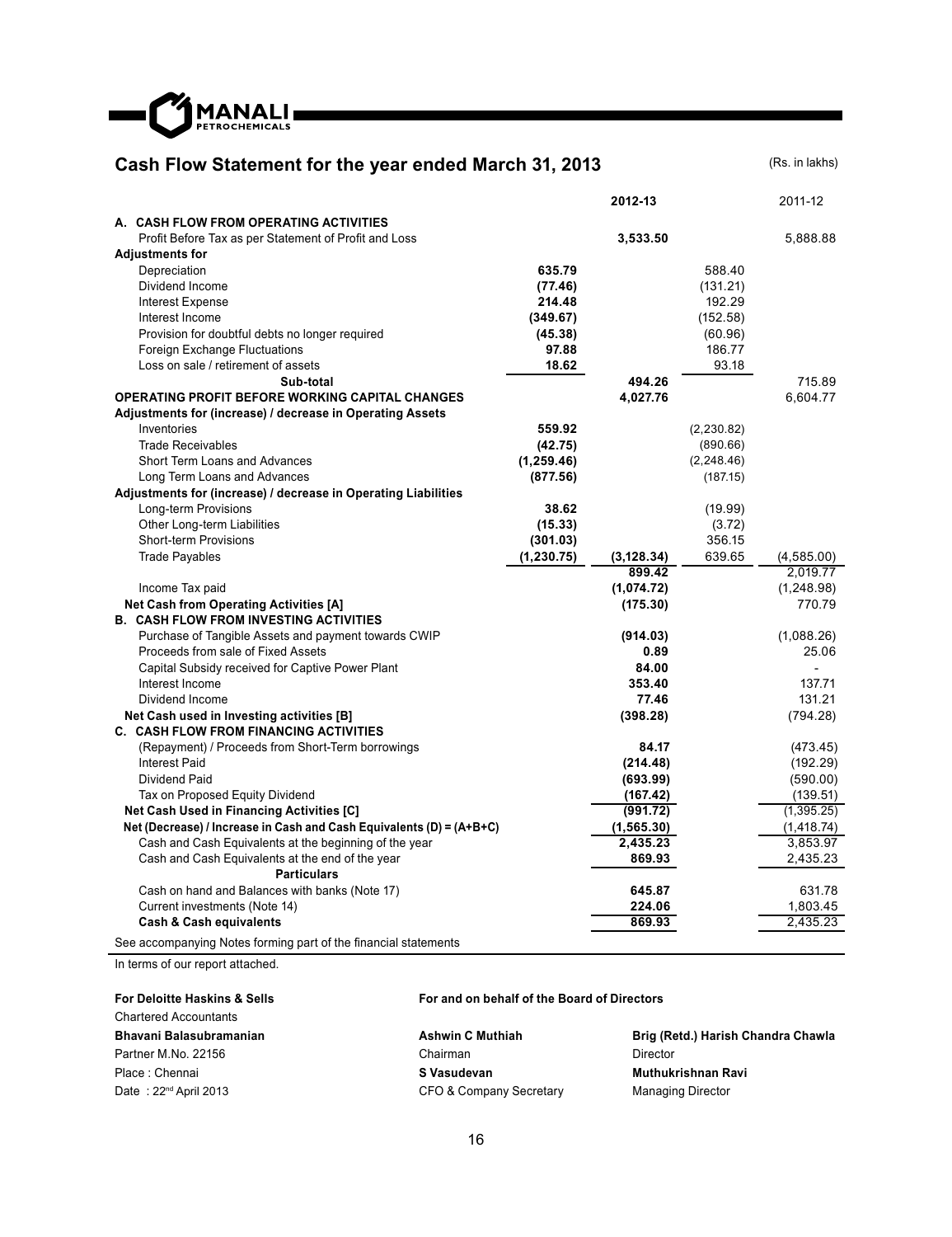

#### **Notes to Financial Statements for the year ended March 31, 2013**

#### **1. Corporate Information**

 Manali Petrochemicals Limited (the 'Company') is a Public Company incorporated on June 11, 1986 in the State of Tamilnadu, India. The Company is engaged in the manufacture and sale of Propylene Oxide (PO), Propylene Glycol (PG) and Polyols (PY), which are used as industrial raw materials.

#### **2. Basis of Preparation of Financial Statements**

The financial statements of the Company have been prepared in accordance with Generally Accepted Accounting Principles in India (Indian GAAP). The Company has prepared these financial statements to comply with all material aspects with the Accounting Standards notified under the Companies (Accounting Standard) Rules, 2006, (as amended) and the relevant provisions of the Companies Act, 1956. The financial statements have been prepared on Accrual basis and under the historical cost convention.

The Accounting policies adopted in the preparation of financial statements are consistent with those of the previous vear.

#### **2.1 Summary of Signifi cant Accounting Policies**

#### **(a) Use of Estimates**

The preparation of the financial statements in conformity with Indian GAAP requires the Management to make estimates and assumptions considered in the reported amounts of assets and liabilities (including Contingent Liabilities) and the reported income and expenses during the year. The Management believes that the estimates used in preparation of the financial statements are prudent and reasonable. Future results could differ due to these estimates and the differences between the actual results and the estimates are recognised in the periods in which these gets materialised.

#### **(b) Fixed Assets, Intangible Assets and Capital Work in Progress**

 Fixed assets are stated at cost less accumulated depreciation and impairment losses, if any. Cost comprises the purchase price (net of CENVAT / VAT) and any attributable cost of bringing the assets to its working condition for its intended use.

Intangible assets are recognised when it is probable that the future economic benefits that are attributable to the asset will flow to the enterprise and the cost of the asset can be measured reliably. These are recorded at the consideration paid for acquisition.

Capital work-in-progress comprises outstanding advances paid to acquire fixed assets and / or the cost of fixed assets that are not yet ready for their intended use at the Balance Sheet date.

#### **(c) Depreciation and Amortisation**

- (i) Depreciation on fixed assets is provided for on Straight-line basis at the rates and in the manner prescribed in Schedule XIV of the Companies Act, 1956, except for moulds and wooden pallets included under plant and machinery, the cost of which are amortised over a period of 5 years from the date of purchase.
- (ii) Expenditure incurred on acquisition of new software licenses, which constitute intangible assets, are amortised over a period of three years.
- (iii) Leasehold land is amortised on Straight-line basis over the remaining period of lease.
- (iv) Depreciation for additions to  $/$  deductions from fixed assets is calculated pro rata from  $/$  to the month of additions  $/$ deductions.
- (v) Fixed assets individually costing Rs.5,000 or less is depreciated in full in the year of addition.

#### **(d) Impairment of Fixed Assets**

 The carrying values of assets / cash generating units at each Balance Sheet date are reviewed for impairment. If any indication of impairment exists, the recoverable amount of such assets is estimated and impairment is recognised, if the carrying amount of these assets exceeds their recoverable amount. The recoverable amount is the greater of the net selling price and their value in use. Value in use is arrived at by discounting the future cash flows to their present value based on an appropriate discount factor. When there is indication that an impairment loss recognised for an asset in earlier accounting periods no longer exists or may have decreased, such reversal of impairment loss is recognised in the Statement of Profit and Loss, except in the case of revalued assets.

#### **(e) Investments**

 Long-term investments (excluding investment properties) are carried individually at cost less provision for diminution, other than temporary, in the value of such investments. Current investments are carried individually at the lower of cost and fair value. Cost of investments include acquisition charges such as brokerage, fees, duties etc.

#### **(f) Inventories**

- (a) Raw materials and stores and spares are valued at lower of cost and net realizable value. Cost is determined on moving weighted average basis and includes freight, taxes and duties net of CENVAT/VAT credit, wherever applicable. Customs duty payable on material in bond is added to cost.
- (b) Finished goods and work-in-process are valued at lower of cost and net realisable value. Cost includes direct materials and labour and a proportion of overheads based on normal operating capacity. Cost of finished goods include excise duty and is determined on a weighted average basis.

#### **(g) Foreign Currency Transactions and Translations**

 Transactions in foreign currency are recorded at the exchange rate prevailing on the date of transactions and realized exchange gain/loss is dealt with in the Profit and Loss account. Monetary assets and liabilities denominated in foreign currencies are translated as at the balance sheet date at the rate of exchange prevailing at the year-end. Exchange differences arising on actual payments / realisations and year-end restatements are dealt with in the Profit & Loss Account. The premium / discount on forward exchange contracts are amortised over the period of the contract if such contracts relate to monetary items as at the balance sheet date.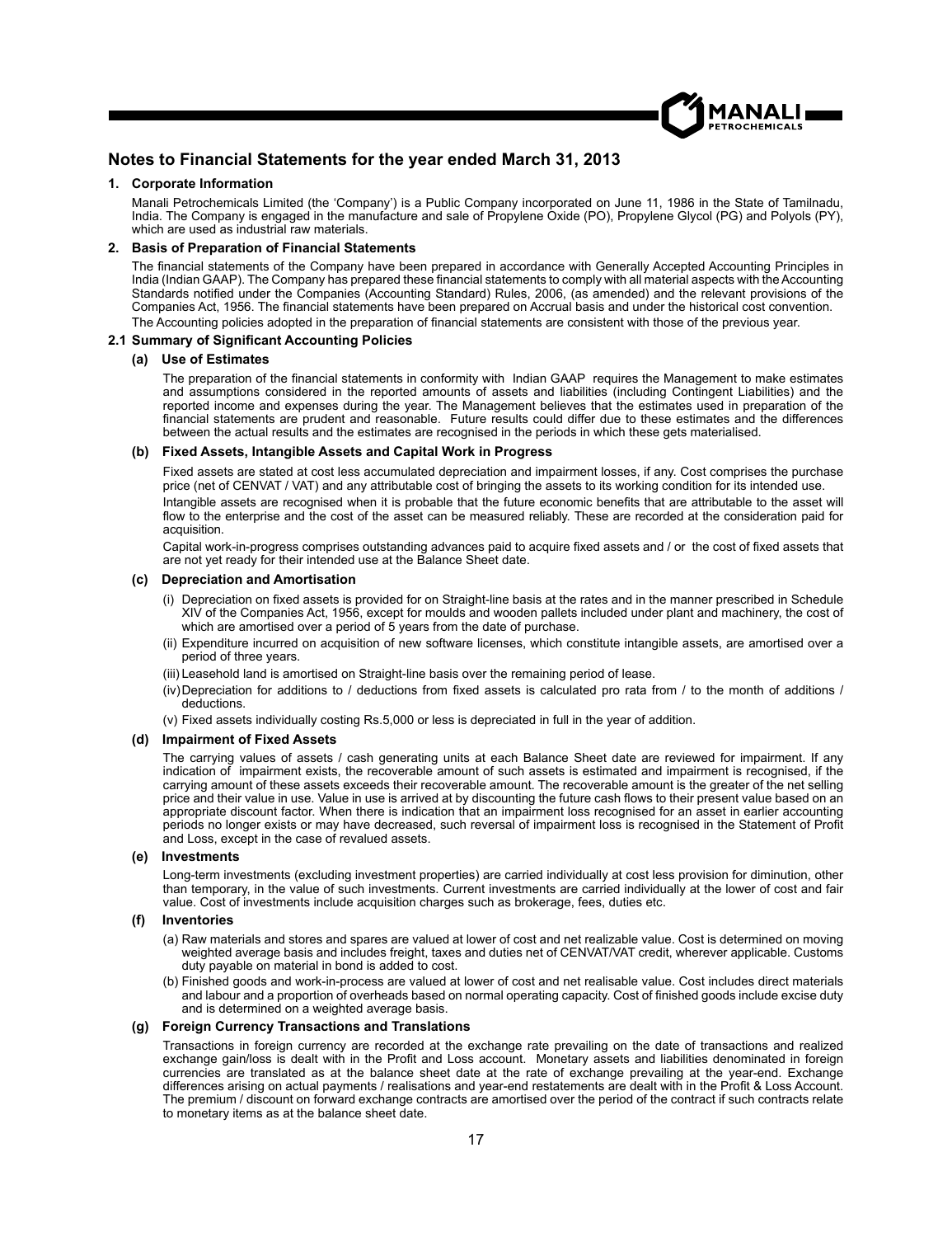

#### **(h) Revenue Recognition**

#### **Sale of goods**

Sales are recognised, net of returns and trade discounts, on transfer of significant risks and rewards of ownership to the buyer, which generally coincides with the delivery of goods to customers. Sales include excise duty but exclude sales tax and value added tax.

#### **Dividend**

Dividend Income is recognised when the Company's right to receive the dividend is established by the reporting date.

#### **Interest**

 Interest income is recognised on a time proportion basis taking into account the amount outstanding and the applicable interest rate. Interest Income is included under the head 'Other Income' in the Statement of Profit and Loss.

#### **(i) Retirement and other Employee Benefi ts**

#### **I. Short-term employee benefi ts**

All employee benefits falling due wholly within twelve months of rendering service are classified as short-term employee benefits. The benefits like salaries, wages, short term compensated absences and the expected cost of bonus and exgratia are recognised as expense in the profit and loss account in the period in which the employee renders the related service on an undiscounted basis

#### **II. Long-term Post employee benefi ts**

 **i.Defi ned Contribution Plan**

#### **(a) Provident Fund**

Fixed contributions made to the Provident Fund are charged to the statement of Profit and Loss.

#### **(b) Superannuation**

Contributions towards superannuation to employees who are covered under the defined contribution plan are made to Life Insurance Corporation of India (LIC) through the Trust established by the Company. Such contributions made are charged to the statement of Profit and Loss.

#### **ii. Defi ned Benefi t Plan**

#### **(a) Gratuity**

 Liability for gratuity to employees is determined on the basis of actuarial valuation using Projected Unit Credit method as on the Balance Sheet date and funded with the LIC / Trust established by the Company. The contribution thereof paid / payable is charged to the Statement of Profit and Loss. Actuarial gains / losses are recognised immediately in the Statement of Profit and Loss.

#### **(b) Superannuation**

Liability for superannuation to employees who are covered under the defined benefit plan is determined on the basis of actuarial valuation using Projected Unit Credit method as on the balance sheet date and is funded with the trust established by the Company. The contribution thereof paid / payable is charged to the satement of Profit and Loss.

#### **(c) Compensated absences**

 Liability for long term compensated absences determined on the basis of actuarial valuation using Projected Unit Credit method as on the Balance Sheet date is provided for.

 Liability for short term compensated absences are determined as per Company's policy / scheme and are recognized as expense in the Statement of Profit and loss based on expected obligation on undiscounted basis.

In respect of Officers category compensated absences, there has been a change in the Company's Human Resources policy with effect from January 1, 2013, wherein only officers retiring in Calendar Year 2013 are eligible for leave encashment. In respect of others, the accumulated leave balance as of January 1, 2013 can be availed only till December 31, 2017 and all subsequent accruals can be availed within the end of the relevant calender year, failing which they will not be eligible for leave availment / encashment. Accordingly, the balance as of January 1, 2013 has been considered as Non-Current and the subsequent accruals are treated as Current compensated absences.

#### **(j) Taxes on Income**

 Current tax is the amount of tax payable on the taxable income for the year as determined in accordance with the provisions of Income Tax Act 1961. Deferred tax is recognized on timing difference, being the difference between taxable income and accounting income that originate in one period and are capable of reversal in one or subsequent periods and are quantified using the substantively enacted tax rate as on the Balance Sheet date. Deferred Tax assets are recognised only to the extent that there is reasonable certainty that sufficient future taxable income will be available against which such deferred tax assets can be realized. If the Company has unabsorbed depreciation or carry forward tax losses, deferred tax assets are recognised only if there is virtual certainty supported by convincing evidence that such deferred tax assets can be realized against future taxable profits. At each Balance Sheet date, the Company reassesses unrecognized deferred tax assets. It recognises unrecognized deferred tax asset to the extent that it has become virtually certain that sufficient future taxable income will be available against which such deferred tax assets can be realized Minimum Alternate Tax (MAT) paid in a year is charged to the Statement of Profit and Loss as current tax. The Company recognizes MAT credit available as an asset only to the extent that there is convincing evidence that the Company will pay normal Income Tax during the specified period. The Company reviews the asset at each reporting date.

#### **(k) Research and Development Expenses**

Revenue expenditure pertaining to research is charged to the Statement of Profit and Loss. Development costs of products are also charged to the Statement of Profit and Loss unless a product's technological feasibility has been established, in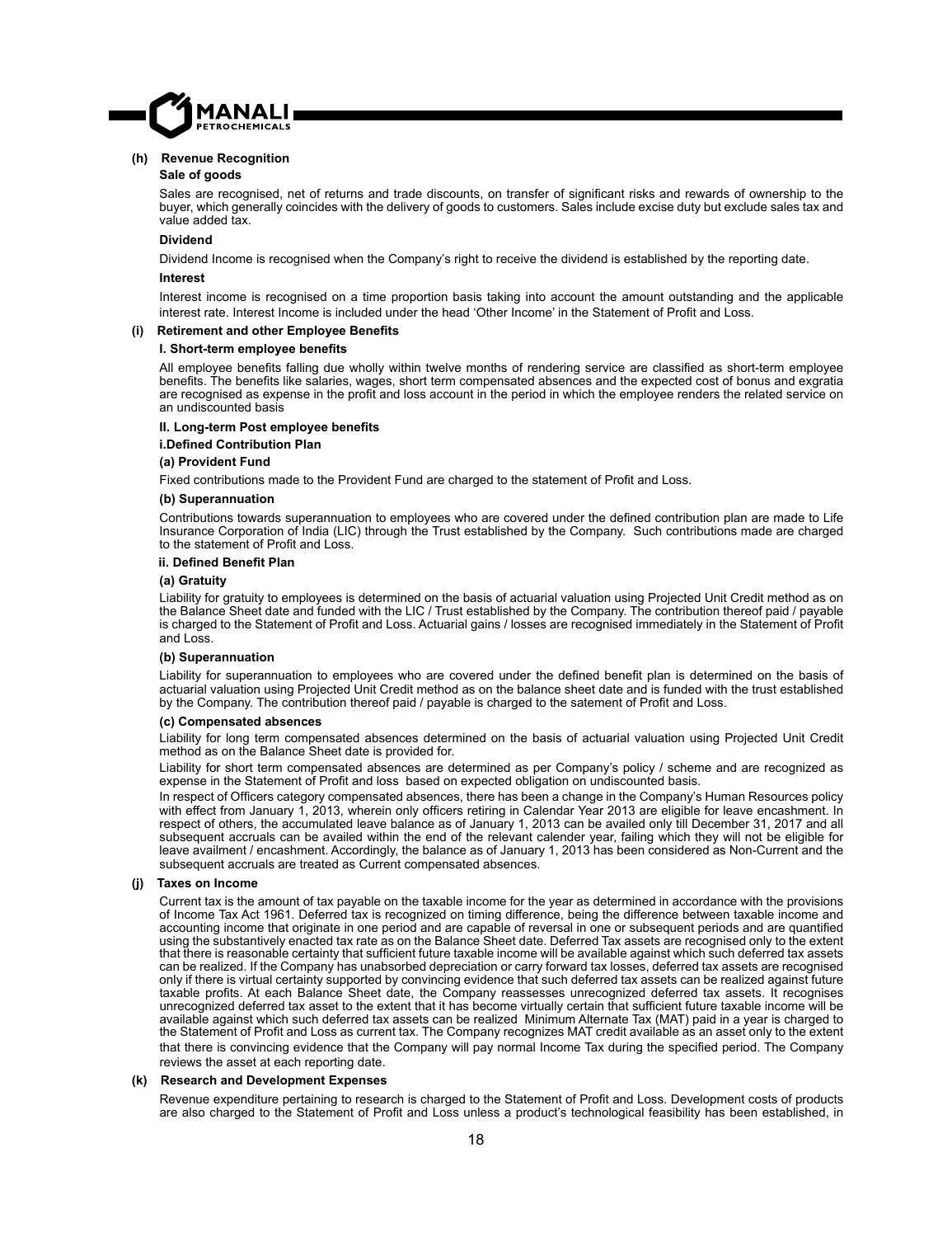which case such expenditure is capitalised. The amount capitalised comprises expenditure that can be directly attributed or allocated on a reasonable and consistent basis to creating, producing and making the asset ready for its intended use. Fixed assets utilised for research and development are capitalised and depreciated in accordance with the policies stated for Tangible Fixed Assets and Intangible Assets.

#### **(l) Provisions, Contingent Liabilities and Contingent Assets**

 Provisions are recognised only when a) The Company has a present obligation as a result of past events b) a probable outflow of resources is expected to settle the obligation and c) the amount of obligation can be reliably estimated.

 Provisions are determined based on best estimate required to settle the obligation at the balance sheet date. These are reviewed at each Balance Sheet date and adjusted to reflect the current best estimates.

 Contingent liabilities are disclosed in the notes for i) Present obligation arising from past events, when it is not probable that an outflow of resources will be required to settle the obligation or a reliable estimate of the amount of the obligation cannot be made ii) Possible obligation arising from past events which will be confirmed only by future events not wholly within the control of the Company.

Contingent assets are neither recognised nor disclosed in the financial statements.

#### **(m) Segment Reporting**

 The Company is engaged in the business of manufacture of Petrochemicals, which is the only segment in the context of reporting business segment in accordance with Accounting Standard 17 on Segment Reporting issued by the Institute of Chartered Accountant of India. The Company does not disclose multiple geographical segments since its operations are primarily carried out in India.

#### **(n) Earnings per Share**

Basic earnings per share is computed by dividing the net profit / (loss) after tax (including the post tax effect of extraordinary items, if any) by the weighted average number of equity shares outstanding during the period. For the purpose of calculating diluted earnings per share, the net profit or (loss) (including the post tax effect of extraordinary items, if any) for the year attributable to equity share holders and the weighted average number of shares outstanding during the year are adjusted for the effects of all dilutive potential equity shares. Potential dilutive equity shares are deemed to be converted as at the beginning of the period, unless they have been issued at a later date. The dilutive potential equity shares are adjusted for the proceeds receivable had the shares been actually issued at fair value (i.e., average market value of the outstanding shares). Dilutive potential equity shares are determined independently for each period presented.

#### **(o) Cash and Cash Equivalents**

 Cash comprises cash on hand and demand deposits with banks. Cash equivalents are short-term balances (with an original maturity of three months or less from the date of acquisition), highly liquid investments that are readily convertible into known amounts of cash and which are subject to insignificant risk of changes in value.

#### **(p) Cash Flow Statement**

Cash flows are reported using the indirect method, whereby profit / (loss) before extraordinary items and tax is adjusted for the effects of transactions of non-cash nature and any deferrals or accruals of past or future cash receipts or payments. The cash flows from operating, investing and financing activities of the Company are segregated based on the available information.

#### **(q) Leases**

 Assets leased by the Company in its capacity as lessee where substantially all the risks and rewards of ownership vest in the Company are classified as finance leases. Such leases are capitalised at the inception of the lease at the lower of the fair value and the present value of the minimum lease payments and a liability is created for an equivalent amount. Each lease rental paid is allocated between the liability and the interest cost so as to obtain a constant periodic rate of interest on the outstanding liability for each year. Lease arrangements where the risks and rewards incidental to ownership of an asset substantially vest with the lessor are recognised as operating leases. Lease rentals under operating leases are recognised in the Statement of Profit and Loss on a straight-line basis.

#### **(r) Insurance Claims**

 Insurance claims are accounted for on the basis of claims admitted / expected to be admitted and to the extent that there is no uncertainty in receiving the claims.

#### **(s) Service Tax Input Credit**

 Service tax input credit is accounted for in the books in the period in which the underlying service received is accounted and when there is no uncertainty in availing / utilising the credits.

#### **(t) Operating Cycle**

 Based on the nature of products / activities of the Company and the normal time between acquisition of assets and their realisation in cash or cash equivalents, the Company has determined its operating cycle as 12 months for the purpose of classification of its assets and liabilities as current and non-current.

#### **(u) Government Grants**

 Government grants are recognised when there is reasonable assurance that the Company will comply with the conditions attached to them and the grants will be received. Government grants whose primary condition is that the Company should purchase, construct or otherwise acquire capital assets are presented by deducting them from the carrying value of assets. The grant is recognised as income over the life of a depreciable asset by way of a reduced depreciation charge. Government grants, in the nature of investment grants, received after the asset is put to use and / or the carrying value of asset is less than the grants received and where no repayment is ordinarily expected in respect thereof, are treated as capital reserve.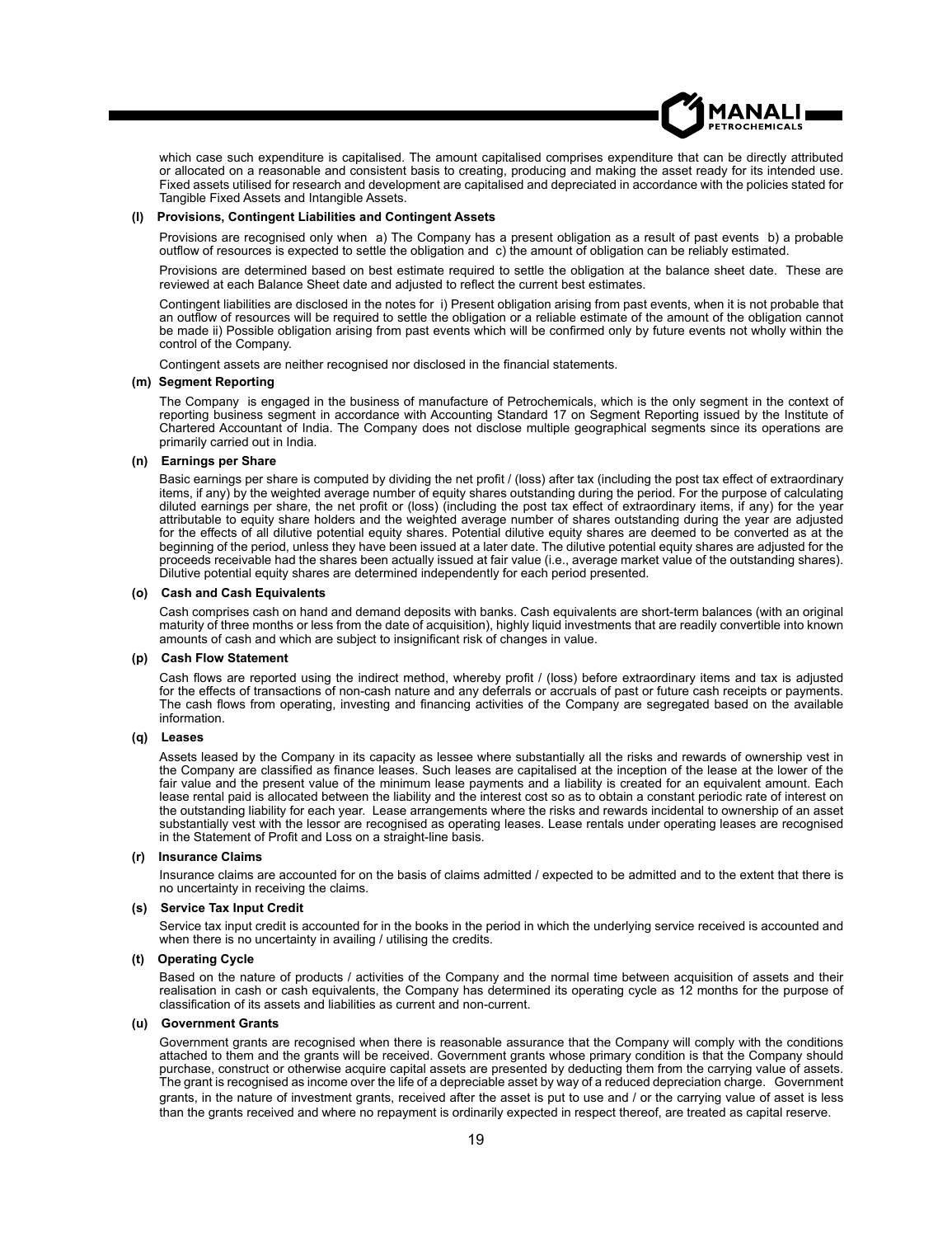

(Rs. in lakhs) **As at March 31, 2013** As at March 31, 2012

#### **3 - Share Capital**

| Authorised                                                                          |           |           |
|-------------------------------------------------------------------------------------|-----------|-----------|
| 24,00,00,000 (Previous Year: 24,00,00,000) Equity Shares of Rs.5 each               | 12,000.00 | 12,000.00 |
| <b>Issued, Subscribed and Paid Up</b>                                               |           |           |
| 17,19,99,229 (Previous Year: 17,19,99,229) Equity Shares of Rs.5 each fully paid up | 8.599.96  | 8.599.96  |
| Add: Shares Forfeited                                                               | 3.51      | 3.51      |
| Total                                                                               | 8.603.47  | 8,603.47  |

There has been no movement in the Share Capital during the year. The Company has only one class of equity shares having a par value of Rs.5 per share. Each holder of the equity shares is entitled to one vote per share. In the event of repayment of Share Capital, the same will be in proportion to the number of equity shares held.

For the year ended March 31, 2013, the amount of dividend recognised as distributions to equity shareholders is Re.0.50 per share (previous year: Re.0.60 per share). The Dividend proposed by the Board of Directors is subject to the approval of the shareholders in the ensuing Annual General Meeting.

#### **Details of shares held by shareholders holding more than 5% shares in the Company:**

|                                                   | March 31, 2013 |           | March 31, 2012 |           |  |
|---------------------------------------------------|----------------|-----------|----------------|-----------|--|
| Name of shareholders                              | No. of shares  | % holdina | No. of shares  | % holding |  |
| SIDD Life Sciences Private Limited                | 6,58,46,053    | 38.28     | 6.58.46.053    | 38.28     |  |
| Tamilnadu Industrial Development Corporation Ltd. | 1,12,12,500    | 6.52      | 1.12.12.500    | 6.52      |  |

#### **4 - Reserves and Surplus**

| <b>A. SECURITIES PREMIUM RESERVE</b>                                         | 91.45     | 91.45      |
|------------------------------------------------------------------------------|-----------|------------|
| <b>B. GENERAL RESERVE</b>                                                    |           |            |
| <b>Opening Balance</b>                                                       | 109.20    |            |
| Add: Transferred during the year                                             |           | 109.20     |
| <b>Closing Balance</b>                                                       | 109.20    | 109.20     |
| <b>B. CAPITAL RESERVE*</b>                                                   |           |            |
| <b>Opening Balance</b>                                                       |           |            |
| Add: Additions during the year                                               | 84.00     |            |
| <b>Closing Balance</b>                                                       | 84.00     |            |
| <b>C. SURPLUS IN THE STATEMENT OF PROFIT AND LOSS</b>                        |           |            |
| <b>Opening Balance</b>                                                       | 8,633.08  | 5,573.73   |
| Add: Profit for the year                                                     | 2,731.59  | 4,367.97   |
| Less: Appropriations                                                         |           |            |
| Transfer to General Reserves                                                 |           | (109.20)   |
| Proposed Equity Dividend (Amount per share Re.0.50 [Previous year: Re.0.60]) | (860.00)  | (1,032.00) |
| Tax on Proposed Equity Dividend                                              | (146.16)  | (167.42)   |
| <b>Closing Balance</b>                                                       | 10,358.51 | 8,633.08   |
| Total                                                                        | 10,643.16 | 8,833.73   |

\* During the year, Tamilnadu Energy Development Agency [TEDA] sanctioned and disbursed a Capital Subsidy of Rs.84 lakhs for the 4.2 MW Captive Power Plant, capitalised during the year 2008-09. These grants have been directly credited to Shareholders' Funds under Capital Reserves.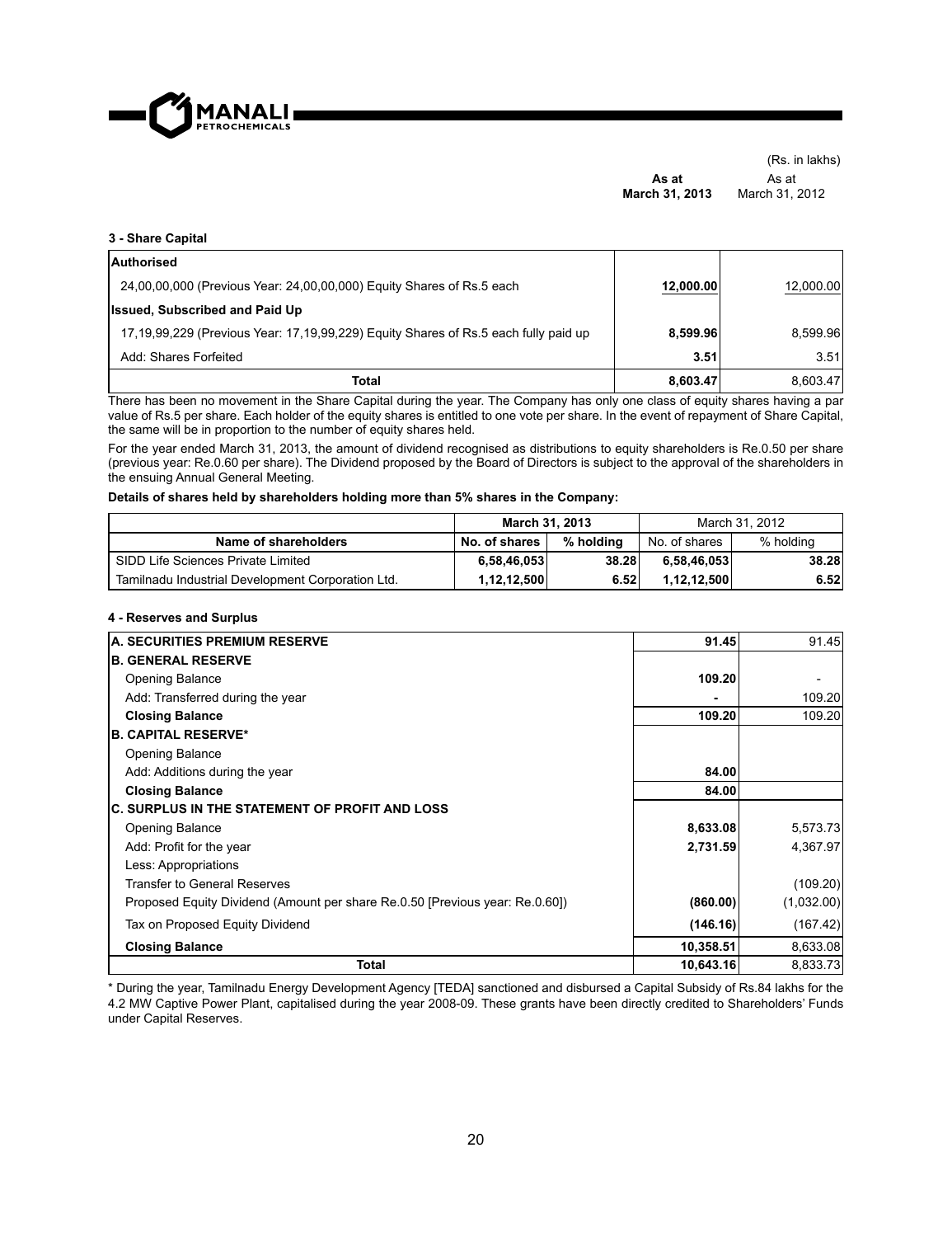

(Rs. in lakhs)

**As at March 31, 2013** As at March 31, 2012

#### **5 - Other Long-term Liabilities**

| <b>Denosits</b> | 101C7<br>. v<br> | .00'<br>' ∪ ک |
|-----------------|------------------|---------------|
| Total           | 101C7<br>. .<br> | .00'<br>∼     |

The deposits have been classified as under:

| As Other Long-term Liabilities                                | 191.67 | 207.00 |  |  |  |  |
|---------------------------------------------------------------|--------|--------|--|--|--|--|
| As Other current Liabilities (Note 9)                         | 30.66  | 23.00l |  |  |  |  |
| Interest free deposit movement have been classified as under: |        |        |  |  |  |  |
| Opening Deposit Balance                                       | 230.00 | 230.00 |  |  |  |  |

| <b>ICPCITIING DUPOSIL DUIGHIUG</b>     | <b>499.991</b> | 100.001 |
|----------------------------------------|----------------|---------|
| Less: Deposit refunded during the year | 7.67           | 0.00l   |
| Closing Balance                        | 222.33         | 230.00l |

The above deposits represent amounts received from two entities towards use of treated effluent pipeline as per the agreements entered into with them. These deposits are interest free and are repayable in fifteen equal annual instalments commencing from April 2012.

#### **6 - Long-term Provisions**

| <b>Provision for Employee Benefits - Non Current (Note 33)</b> |       |       |
|----------------------------------------------------------------|-------|-------|
| <b>Post Employment Benefits</b>                                | 43.05 |       |
| Gratuity                                                       | 1.86  |       |
| Compensated absences                                           | 49.96 | 56.24 |
| <b>Total</b>                                                   | 94.87 | 56.24 |

#### **7 - Short-term Borrowings**

| Cash Credit from Banks (Secured) | 202.90 | 118.72  |
|----------------------------------|--------|---------|
| Total                            | 202.90 | 118.72. |

Cash Credit from banks, which is repayable on demand, is secured by hypothecation of inventories, book debts and other receivables, both present and future, and by way of a second charge on the Company's immovable properties.

The Company had availed Interest-free sales tax loan in prior years, which has been fully settled in the year 2010. However the charge created on the immovable and movable properties of the Company on which the said loan was secured has not been released pending receipt of "No Dues Certificate", which is to be obtained from Sales Tax department. This is being followed up.

#### **8 - Trade Payables**

| Acceptances                            | 571.62   | .340.72  |
|----------------------------------------|----------|----------|
| Other than acceptances (Refer Note 28) | 3.870.12 | 3.695.42 |
| Total                                  | 4.441.74 | 5.036.14 |

Trade payables are dues in respect of goods purchased or services received in the normal course of business.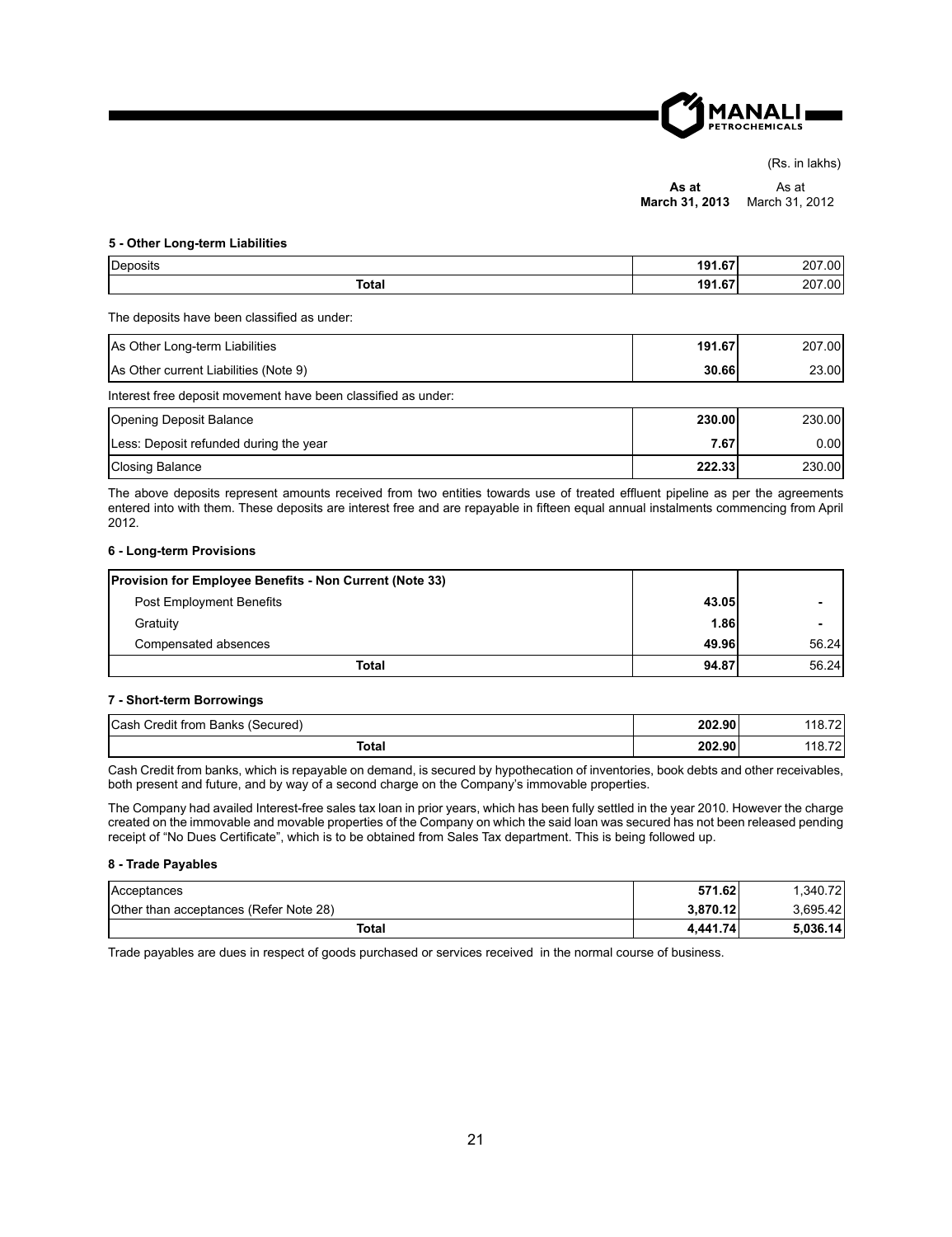

(Rs. in lakhs) **As at March 31, 2013** March 31, 2012 As at

#### **9 - Other Current Liabilities**

| Unpaid Dividend                                                                                                 | 338.01 | 269.99 |
|-----------------------------------------------------------------------------------------------------------------|--------|--------|
| <b>Other Payables</b>                                                                                           |        |        |
| Statutory remittances (Contributions to PF and ESIC, Withholding Taxes, Excise Duty, VAT,<br>Service Tax, etc.) | 149.38 | 294.81 |
| Contractually reimbursible expenses                                                                             | 26.42  | 24.49  |
| <b>Employee Benefits Payable (Note 33)</b>                                                                      |        |        |
| Post Employment Benefits                                                                                        | 1.22   | 43.72  |
| Gratuity                                                                                                        | 7.39   | 23.56  |
| Current Portion of Deposits (Note 5)                                                                            | 30.66  | 23.00  |
| Total                                                                                                           | 553.08 | 679.57 |

#### **10 - Short-term Provisions**

| <b>Provision for employee benefits (Note 33)</b>                                 |                |          |
|----------------------------------------------------------------------------------|----------------|----------|
| For compensated absences - Current                                               | 22.19          | 44.27    |
| <b>Provision - Others</b>                                                        |                |          |
| Proposed Equity Dividend                                                         | 860.00         | 1,032.00 |
| Tax on Proposed Equity Dividend                                                  | 146.16         | 167.42   |
| Provision for Wage Arrears                                                       | 643.78         | 696.00   |
| Provision for Tax (Net of Advance Tax of Rs.1248.98 lakhs as at 31st March 2012) | $\blacksquare$ | 232.28   |
| Total                                                                            | 1,672.13       | 2,171.97 |

#### **Provision for Wage Arrears**

During the year 2004, a claim was raised against the Company by its workmen demanding a revision to wages for the years from 2001 to 2004. This matter was adjudicated by the Industrial Tribunal on September 23, 2008. The Company filed an appeal in the Supreme Court against the decision of the Tribunal. As per the directions of the Supreme Court, the Company had made interim payments aggregating to Rs.321.98 lakhs (including Rs.83.02 lakhs paid during the year), which have been adjusted against provisions made in earlier years. The appeal has been 'partly heard' by the Supreme Court as of March 31, 2013. Pending final decision of the Supreme Court, the Company, as a matter of abundant caution, had estimated the additional liability at Rs.695 lakhs and had during 2011-12 created provision for the said amount. During the current year, the Company has made further provisons aggregating to Rs.30.80 lakhs. This, according to the management, is the best estimate, which would more than cover the ultimate liability, which the Company may have to incur in this regard.

The movement in the provision for wage arrears is given below:

| Balance at beginning of the year | 696.00  | 86.35   |
|----------------------------------|---------|---------|
| Charge for the year              | 30.80   | 695.00  |
| Payments made during the year    | (83.02) | (83.35) |
| Balance at end of the year       | 643.78  | 696.00  |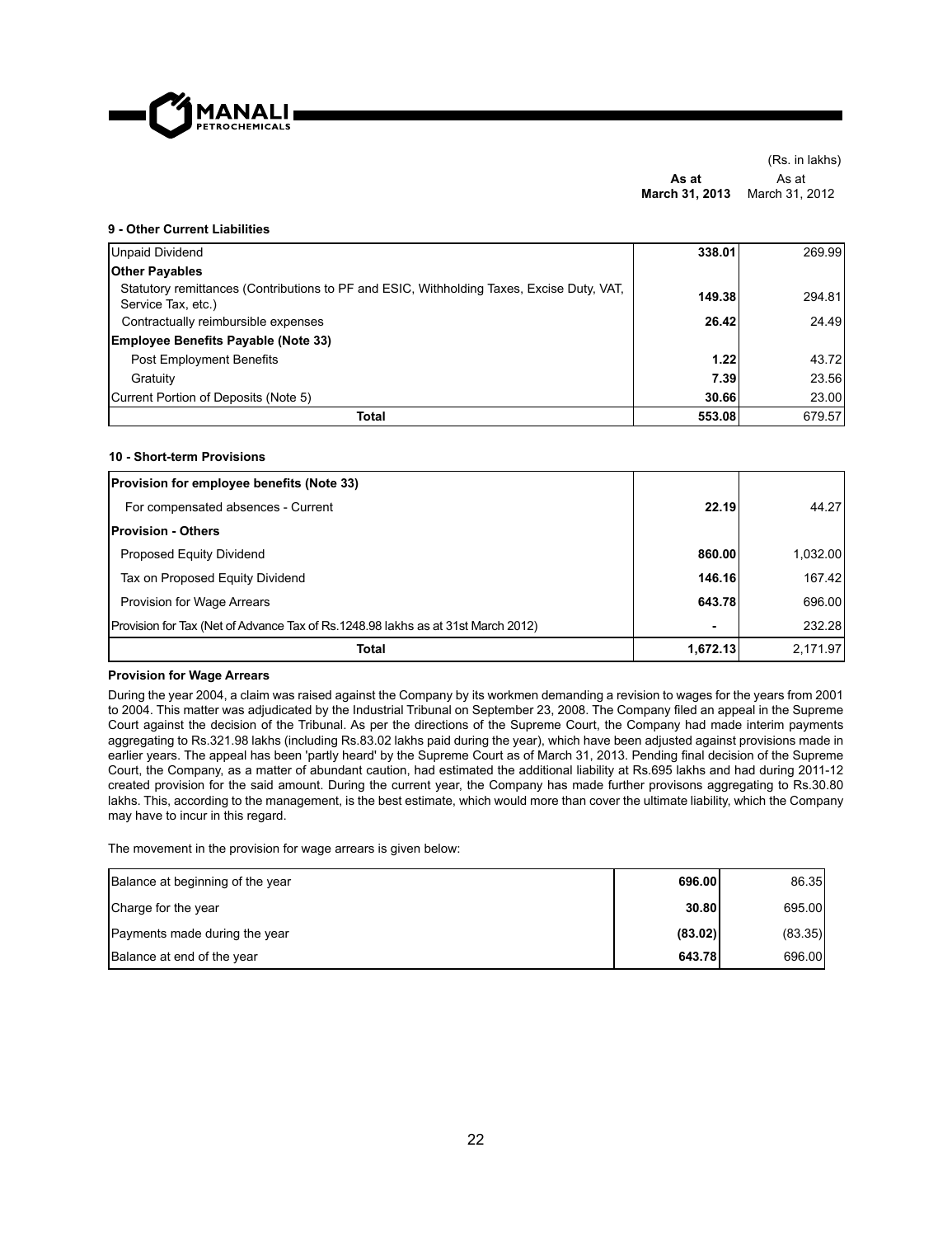#### **11 - Fixed Assets** (Rs. in lakhs) (Rs. in lakhs)

|                               |                        |                          | <b>Gross Block</b> |                         | <b>Accumulated Depreciation and Amortisation</b> |                                |                                  | <b>Net Book Value</b>    |                         |                         |
|-------------------------------|------------------------|--------------------------|--------------------|-------------------------|--------------------------------------------------|--------------------------------|----------------------------------|--------------------------|-------------------------|-------------------------|
| <b>Particulars</b>            | As at<br>April 1, 2012 | <b>Additions</b>         | <b>Disposals</b>   | As at<br>March 31, 2013 | As at<br>April 1, 2012                           | <b>Expense for</b><br>the year | <b>Eliminated</b><br>on disposal | As at<br>March 31, 2013  | As at<br>March 31, 2013 | As at<br>March 31, 2012 |
|                               |                        |                          |                    |                         |                                                  |                                |                                  |                          |                         |                         |
| A. Tangible Assets            |                        |                          |                    |                         |                                                  |                                |                                  |                          |                         |                         |
| Land                          | 179.75                 |                          | ٠                  | 179.75                  | ٠                                                |                                | ۰                                | ۰                        | 179.75                  | 179.75                  |
| Previous Year                 | 179.75                 | $\overline{\phantom{a}}$ |                    | 179.75                  | $\sim$                                           | ÷                              | $\overline{a}$                   | $\overline{\phantom{a}}$ |                         | 179.75                  |
| Development on leasehold land | 20.25                  |                          |                    | 20.25                   | 14.71                                            | 1.07                           | $\overline{a}$                   | 15.78                    | 4.47                    | 5.54                    |
| Previous Year                 | 20.25                  |                          |                    | 20.25                   | 13.64                                            | 1.07                           | $\overline{\phantom{a}}$         | 14.71                    |                         | 5.54                    |
| <b>Buildings</b>              | 1,304.37               | 186.35                   | ٠                  | 1,490.72                | 477.89                                           | 42.71                          |                                  | 520.60                   | 970.12                  | 826.48                  |
| Previous Year                 | 1,303.43               | 0.94                     |                    | 1,304.37                | 439.32                                           | 38.57                          |                                  | 477.89                   |                         | 826.48                  |
| <b>Plant and Machinery</b>    | 25,422.24              | 697.92                   | 164.84             | 25,955.32               | 16,706.20                                        | 560.72                         | 148.23                           | 17,118.69                | 8,836.63                | 8,716.04                |
| Previous Year                 | 24,937.41              | 1.406.16                 | 921.33             | 25,422.24               | 17.019.52                                        | 513.57                         | 826.89                           | 16,706.20                |                         | 8,716.04                |
| <b>Furniture and Fixtures</b> | 16.45                  | 124.89                   |                    | 141.34                  | 9.68                                             | 6.79                           |                                  | 16.47                    | 124.87                  | 6.77                    |
| Previous Year                 | 79.16                  | 2.43                     | 65.14              | 16.45                   | 71.13                                            | 0.16                           | 61.61                            | 9.68                     |                         | 6.77                    |
| <b>Office Equipment</b>       | 104.78                 | 0.21                     |                    | 104.99                  | 10.50                                            | 2.77                           |                                  | 13.27                    | 91.72                   | 94.28                   |
| Previous Year                 | 120.08                 | 17.28                    | 32.58              | 104.78                  | 33.47                                            | 4.39                           | 27.36                            | 10.50                    |                         | 94.28                   |
| <b>Computers</b>              | 358.89                 | 1.80                     | 0.60               | 360.09                  | 328.55                                           | 10.27                          | 0.32                             | 338.50                   | 21.59                   | 30.34                   |
| Previous Year                 | 348.96                 | 9.93                     |                    | 358.89                  | 313.34                                           | 15.21                          |                                  | 328.55                   |                         | 30.34                   |
| <b>Vehicles</b>               | 66.46                  |                          | 5.90               | 60.56                   | 34.76                                            | 3.39                           | 3.27                             | 34.88                    | 25.68                   | 31.70                   |
| Previous Year                 | 83.75                  | 15.58                    | 32.87              | 66.46                   | 47.90                                            | 4.67                           | 17.81                            | 34.76                    |                         | 31.70                   |
| Sub-total - Current Year      | 27,473.19              | 1,011.17                 | 171.34             | 28,313.02               | 17,582.29                                        | 627.72                         | 151.82                           | 18,058.19                | 10,254.83               | 9,890.90                |
| Sub-total - Previous Year     | 27,072.79              | 1,452.32                 | 1,051.92           | 27,473.19               | 17,938.32                                        | 577.64                         | 933.67                           | 17,582.29                |                         | 9,890.90                |
| <b>B. Intangible Assets</b>   |                        |                          |                    |                         |                                                  |                                |                                  |                          |                         |                         |
| <b>Computer Software</b>      | 32.28                  |                          |                    | 32.28                   | 24.21                                            | 8.07                           |                                  | 32.28                    | 0.00                    | 8.07                    |
| Previous Year                 | 32.28                  |                          |                    | 32.28                   | 13.45                                            | 10.76                          |                                  | 24.21                    |                         | 8.07                    |
| <b>Total - Current Year</b>   | 27,505.47              | 1,011.17                 | 171.34             | 28,345.30               | 17,606.50                                        | 635.79                         | 151.82                           | 18,090.47                | 10,254.83               | 9,898.97                |
| Total - Previous Year         | 27,105.07              | 1,452.32                 | 1,051.92           | 27,505.47               | 17,951.77                                        | 588.40                         | 933.67                           | 17,606.50                | 9,898.97                | 9,153.30                |

UNANALI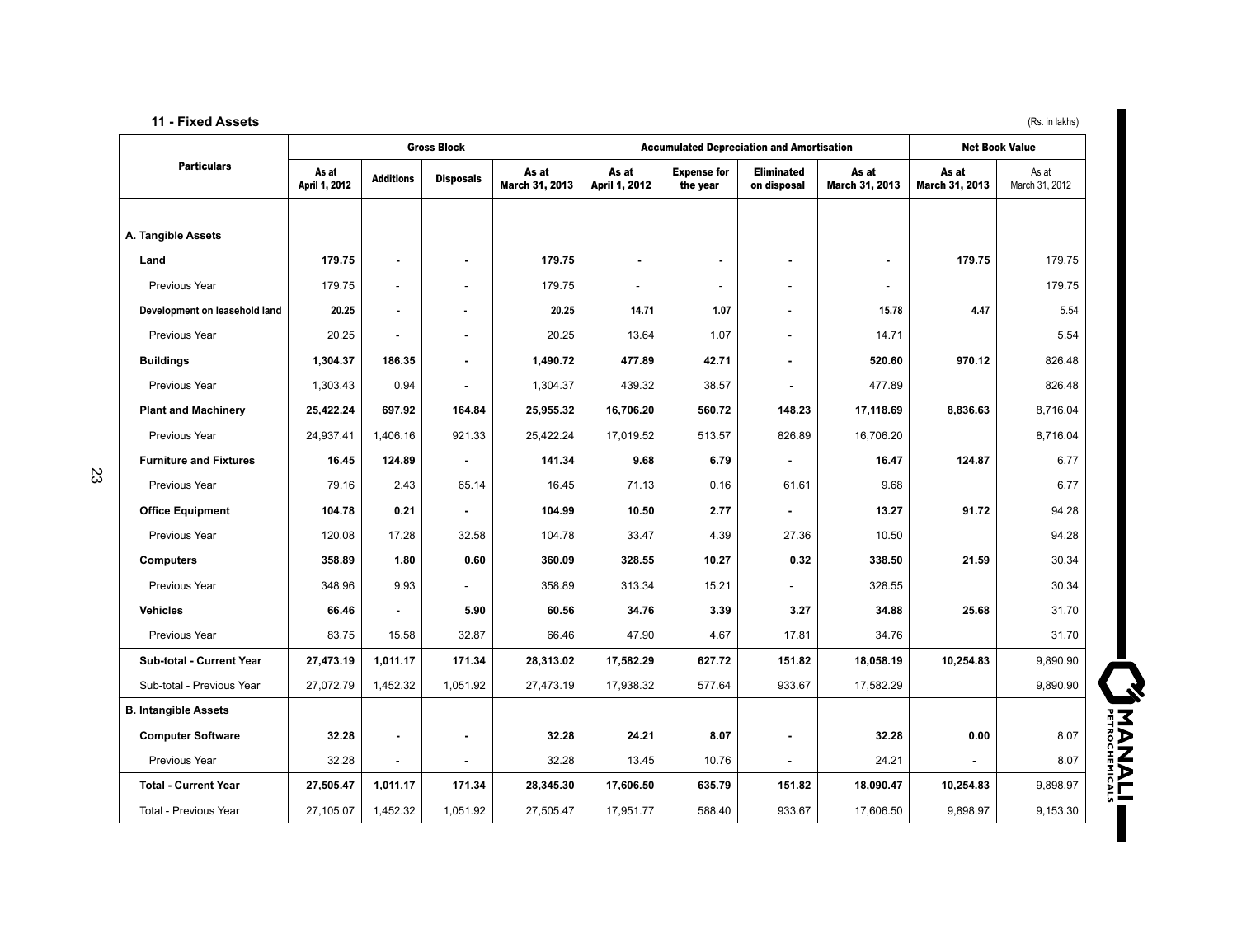

(Rs. in lakhs) **As at March 31, 2013** As at March 31, 2012

#### **12 - Non-current Investments Non-Trade - Quoted Investments in Equity shares**  500 Equity Shares of Rs.10 each fully paid-up in M/s. Chennai Petroleum Corporation Limited  **0.45** 0.45 Aggregate amount of Quoted investments (Market value - Rs.0.61 Lakhs [31 March, 2012 - Rs.0.77 Lakhs]) **Non-Trade - Unquoted**  Investments in Equity shares 16,48,000 Equity Shares of Rs.10 each fully paid-up in M/s. Mercantile Ventures Limited\*  **412.00** - Total **412.45** 0.45

\*During the year, 16,48,000 equity shares of Rs.10 each, fully paid-up, in Mercantile Ventures Limited [formerly MCC Finance Limited (MCC)] were allotted in pursuance of a Scheme of Compromise approved by the Honourable Madras High Court, at a premium of Rs.15 per share towards past dues to the Company as reflected in the books of MCC. Since the Company had recovered the said dues during the years 1999 to 2001 by adjusting the same against dues from a then associate of MCC, an amount equivalent to the above allotment has now been accounted for as payable to the then associate of MCC in the books of the Company

#### **13 - Long-term Loans and Advances**

| Unsecured, considered Good    |          |        |
|-------------------------------|----------|--------|
| Capital Advances              | 124.89   | 54.14  |
| Advances to employees         | 28.61    | 21.26  |
| <b>MAT Credit Entitlement</b> | 87.54    | -      |
| Other Loans and Advances      | 1.095.00 | 300.00 |
| Security Deposit              | 201.77   | 197.31 |
| Total                         | 1.537.81 | 572.71 |

#### **14 - Current Investments**

| Current Investments (valued at lower of cost or fair value, unless stated otherwise) |        |          |
|--------------------------------------------------------------------------------------|--------|----------|
| Unquoted Mutual funds                                                                |        |          |
| UTI Liquid Fund                                                                      | 73.04  |          |
| (No. of units - 7,303 [Previous Year - Nil])                                         |        |          |
| UTI Fixed Income Interval Fund                                                       |        | 1,050.93 |
| (No. of units - Nil [Previous Year - 1,05,31,643])                                   |        |          |
| UTI Money Market Fund                                                                | ٠      | 752.52   |
| (No. of units - Nil [Previous Year - 74,999])                                        |        |          |
| <b>SBI Mutual Fund</b>                                                               | 151.02 |          |
| (No. of units -15,053 [Previous Year - Nil])                                         |        |          |
| Total                                                                                | 224.06 | 1.803.45 |

#### **15 - Inventories**

| Stores and Spares        | 514.92   | 617.87   |
|--------------------------|----------|----------|
| Raw Materials            | 1,242.77 | 1,452.01 |
| Raw Materials in Transit | 645.69   | 1,398.96 |
| Work-in-Process          | 36.24    | 167.87   |
| <b>Traded Goods</b>      | 281.00   | 144.06   |
| <b>Finished Goods</b>    | 3.263.27 | 2.763.04 |
| <b>Total</b>             | 5.983.89 | 6.543.81 |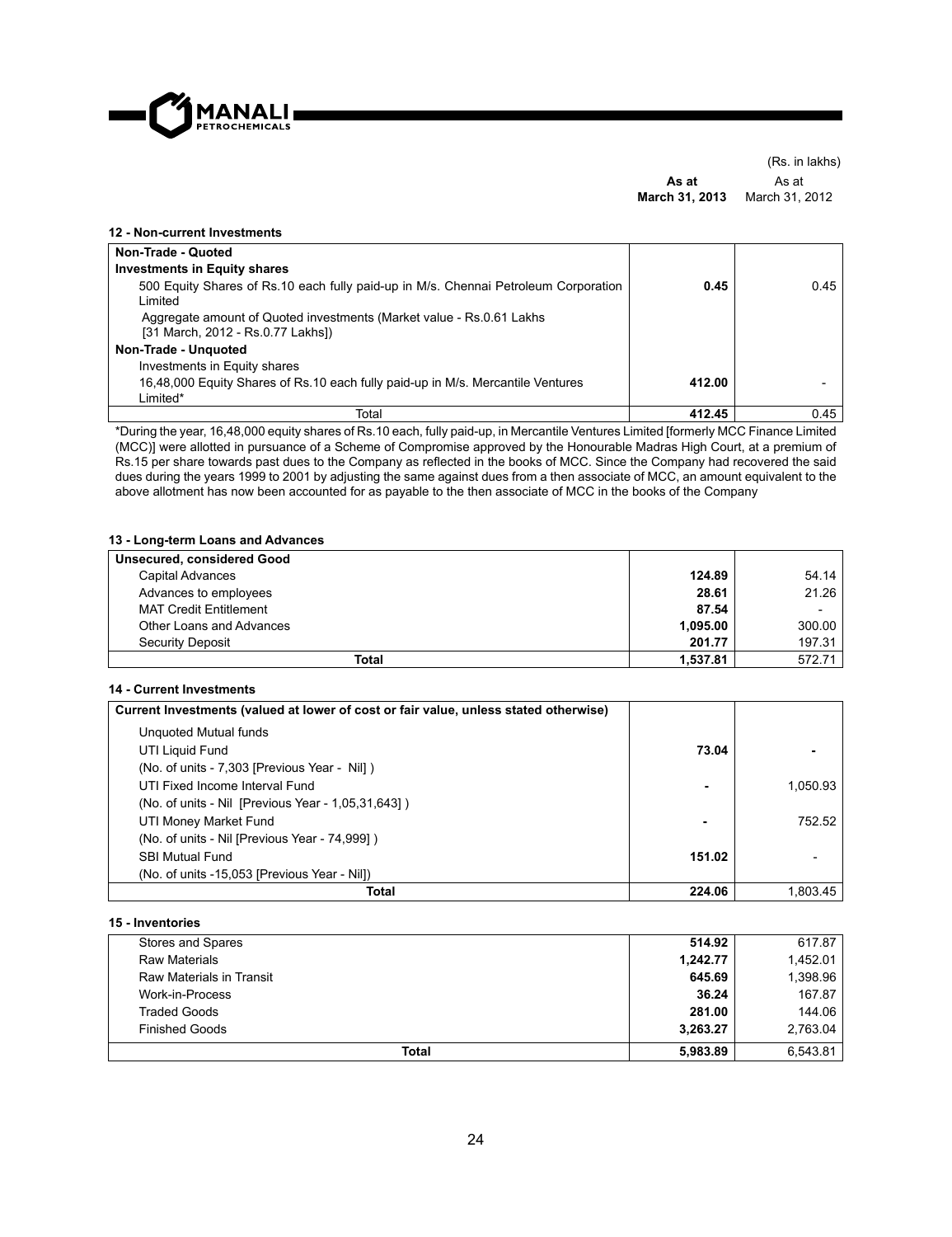

(Rs. in lakhs) **As at March 31, 2013** As at March 31, 2012

| 16 - Trade Receivables                                                               |          |          |
|--------------------------------------------------------------------------------------|----------|----------|
| Outstanding for a period exceeding six months from the date they are due for payment |          |          |
| Unsecured considered good                                                            | 0.16     | 0.03     |
| Unsecured considered doubtful                                                        | 293.43   | 316.80   |
|                                                                                      | 293.59   | 316.83   |
| Less: Provision for doubtful Receivables                                             | 293.43   | 316.80   |
|                                                                                      | 0.16     | 0.03     |
|                                                                                      |          |          |
| <b>Others</b>                                                                        |          |          |
| Unsecured considered good                                                            | 3,919.65 | 3,835.38 |
| Total                                                                                | 3,919.81 | 3,835.41 |

#### **17 - Cash and Cash equivalents**

| Cash on hand                                     | 1.95           | 0.56   |
|--------------------------------------------------|----------------|--------|
| Cheques on hand                                  | $\blacksquare$ | 6.59   |
| <b>Bank Balances</b>                             |                |        |
| <b>Current Accounts</b>                          | 161.19         | 127.63 |
| Margin Money Deposit Accounts (Refer Note below) | 144.72         | 227.01 |
| <b>Unpaid Dividend Accounts</b>                  | 338.01         | 269.99 |
| <b>Total</b>                                     | 645.87         | 631.78 |

Cash and Cash Equivalents as at March 31, 2013 and March 31, 2012 include restricted bank balances of Rs.144.72 lakhs and Rs.227.01 lakhs respectively. The restrictions are primarily on account of bank balances being held as margin money deposits against Letters of Credit and Bank Guarantees. These deposits have an original maturity period of less than 12 months.

#### **18 - Short-term Loans and Advances**

| Unsecured considered good                                |          |          |
|----------------------------------------------------------|----------|----------|
| <b>Security Deposits</b>                                 | 22.14    | 65.25    |
| Loans and Advances to employees                          | 37.85    | 47.43    |
| <b>Prepaid Expenses</b>                                  | 105.12   | 87.23    |
| Balances with Government authorities                     |          |          |
| CENVAT credit receivable                                 | 458.61   | 347.27   |
| Inter-corporate deposits (Refer Note below)              | 2,700.00 | 2.000.00 |
| Prepaid Income Tax (net of provision of Rs.731.18 lakhs) | 125.92   |          |
| Others [Vendor Advance]                                  | 1.100.36 | 722.74   |
| Total                                                    | 4,550.00 | 3.269.92 |

Inter-corporate deposits carry an interest of 15% p.a. (Previous Year: 9.50% p.a) and is repayable within 12 months.

#### **19 - Other Current Assets**

| . .<br>. Interest<br>Deposits<br>: accrued on | $\sim$ $\sim$<br>2.91 | nn<br>aa<br>22.99 |
|-----------------------------------------------|-----------------------|-------------------|
| <b>Total</b>                                  | יי ה<br>2.91          | nn<br>۵Q<br>22.99 |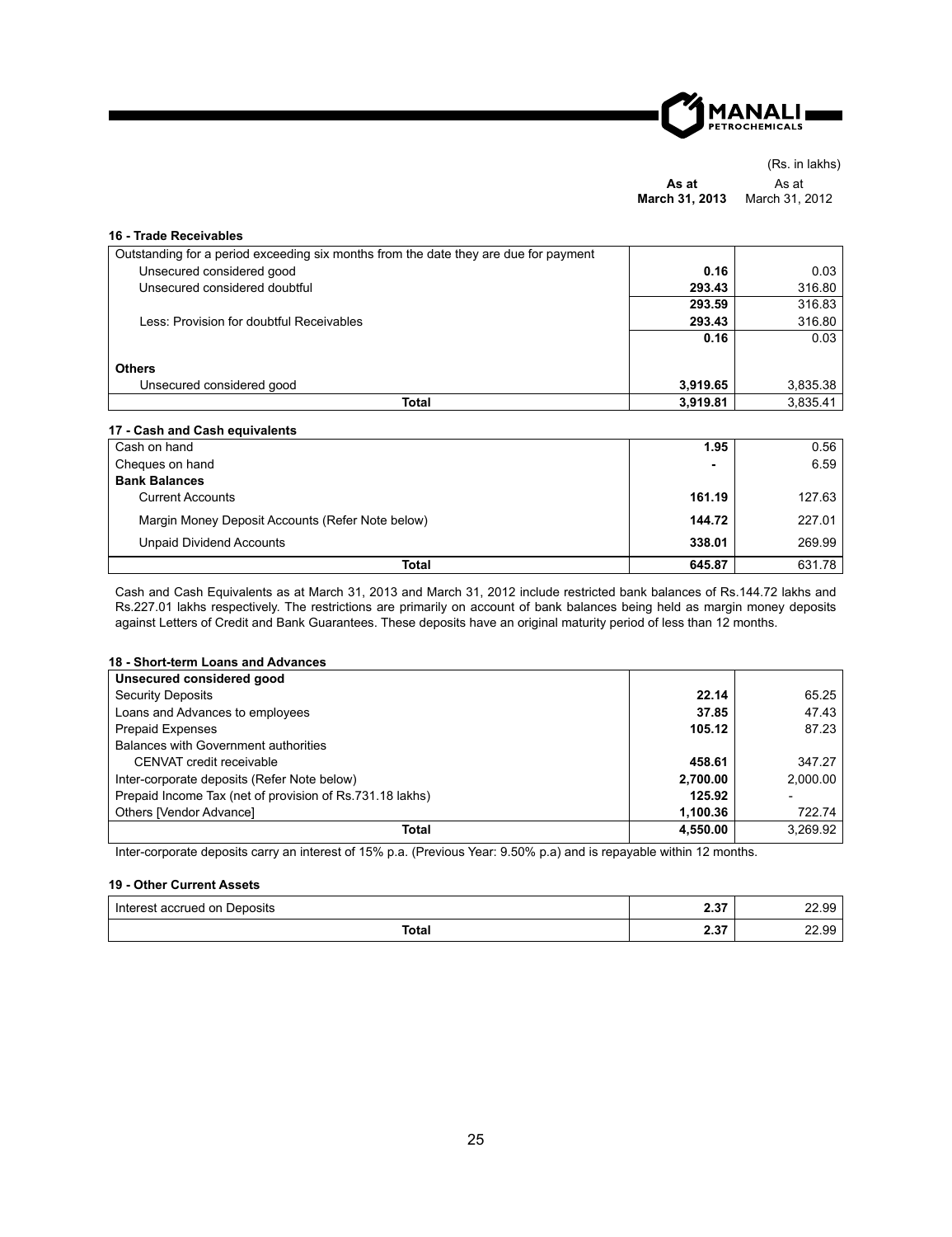

(Rs. in lakhs) **Year ended March 31, 2013** Year ended March 31, 2012

#### **20 - Revenue from Operations**

| <b>Sale of Products</b>                |            |            |
|----------------------------------------|------------|------------|
| Finished goods                         | 55,998.40  | 61,307.66  |
| Traded goods                           | 1,988.72   | 1,644.62   |
| <b>Other Operating Revenue</b>         |            |            |
| Scrap sales                            | 106.66     | 93.08      |
| <b>Revenue from Operations (Gross)</b> | 58,093.78  | 63,045.36  |
| Less: Excise Duty #                    | (5,878.51) | (5,649.06) |
| <b>Revenue from Operations (Net)</b>   | 52,215.27  | 57,396.30  |

# Excise duty on sales amounting to Rs.5,878.51 lakhs (March 31, 2012: Rs.5,649.06 lakhs) has been reduced from Sales in the Statement of Profit and Loss and Excise Duty on increase in inventories amounting to Rs.64.91 lakhs (March 31, 2012: Rs.224.66 lakhs) has been considered as expense. (Refer Note 25).

#### **Details of Sales**

| <b>Manufactured Goods:</b> |           |           |
|----------------------------|-----------|-----------|
| Propylene Oxide            | 70.17     | 21.93     |
| Propylene Glycol           | 16,433.50 | 20,550.55 |
| Polyol                     | 35,653.74 | 37,292.11 |
| <b>Others</b>              | 3,840.99  | 3,443.07  |
|                            | 55,998.40 | 61,307.66 |
| <b>Traded Goods:</b>       |           |           |
| Isocyanates                | 1,988.72  | 1,644.62  |
| <b>Total</b>               | 57,987.12 | 62,952.28 |

#### **21 - Other Income**

| Interest Income on                                              |        |        |
|-----------------------------------------------------------------|--------|--------|
| <b>Bank Deposits</b>                                            | 24.13  | 19.13  |
| <b>Customer Deposits</b>                                        | 14.15  | 45.01  |
| Others                                                          | 311.39 | 88.44  |
| Dividend received from current investments                      | 77.46  | 131.21 |
| Insurance claims received                                       | 124.67 | 156.95 |
| Provision for Doubtful Debts no longer required<br>written back | 45.38  | 60.96  |
| Miscellaneous Income                                            | 110.58 | 181.51 |
| <b>Total</b>                                                    | 707.76 | 683.21 |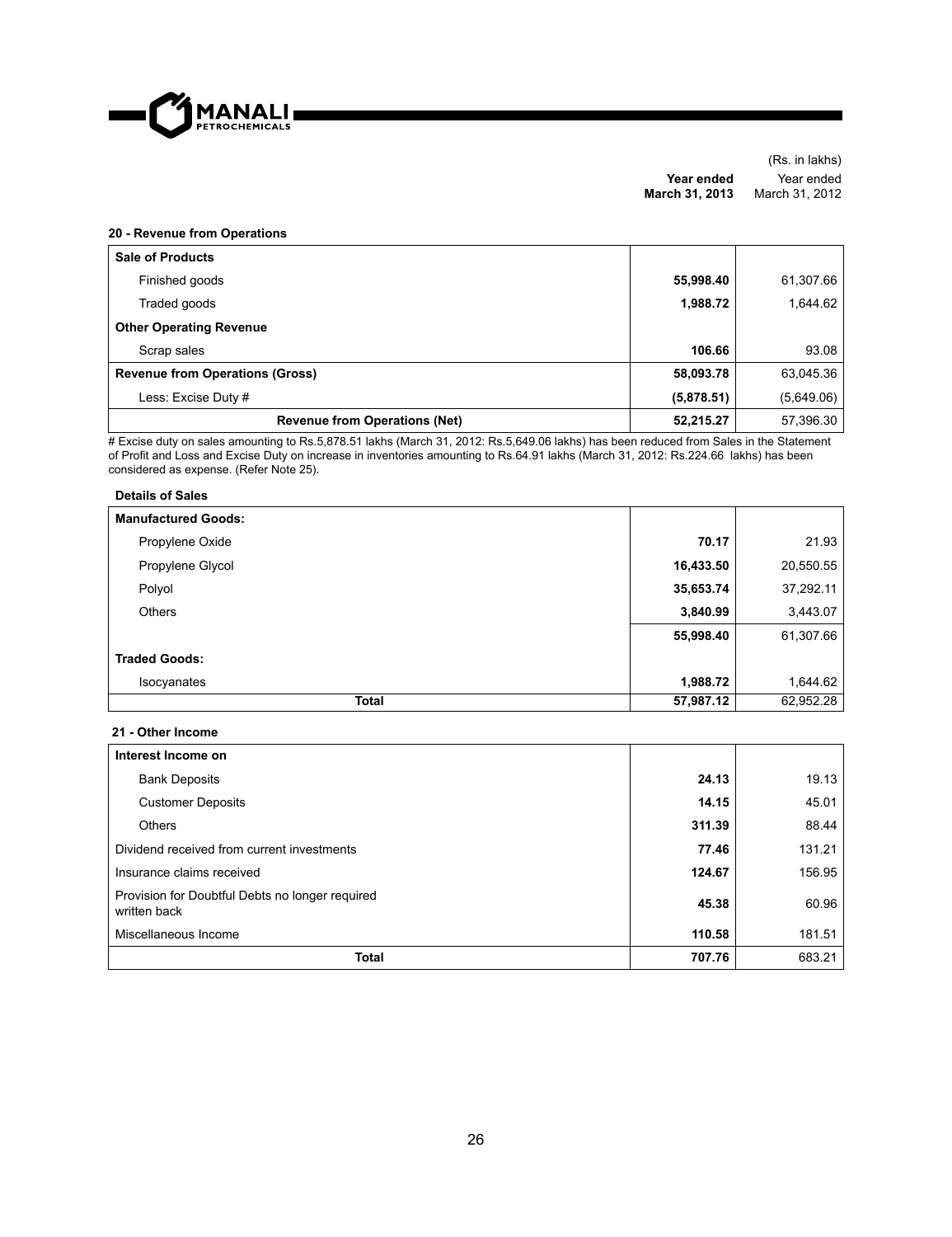

|                       | (Rs. in lakhs) |
|-----------------------|----------------|
| Year ended            | Year ended     |
| <b>March 31, 2013</b> | March 31, 2012 |

#### **22 - Cost of Raw Materials and Packing Materials Consumed**

| <b>Opening Stock</b>                                                     | 2,850.97   | 2,090.83   |
|--------------------------------------------------------------------------|------------|------------|
| Add: Purchases                                                           | 35,012.92  | 40,192.41  |
|                                                                          | 37,863.89  | 42,283.24  |
| Less: Closing Stock                                                      | (1,888.46) | (2,850.97) |
| <b>Total</b>                                                             | 35,975.43  | 39,432.27  |
| <b>Materials consumed comprises:</b>                                     |            |            |
| Propylene                                                                | 17,567.26  | 17,515.60  |
| Methyloxirane Propylene Oxide                                            | 5,356.31   | 6,850.95   |
| Chlorine                                                                 | 1,566.53   | 3,606.67   |
| Others<br>(Individually less than 10% of consumption)                    | 11,485.33  | 11,459.05  |
| <b>Total</b>                                                             | 35,975.43  | 39,432.27  |
| <b>Purchase of Traded goods</b>                                          |            |            |
| Isocyanates                                                              | 1,904.97   | 1,365.05   |
| 23 - Increase in Inventories<br>Inventories at the beginning of the year |            |            |
| <b>Finished Goods</b>                                                    | 2,763.04   | 1,263.06   |
| Work-in-process                                                          | 167.87     | 200.57     |
| <b>Traded Goods</b>                                                      | 144.06     | 229.88     |
|                                                                          | 3,074.97   | 1,693.51   |
| Inventories at the end of the year                                       |            |            |
| <b>Finished Goods</b>                                                    | 3,263.27   | 2.763.04   |
| Work-in-process                                                          | 36.24      | 167.87     |
| <b>Traded Goods</b>                                                      | 281.00     | 144.06     |
|                                                                          | 3,580.51   | 3,074.97   |
| (Increase) in Inventories                                                | (505.54)   | (1,381.46) |
| <b>Details of Inventory</b>                                              |            |            |
| Work-in-process                                                          |            |            |
| Propylene Oxide                                                          | 2.69       | 2.12       |

| Total            | 36.24 | 167.87 |
|------------------|-------|--------|
| Polyol           | 31.86 | 85.81  |
| Propylene Glycol | 1.69  | 79.94  |
|                  |       |        |

#### **24 - Employee Benefi ts expense**

| Salaries and Wages *                      | 1.355.79 | 1.970.97 |
|-------------------------------------------|----------|----------|
| Contribution to Provident and Other Funds | 77.42    | 87.36    |
| Gratuity Expense (Note 33)                | 49.40    | 29.96    |
| Post-employment benefits (Note 33)        | 31.49    | 39.98    |
| <b>Staff Welfare Expenses</b>             | 373.32   | 355.47   |
| Total                                     | 1.887.42 | 2.483.74 |

\* Salaries and Wages include Rs.57.81 lakhs (Previous Year Rs.53.28 lakhs) towards R&D expenses.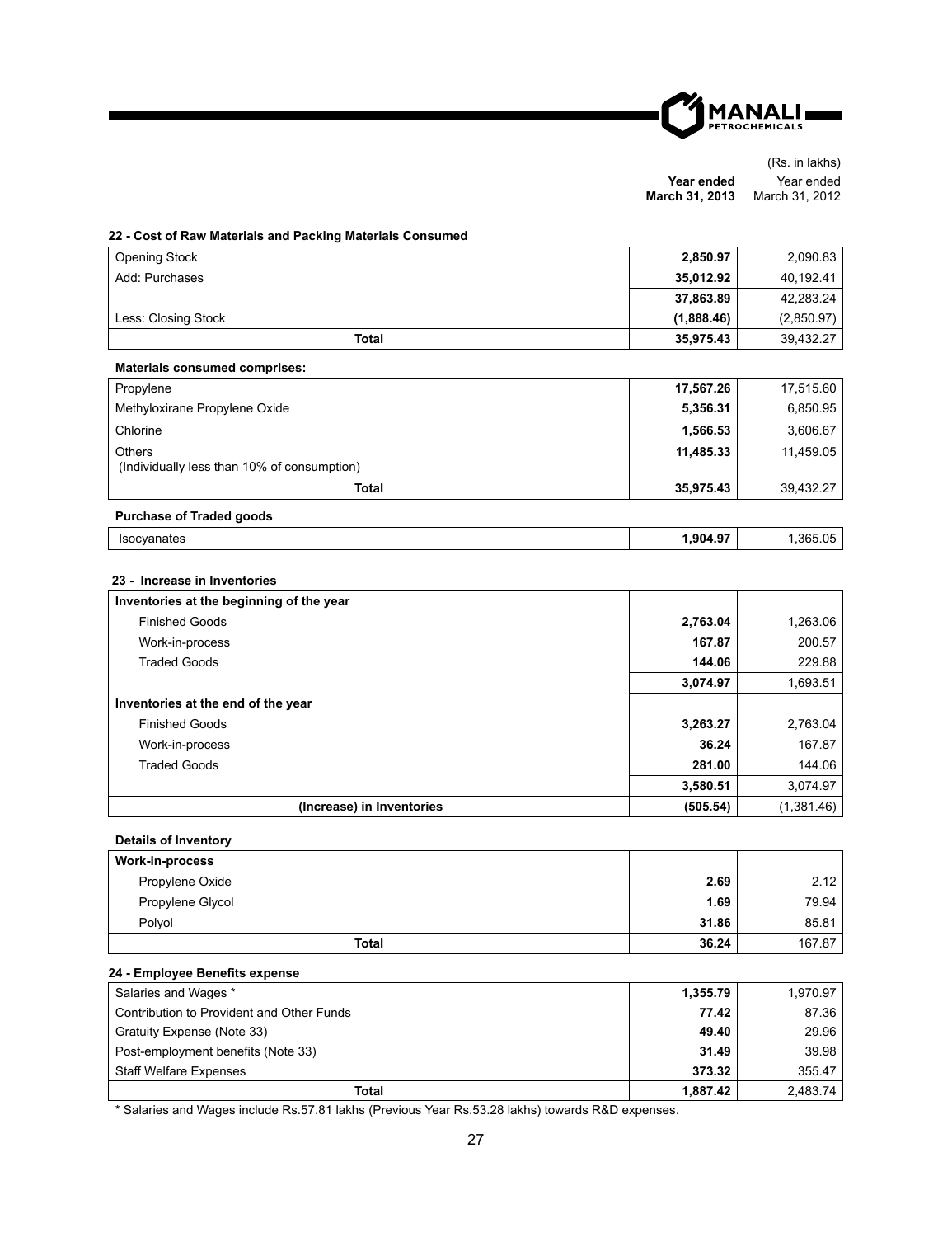

**25 - Other Expenses** 

(Rs. in lakhs) **Year ended March 31, 2013** Year ended March 31, 2012

| zə - Other Expenses<br>Power and Fuel            | 5,013.05 | 4,770.12 |
|--------------------------------------------------|----------|----------|
| Water charges                                    | 654.41   | 714.89   |
| Consumption of Stores and Spares                 | 507.90   | 454.05   |
| Excise Duty on differential Inventory *          | 64.91    | 224.66   |
| Rent                                             | 18.32    | 23.92    |
| Repairs and Maintenance                          |          |          |
| -- Plant and machinery                           | 637.19   | 674.44   |
| -- Building                                      | 90.46    | 163.21   |
| -- Others                                        | 26.19    | 145.80   |
| Insurance                                        | 195.25   | 205.97   |
| Rates and Taxes                                  | 99.39    | 92.63    |
| <b>Discount</b>                                  | 681.31   | 849.01   |
| <b>Agency Commission</b>                         | 317.95   | 222.54   |
| Legal and Professional fees                      | 430.09   | 318.75   |
| <b>Directors Sitting fees</b>                    | 5.05     | 5.29     |
| <b>Payment to Auditors:</b>                      |          |          |
| Audit fees                                       | 9.00     | 8.00     |
| <b>Taxation matters</b>                          | 0.75     | 0.75     |
| Other services                                   | 4.00     | 3.00     |
| Loss on Foreign Currency Fluctuation [net]       | 97.88    | 186.77   |
| Provision for Doubtful Debts and advances        | 22.02    |          |
| Loss on sale and / or Retirement of Assets (net) | 18.62    | 93.18    |
| Miscellaneous Expenses                           | 383.24   | 353.36   |
| <b>Total</b>                                     | 9,276.98 | 9,510.34 |

\* Represents Excise Duty related to the difference between the inventories at the beginning and end of the year. Above expenses include those relating to R&D aggregating to Rs.32.33 lakhs (Previous Year Rs.11.62 lakhs).

#### **26 - Capital and other Commitments**

Estimated value of contracts in capital account remaining to be executed (net of advances) and not provided for as on March 31, 2013 is Rs.669.05 lakhs (Previous Year Rs.387.13 lakhs).

|                                       | As at<br>March 31, 2013 | As at<br>March 31, 2012 |
|---------------------------------------|-------------------------|-------------------------|
| 27 - Contingent Liabilities           |                         |                         |
| (a) Bills discounted                  | 144.96                  | 413.44                  |
| (b) Letters of Credit / Guarantees    | 2,673.11                | 3.075.75                |
| (c) Disputed Excise & Customs demands | 68.07                   | 68.07                   |
| (d) Disputed Sales Tax demands        | 57.71                   | 57.71                   |
| (e) Disputed Income Tax demands       | 118.67                  | 118.67                  |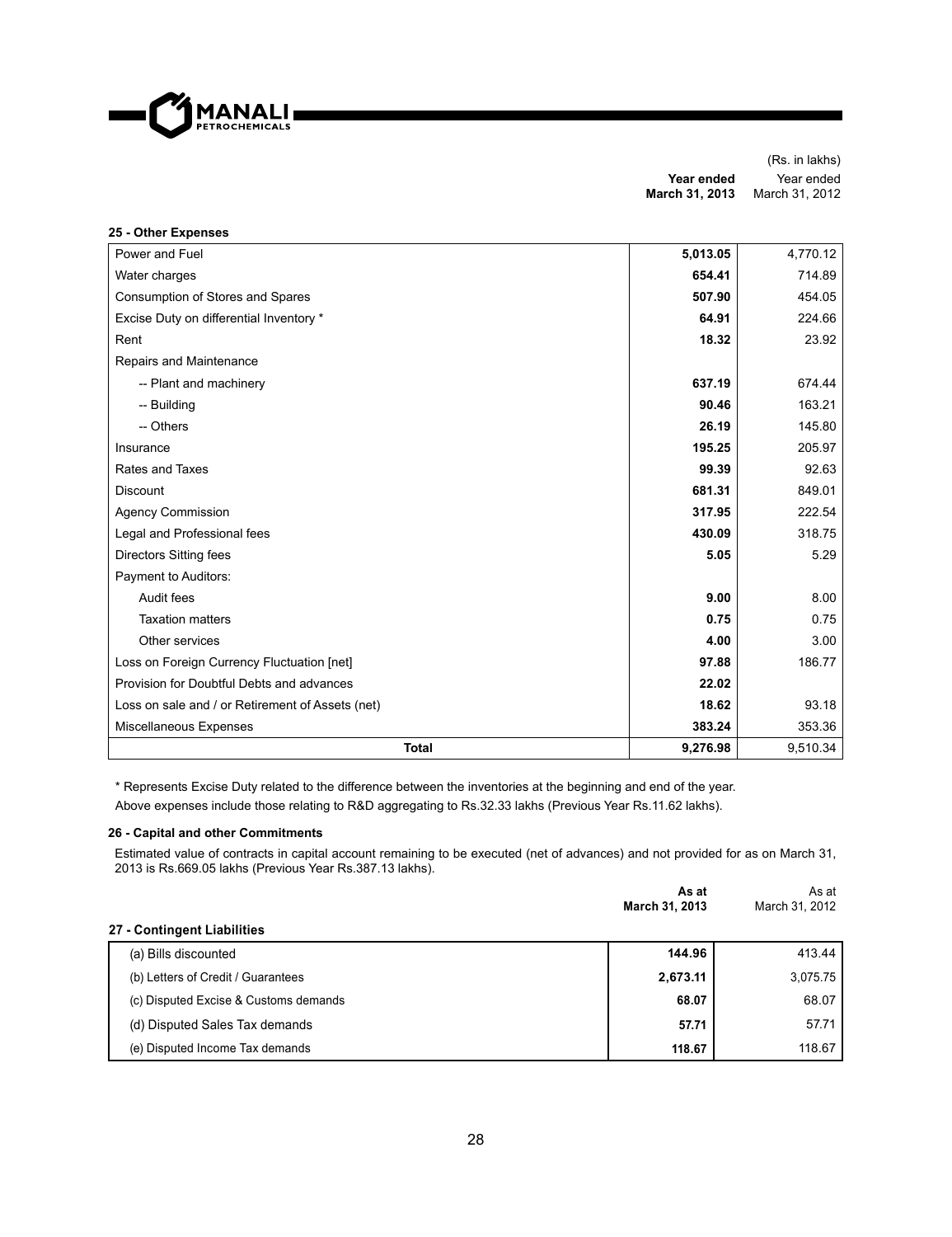

(Rs. in lakhs)

| Nature of the Dues  | Forum before which the dispute<br>is pending | Period to which it relates | As at<br>March 31, 2013 | As at<br>March 31, 2012 |
|---------------------|----------------------------------------------|----------------------------|-------------------------|-------------------------|
| <b>Excise Duty</b>  | <b>High Court of Madras</b>                  | 1996-97                    | 4.64                    | 4.64                    |
|                     | High Court of Madras                         | 2007-08                    | 53.39                   | 53.39                   |
| <b>Customs Duty</b> | <b>High Court of Madras</b>                  | 1993-94                    | 10.04                   | 10.04                   |
|                     |                                              |                            | 68.07                   | 68.07                   |
| Sales Tax           | Appellate Deputy Commissioner (CT)           | 2003-04                    | 36.74                   | 36.74                   |
|                     | Sales Tax Tribunal under Sales Tax Act       | 2000-01                    | 10.74                   | 10.74                   |
|                     | High Court of Madras                         | <b>Various Years</b>       | 10.23                   | 10.23                   |
|                     |                                              |                            | 57.71                   | 57.71                   |
| Income Tax          | DCIT, LTU, Chennai                           | 2003-04                    | 14.46                   | 14.46                   |
|                     | Commissioner of Income Tax (Appeals)         | 2006-07, 2007-08 & 2008-09 | 104.21                  | 104.21                  |
|                     |                                              |                            | 118.67                  | 118.67                  |

The details of disputed demands pertaining to (c), (d) and (e) above are as follows:

The above amounts are based on the notices of demand or the assessment orders or notifications by the relevant authorities, as the case may be, and the Company is contesting these claims with the respective authorities. Outflows, if any, arising out of these claims would depend on the outcome of the decisions of the Appellate Authorities and the Company's rights for future appeals before the Judiciary. No reimbursements are expected. Against the above demands, the Company has paid Rs.100.62 lakhs (Previous year - Rs.91.30 lakhs), which is included in long-term loans and advances.

**28** - There are no dues to Micro, Small & Medium Enterprises [MSME] as at the Balance Sheet date and no interest has been paid to any such parties. This is based on the information on such parties having been identified on the basis of information available with the Company and relied upon by the auditors. Hence 'Trade Payables - Acceptances - Others' in Note 8 includes payable to creditors, other than MSME.

#### **29 - Value of Imports calculated on CIF basis**

|                                       | Year ended            | Year ended     |
|---------------------------------------|-----------------------|----------------|
|                                       | <b>March 31, 2013</b> | March 31, 2012 |
| Raw Materials, Stores and Consumables | 9.524.19              | 11.845.59      |
| Traded goods                          | 1.607.05              | 1.029.61       |
| Total                                 | 11.131.24             | 12.875.20      |

#### **30 - Expenditure in Foreign Currency**

| Travel | 40.69 | 32.88 |
|--------|-------|-------|
| Others | 2.84  | 6.96  |
| Total  | 43.53 | 39.84 |

#### **31 - Details of consumption of imported and indigenous items**

|                            | Year ended March 31, 2013              |           |                                        | Year ended March 31, 2012 |
|----------------------------|----------------------------------------|-----------|----------------------------------------|---------------------------|
| <b>Particulars</b>         | Percentage (%) of<br>total consumption | Value     | Percentage (%) of<br>total consumption | Value                     |
| i) Raw materials           |                                        |           |                                        |                           |
| Imported                   | 38.34                                  | 13,793.86 | 33.98                                  | 13,398.19                 |
| Indigenous                 | 61.66                                  | 22,181.57 | 66.02                                  | 26,034.08                 |
|                            | 100.00                                 | 35,975.43 | 100.00                                 | 39,432.27                 |
| ii) Stores and consumables |                                        |           |                                        |                           |
| Imported                   | 18.14                                  | 92.14     | 5.13                                   | 23.29                     |
| Indigenous                 | 81.86                                  | 415.76    | 94.87                                  | 430.76                    |
|                            | 100.00                                 | 507.90    | 100.00                                 | 454.05                    |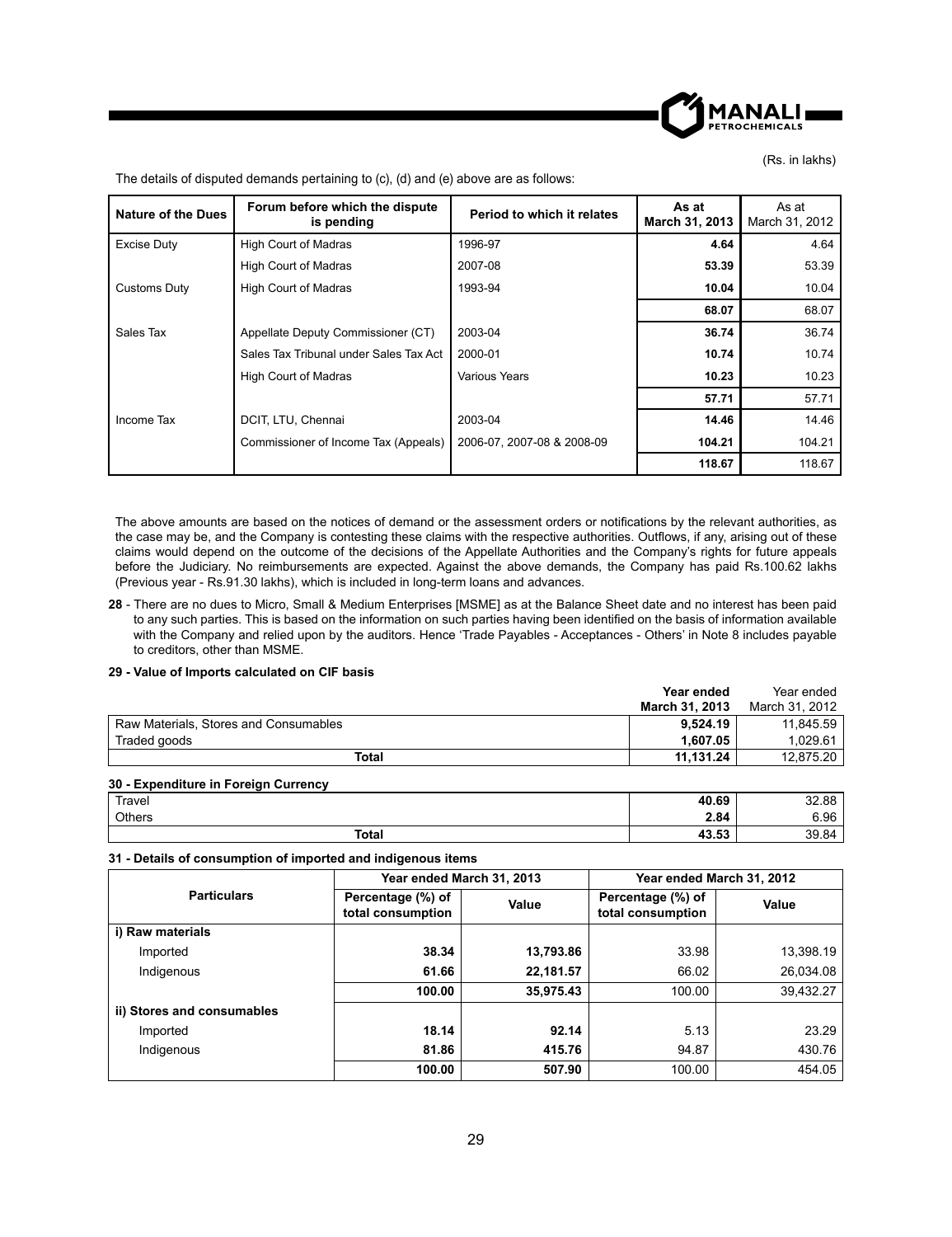

#### **32 - Earnings in Foreign Currency** (Rs. in lakhs)

|                                         | Year ended<br>March 31, 2013 | Year ended<br>March 31, 2012 |
|-----------------------------------------|------------------------------|------------------------------|
| Export of goods calculated on FOB basis | 282.63                       | 340.89                       |
| Freight and Insurance                   | 5.36                         | 10.02                        |
| <b>Total</b>                            | 287.99                       | 350.91                       |

#### **33 - Employee benefi t plans**

#### **Defi ned contribution plans**

The Company makes Provident fund and Superannuation contributions to defined contribution plans for qualifying employees. Under the schemes, the Company is required to contribute a specified percentage of the payroll costs to fund the benefits. The Company recognised Rs.68.86 lakhs (year ended March 31, 2012 - Rs.65.64 lakhs) for Provident Fund contributions and Rs.31.49 lakhs (year ended March 31, 2012 - Rs.39.98 lakhs) for Superannuation Fund contributions in the Statement of Profit and Loss. The contributions payable by the Company to these plans are at the rates specified in the rules of the schemes.

#### **Defi ned benefi t plans**

The Company offers the following employee benefit schemes to its employees:

- i) Gratuity
- ii) Post-employment benefits and
- iii) Compensated absences

The following table sets out the funded status of the defined benefit schemes and the amount recognised in the financial statements.

#### **Net employee benefit expenses (recognised in Employee Benefits Expense)**

| <b>Particulars</b>                                           | Superannuation               |                              |                              | Gratuity                     |
|--------------------------------------------------------------|------------------------------|------------------------------|------------------------------|------------------------------|
| Net employee benefit expenses (recognised in employee cost)  | Year ended<br>March 31, 2013 | Year ended<br>March 31, 2012 | Year ended<br>March 31, 2013 | Year ended<br>March 31, 2012 |
| <b>Current Service Cost</b>                                  | 6.50                         | 5.43                         | 19.21                        | 19.63                        |
| Interest cost on benefit obligation                          | 8.42                         | 7.86                         | 36.26                        | 14.68                        |
| Expected return on plan assets                               | (8.04)                       | (7.70)                       | (18.66)                      | (17.11)                      |
| Net actuarial (gain) / loss recognised in the year           | (16.81)                      | (4.20)                       | 2.08                         | 43.83                        |
| Total expense recognised in the Statement of Profit and Loss | (9.93)                       | 1.39                         | 38.89                        | 61.03                        |

#### **Net Asset / (Liability) recognised in the Balance sheet**

| <b>Particulars</b>                                          | Superannuation |                | <b>Gratuity</b> |                |  |
|-------------------------------------------------------------|----------------|----------------|-----------------|----------------|--|
|                                                             | As at          | As at          | As at           | As at          |  |
|                                                             | March 31, 2013 | March 31, 2012 | March 31, 2013  | March 31, 2012 |  |
| Fair value of plan assets at the end of the year            | 122.22         | 119.57         | 260.08          | 220.62         |  |
| Present value of defined obligations at the end of the year | 109.66         | 114.19         | 265.77          | 247.87         |  |
| Plan Asset / (Liability) recognised in the Balance Sheet    | 12.56          | 5.38           | (5.69)          | (27.25)        |  |

#### **Changes in the Present Value of the defi ned benefi t obligations are as follows**

|                                                                                 | Superannuation               |                              | Gratuity                     |                              |
|---------------------------------------------------------------------------------|------------------------------|------------------------------|------------------------------|------------------------------|
| <b>Particulars</b>                                                              | Year ended<br>March 31, 2013 | Year ended<br>March 31, 2012 | Year ended<br>March 31, 2013 | Year ended<br>March 31, 2012 |
| Present value of defined benefit obligations as at the beginning<br>of the year | 114.19                       | 106.16                       | 247.87                       | 214.05                       |
| Interest cost                                                                   | 8.42                         | 7.86                         | 36.26                        | 14.68                        |
| Current service cost                                                            | 6.50                         | 5.43                         | 19.21                        | 19.63                        |
| Benefits paid                                                                   | (4.02)                       | (2.71)                       | (36.61)                      | (37.34)                      |
| Actuarial (gains) / losses on obligation                                        | (15.43)                      | (2.55)                       | (0.96)                       | 36.85                        |
| Present Value of defined obligations as at the end of the year                  | 109.66                       | 114.19                       | 265.77                       | 247.87                       |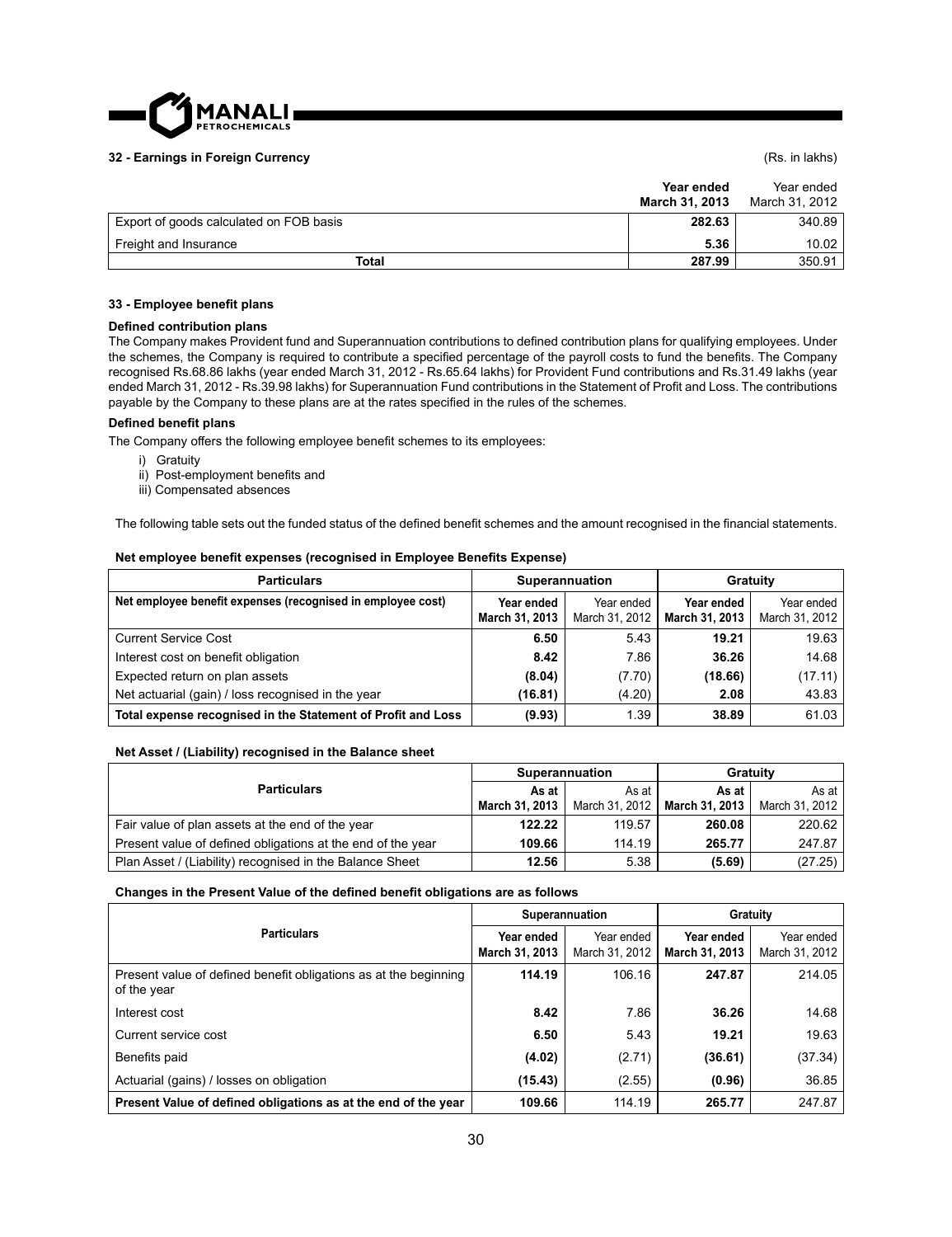

#### **Changes in the fair value of Plan Assets are as follows** (Rs. in lakhs) (Rs. in lakhs)

|                                                        | Superannuation |                | Gratuity       |                |
|--------------------------------------------------------|----------------|----------------|----------------|----------------|
| <b>Particulars</b>                                     | Year ended     | Year ended     | Year ended     | Year ended     |
|                                                        | March 31, 2013 | March 31, 2012 | March 31, 2013 | March 31, 2012 |
| Fair value of plan assets at the beginning of the year | 119.57         | 110.16         | 220.62         | 212.01         |
| Expected return on plan assets                         | 8.04           | 7.70           | 18.66          | 17.11          |
| Contributions                                          | 0.00           | 2.39           | 52.06          | 35.36          |
| Benefits paid                                          | (4.02)         | (2.71)         | (36.61)        | (37.34)        |
| Actuarial gains (losses) on plan assets                | (1.37)         | 2.03           | 5.35           | (6.52)         |
| Fair value of plan assets as at the end of the year    | 122.22         | 119.57         | 260.08         | 220.62         |

#### **Composition of the Plan Assets (As a percentage of total Plan Assets)**

|                                                | <b>Superannuation Trust</b> |                | <b>Gratuity Trust*</b> |                |
|------------------------------------------------|-----------------------------|----------------|------------------------|----------------|
| <b>Particulars</b>                             | As at                       | As at          | As at                  | As at I        |
|                                                | March 31, 2013              | March 31, 2012 | March 31, 2013         | March 31, 2012 |
| <b>Central and State Government Securities</b> | 45.22                       | 34.58          | 45.07                  | 40.76          |
| Investment in other permitted securities       | 50.53                       | 52.56          | 52.15                  | 55.63          |
| <b>Others</b>                                  | 4.25                        | 12.86          | 2.78                   | 3.61           |
| Total %                                        | 100.00                      | 100.00         | 100.00                 | 100.00         |

The expected rate of return on assets is determined based on the assessment made at the beginning of the year on the return expected on its existing portfolio, along with the estimated increment to the plan assets and expected yield on the respective assets in the portfolio during the year.

\* The composition of investments in the fair value of Plan Assets relating to Gratuity as given above relates to Plant I only. The Gratuity Fund relating to Plant II is maintained with LIC and details of investments are not furnished in the absence of information from LIC.

#### **Experience Adjustments**

|                                            | Year ended     |                |                |                |                |
|--------------------------------------------|----------------|----------------|----------------|----------------|----------------|
| Superannuation                             | March 31, 2013 | March 31, 2012 | March 31, 2011 | March 31, 2010 | March 31, 2009 |
| Defined Benefit Obligations                | 109.66         | 114.19         | 106.16         | 100.72         | 68.59          |
| <b>Plan Assets</b>                         | 122.22         | 119.57         | 108.06         | 73.18          | 64.71          |
| Surplus / (Deficit)                        | 12.56          | 5.38           | 1.90           | (27.54)        | (3.88)         |
| Experience Adjustments on Plan Liabilities | (15.43)        | (2.55)         | (7.43)         | 22.43          | (0.45)         |
| Experience Adjustments on Plan Assets      | (1.37)         | 2.03           | 3.07           | (0.16)         | (0.12)         |

| Gratuity                                   | Year ended     |                |                |                |                |
|--------------------------------------------|----------------|----------------|----------------|----------------|----------------|
|                                            | March 31, 2013 | March 31, 2012 | March 31, 2011 | March 31, 2010 | March 31, 2009 |
| Defined Benefit Obligations                | 265.77         | 247.87         | 219.24         | 194.67         | 162.74         |
| Plan Assets                                | 260.08         | 220.62         | 210.17         | 170.84         | 148.18         |
| Surplus / (Deficit)                        | (5.69)         | (27.25)        | (9.07)         | (23.83)        | (14.56)        |
| Experience Adjustments on Plan Liabilities | (0.02)         | 36.85          | 1.31           | 11.14          | 9.54           |
| Experience Adjustments on Plan Assets      | (1.17)         | (6.52)         | 2.07           | (0.25)         | 0.17           |

#### **Principal Actuarial assumptions for Gratuity and Post Employment obligations**

| <b>Particulars</b>           |      | Rate $(\%)$ |  |
|------------------------------|------|-------------|--|
|                              |      | 2011-12     |  |
| a) Discount Rate             | 7.50 | 7.50 l      |  |
| b) Future salary increase(*) | 5.00 | 5.00        |  |
| c) Attrition rate            | 3.00 | 5.00        |  |

(\*) The estimates of future salary increases, considered in actuarial valuation, take account of infl ation, seniority, promotion and other relevant factors.

#### **34 - Related Party Disclosures**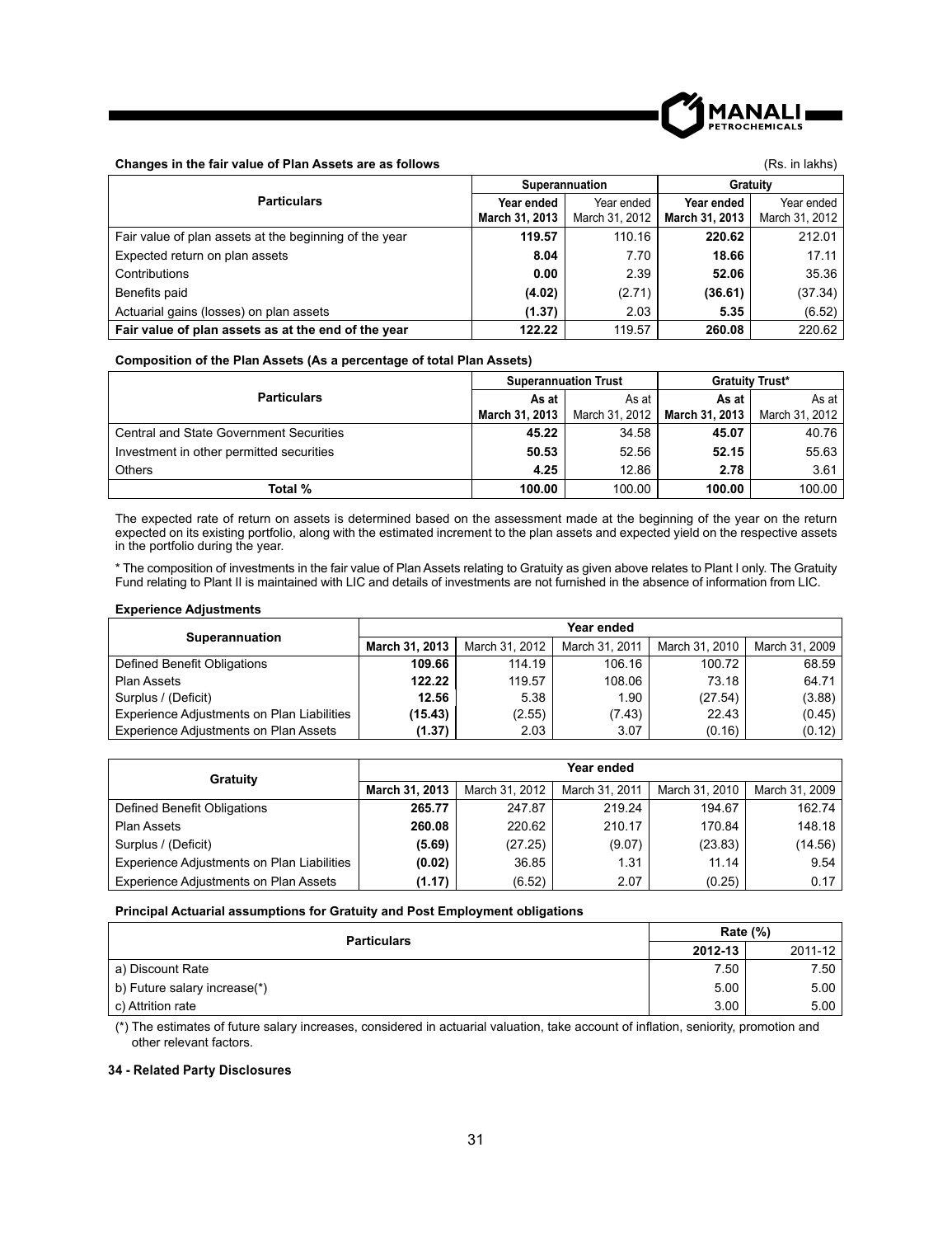

#### **List of Related Parties:**

#### **Associate:**

SIDD Life Sciences Private Limited

#### **Key Management Personnel :**

Mr Muthukrishnan Ravi, Managing Director

#### **<u>Enterprise over which Key Management Personnel exercises significant influence:</u>**

Tamilnadu Petroproducts Limited (with effect from 4<sup>th</sup> February 2013)

**Note:** Related parties have been identified by the Management and relied upon by the Auditors.

#### **Transactions with related parties and balance outstanding: Constanting and Constanting (Rs. in lakhs)** (Rs. in lakhs)

Nature of Transaction **Nature of Transaction Related Party FY 2012-13** FY 2011-12 Purchase of goods Tamilnadu Petroproducts Limited **240.73** Sale of goods Tamilnadu Petroproducts Limited **40.06** Remuneration paid **12.1331** Mr. Muthukrishnan Ravi **12.1331** 12.33 Remuneration outstanding Mr. Muthukrishnan Ravi **19.23** 6.85 Reimbursement received in respect of Remuneration paid to Key Management Personnel Tamilnadu Petroproducts Limited **6.13** Amounts outstanding - Net Amount Receivable Tamilnadu Petroproducts Limited **534.31** Deposits outstanding - Amount payable Tamilnadu Petroproducts Limited **193.34**

#### **35 - Earnings Per Share (EPS)**

The following reflects the profit and shares related data used in the Basic EPS computations:

|                                                    | Year ended     | Year ended     |
|----------------------------------------------------|----------------|----------------|
|                                                    | March 31, 2013 | March 31, 2012 |
| Net Profit After Tax (Rupees in Lakhs)             | 2.731.59       | 4.367.97       |
| No. of shares used in computing Earnings Per Share | 171.999.229    | 171.999.229    |
| Earnings Per Share - Basic and diluted (in Rupees) | 1.59           | 2.54           |
| Face Value per share (in Rupees)                   | 5.00           | 5.00           |

#### **36 - Deferred Tax (Liability) / Asset**

The components of Deferred Tax Liability [net] are as follows

| Tax effect of items constituting Deferred Tax liability                                | As at<br>March 31, 2012 | For the year | As at I<br>March 31, 2013 |
|----------------------------------------------------------------------------------------|-------------------------|--------------|---------------------------|
| On difference between book balance and Tax balance of fixed assets                     | 1.726.92                | 137.56       | 1,864.48                  |
| Tax effect of items constituting Deferred Tax assets                                   |                         |              |                           |
| Provision for doubtful debts / advances                                                | (102.78)                | 3.04         | (99.74)                   |
| Disallowance under section 43B of Income Tax Act, 1961 (Provision for<br>wage arrears) | (54.45)                 | (164.37)     | (218.82)                  |
| Provision for compensated absences, Gratuity and other employee<br>benefits            | (225.49)                | 182.04       | (43.45)                   |
| Net Deferred Tax (Liability) / Asset                                                   | 1,344.20                | 158.27       | 1,502.47                  |

#### **37 - Previous year's fi gures have been regrouped / reclassifi ed, wherever necessary, to correspond with the current year's classifi cation / disclosure.**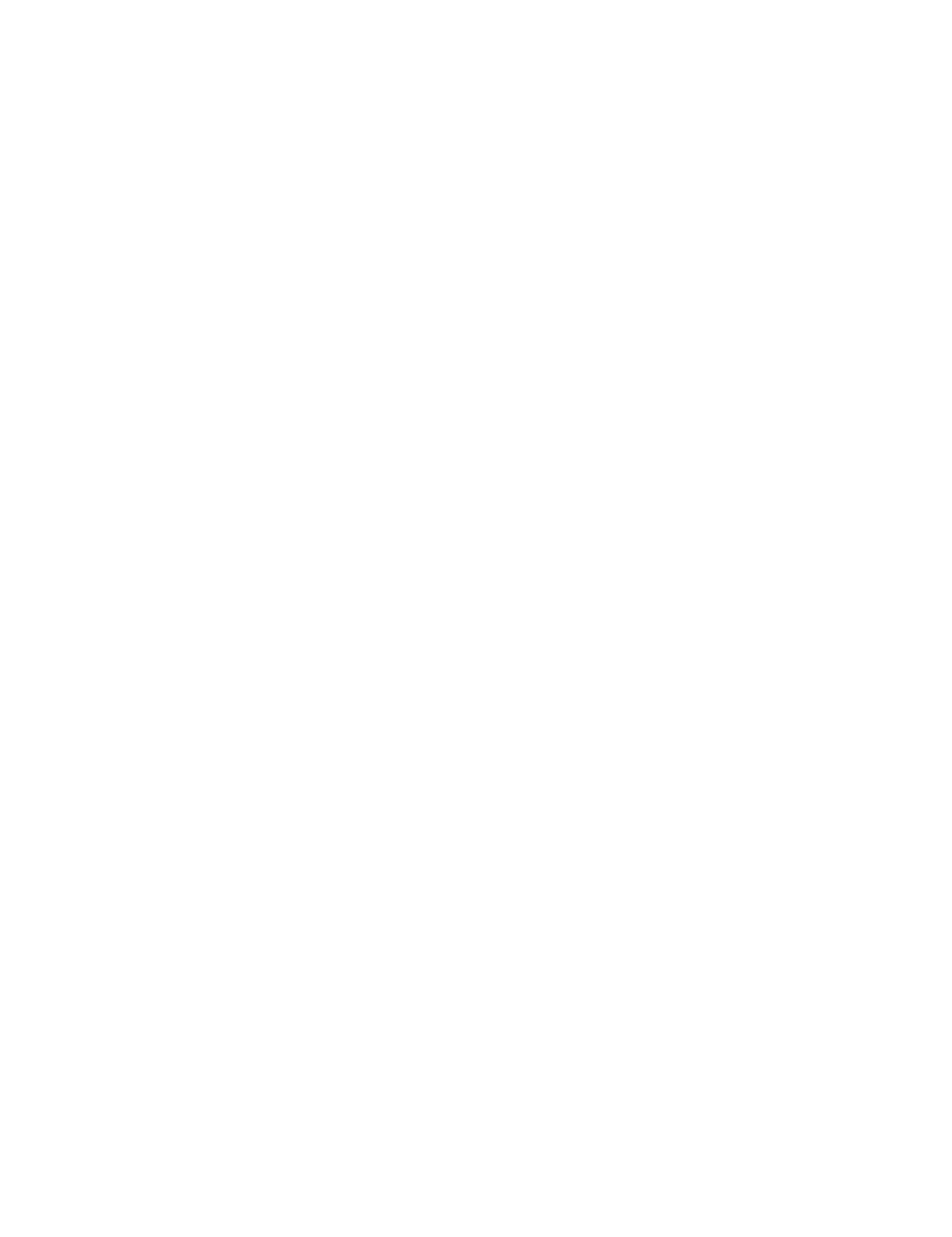

## **Manali Petrochemicals Limited**

*Ponneri High Road, Manali, Chennai - 600 068.*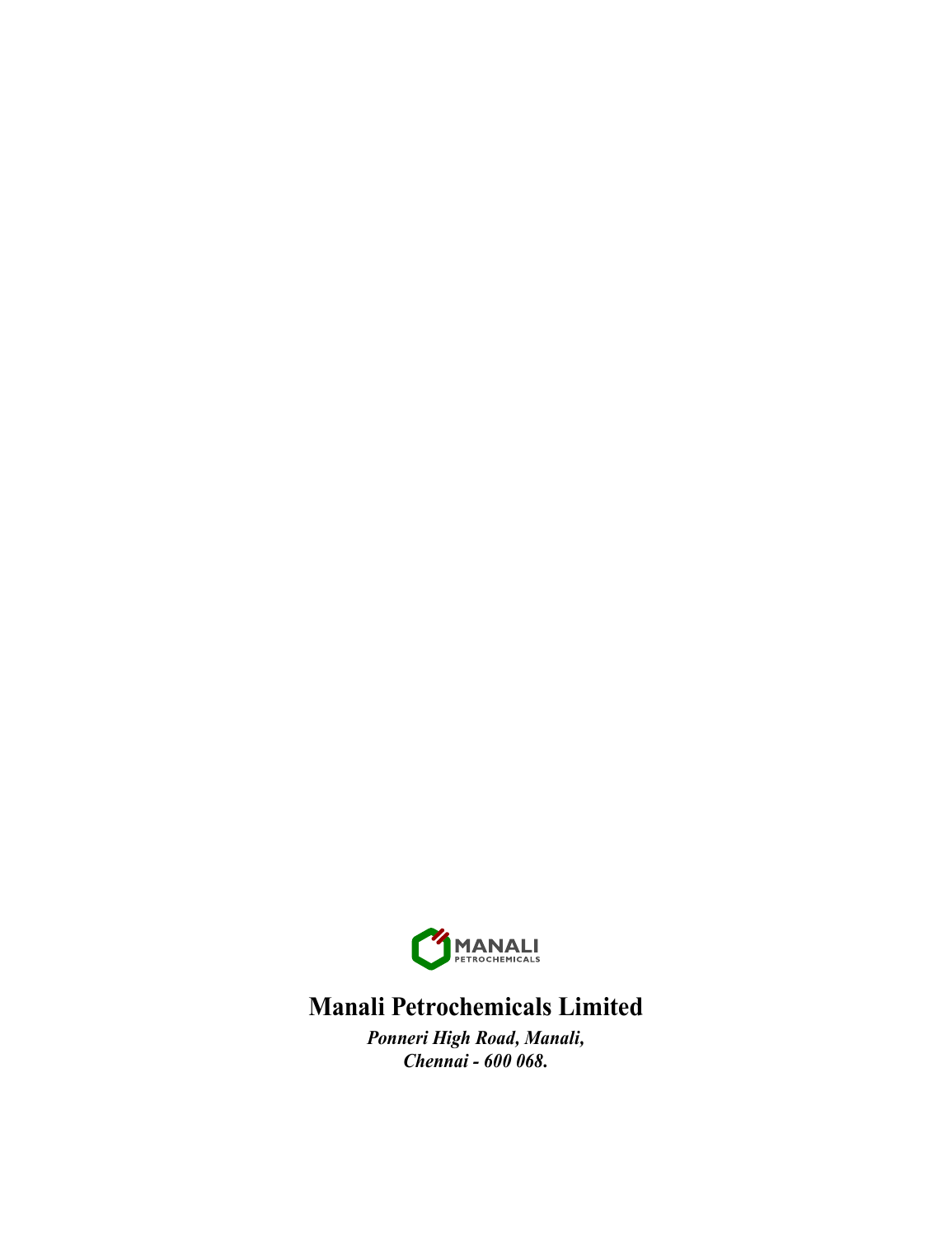

#### **Notice to Shareholders**

NOTICE is hereby given that the 27<sup>th</sup> Annual General Meeting of the Members of Manali Petrochemicals Limited will be held at Rajah Annamalai Mandram, 5, Esplanade Road (Near High Court), Chennai - 600 108, on Friday, the 2<sup>nd</sup> August 2013 at 10.15 a.m. to transact the following business:

#### **ORDINARY BUSINESS**

- 1. To receive, consider and adopt the audited Balance Sheet of the Company as at 31<sup>st</sup> March 2013, the Profit and Loss Account and the Cash Flow Statement for the year ended on that date and the Reports of the Directors and Auditors thereon.
- 2. To declare a dividend.
- 3. To appoint a Director in the place of Mr. Sanjiv Ralph Noronha who retires by rotation and being eligible offers himself for re-election.
- 4. To consider and if thought fit, to pass, with or without modification, the following Resolution as an ORDINARY RESOLUTION: RESOLVED THAT pursuant to Section 224 of the Companies Act, 1956, M/s. Deloitte Haskins and Sells, Chartered Accountants, Chennai, the retiring Auditors with ICAI Registration Number 008072S, be and are hereby re-appointed as the Auditors of the Company, to hold office from the conclusion of this Annual General Meeting until the conclusion of the next Annual General Meeting on a remuneration to be fixed by the Board of Directors of the Company.

#### **SPECIAL BUSINESS**

5. To consider and if thought fit, to pass, with or without modification, the following Resolution as an **ORDINARY RESOLUTION**: RESOLVED THAT pursuant to Section 257 of the Companies Act, 1956 and the Articles of Association of the Company, Mr. Kulbir Singh be and is hereby appointed as a Director of the Company, liable to retire by rotation.

| Date $12th$ June 2013     | By Order of the Board             |
|---------------------------|-----------------------------------|
| <b>Registered Office:</b> | for Manali Petrochemicals Limited |
| <b>SPIC HOUSE</b>         |                                   |
| 88 Mount Road, Guindy     | S Vasudevan                       |
| Chennai – 600 032         | CFO & Company Secretary           |

#### **NOTES:**

- 1. A Member entitled to attend and vote at the meeting is entitled to appoint a proxy to attend and to vote on poll on his behalf. The proxy need not be a Member of the Company.
- The proxies in order to be valid must be received by the Company at its Registered Office or Principal Office at Ponneri High Road, Manali not less than 48 hours before the commencement of the meeting.
- 3. Members / Proxies should bring the attendance slip, duly filled in and signed and hand over the same at the entrance of the hall for attending the meeting. Members are requested to indicate their Folio No./DP ID and Client ID numbers in the attendance slips.
- 4. Members are requested to bring their copies of the Annual Report.
- 5. The Register of Members and the Share Transfer Books of the Company will remain closed from 22<sup>nd</sup> July 2013 to 2 nd August 2013 (both days inclusive).
- 6. Members are requested to avail nomination facility by sending their request in the prescribed form to M/s Cameo Corporate Services Limited, Chennai, the Registrars and Share Transfer Agent (RTA) of the Company (if not already sent).
- 7. In terms of SEBI's circular mandating payment of dividend in electronic form, Members are requested to furnish their bank account details for receipt of dividend. The form for this purpose is available on the Company's website www.manalipetro.com and Members may send the same duly completed to the RTA. Members holding shares in demat form are requested to update their bank mandates with their respective Depository Participants.
- 8. The complete Annual Report for the years 2007-08, 2008-09, 2009-10, 2010-11, 2011-12 and 2012-13 are available in the Company's website www.manalipetro.com.
- In terms of the Green Initiative in Corporate Governance of the Ministry of Corporate Affairs, communicated vide General Circular No. 17/2011 dated 21-04-2011 read with General Circular No. 18/2011 dated 29-04-2011, the Annual Reports, notice of meetings and other statutory documents required to be furnished by the Company to the Members can be sent in electronic mode. For this purpose, the Members are requested to register their e-mail addresses with the RTA, for receiving the aforesaid information in electronic mode.
- 10. In terms of Section 219 of the Companies Act, 1956, read with Clause 32 of the listing agreement, the Abridged Financial Statements are enclosed together with other documents prescribed. The full version of the Annual Report is available in the website of the Company as stated above and will be available for inspection at the Registered Office of the Company on all working days. Members desirous of receiving the full version of the Annual Report may send their requests in writing by courier or post or e-mail with scanned copy of the request to the Registrars.